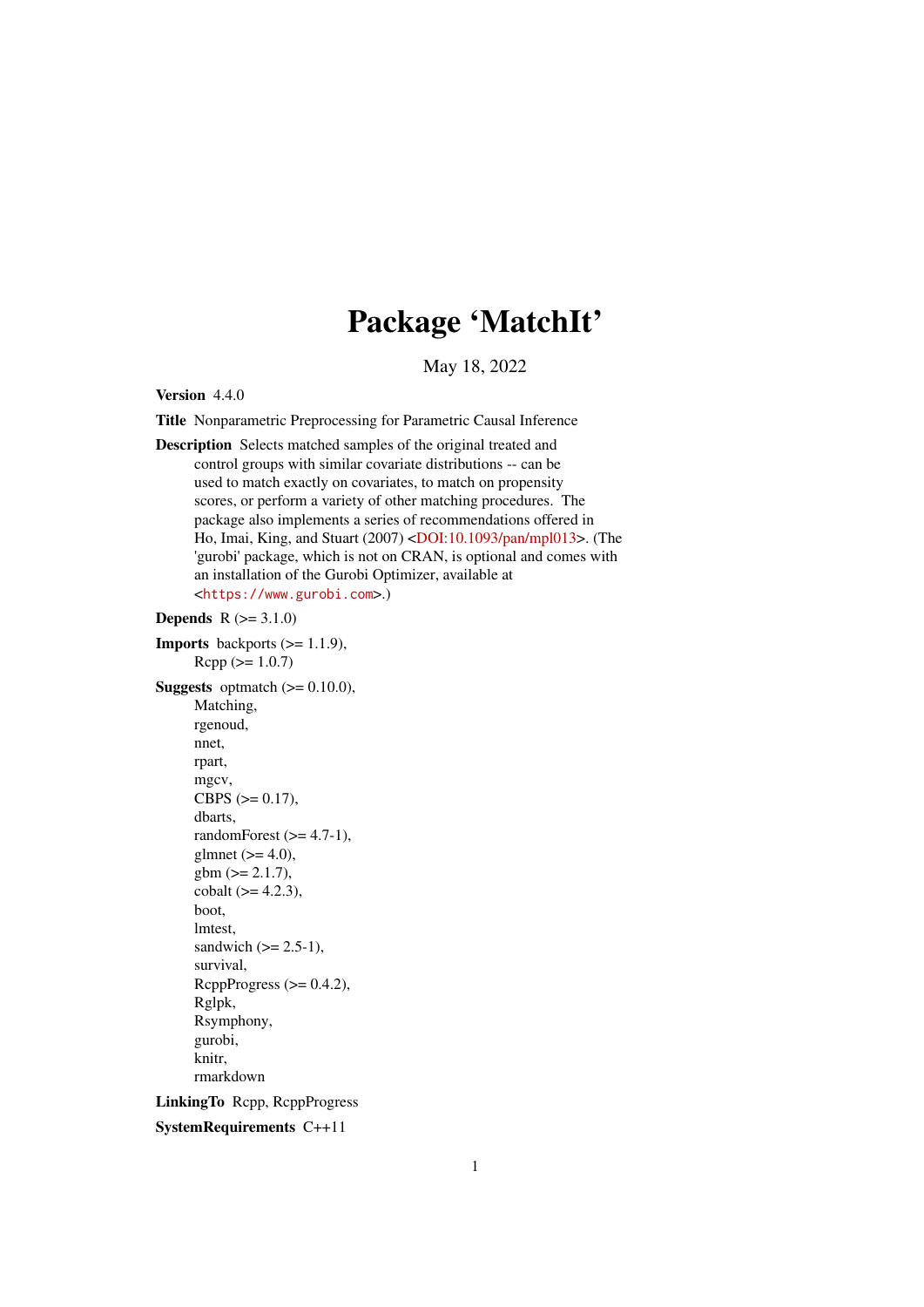Encoding UTF-8 LazyData true License GPL (>=2)

URL <https://kosukeimai.github.io/MatchIt/>, <https://github.com/kosukeimai/MatchIt>

BugReports <https://github.com/kosukeimai/MatchIt/issues>

VignetteBuilder knitr

# R topics documented:

| $\overline{4}$ |
|----------------|
| - 8            |
|                |
|                |
| -15            |
| 22             |
| 26             |
| -30            |
|                |
| -36            |
|                |
|                |
|                |
| -51            |
|                |
|                |
|                |
|                |

#### **Index** [61](#page-60-0)

add\_s.weights *Add sampling weights to a* matchit *object*

#### Description

Adds sampling weights to a matchit object so that they are incorporated into balance assessment and creation of the weights. This would typically only be used when an argument to s.weights was not supplied to [matchit\(\)](#page-14-1) (i.e., because they were not to be included in the estimation of the propensity score) but sampling weights are required for generalizing an effect to the correct population. Without adding sampling weights to the matchit object, balance assessment tools (i.e., [summary.matchit\(\)](#page-55-1) and [plot.matchit\(\)](#page-50-1)) will not calculate balance statistics correctly, and the weights produced by [match.data\(\)](#page-11-1) and [get\\_matches\(\)](#page-11-2) will not incorporate the sampling weights.

# Usage

```
add_s.weights(m, s.weights = NULL, data = NULL)
```
<span id="page-1-0"></span>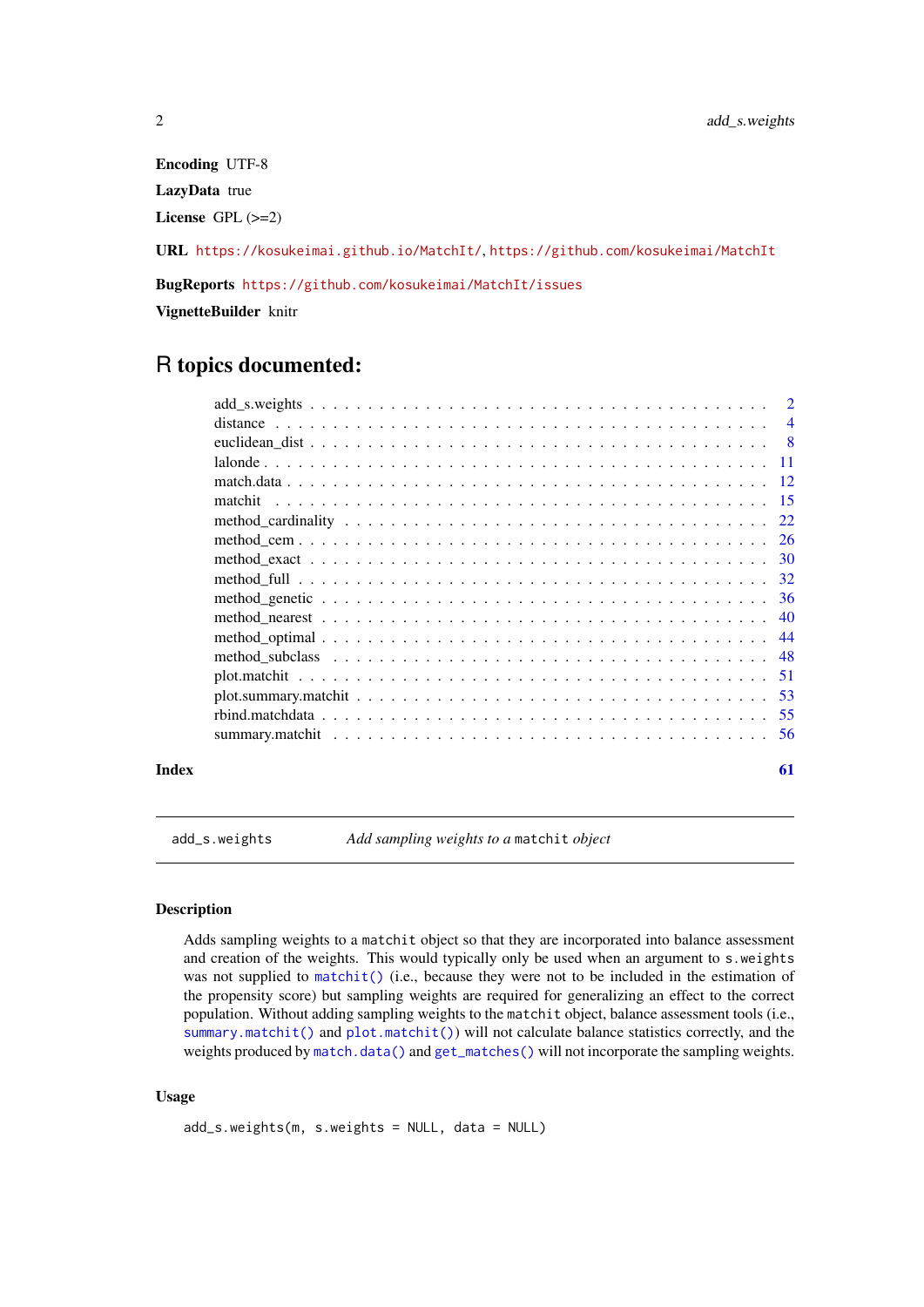#### <span id="page-2-0"></span>add\_s.weights 3

# Arguments

| m         | a matchit object; the output of a call to matchit(), typically with the s weights<br>argument unspecified.                                                                                                                                              |
|-----------|---------------------------------------------------------------------------------------------------------------------------------------------------------------------------------------------------------------------------------------------------------|
| s.weights | an numeric vector of sampling weights to be added to the match it object. Can<br>also be specified as a string containing the name of variable in data to be used<br>or a one-sided formula with the variable on the right-hand side (e.g., $\sim$ SW). |
| data      | a data frame containing the sampling weights if given as a string or formula. If<br>unspecified, add_s.weights will attempt to find the dataset using the environ-<br>ment of the matchit object.                                                       |

# Value

a matchit object with an s.weights component containing the supplied sampling weights. The nn component containing the sample sizes before and after matching will be adjusted to incorporate the sampling weights. If s.weights = NULL, the original matchit object is returned.

#### Author(s)

Noah Greifer

#### See Also

[matchit\(\)](#page-14-1); [match.data\(\)](#page-11-1)

#### Examples

```
data("lalonde")
# Generate random sampling weights, just
# for this example
sw <- rchisq(nrow(lalonde), 2)
# NN PS match using logistic regression PS that doesn't
# include sampling weights
m.out <- matchit(treat ~ age + educ + race + nodegree +
                  married + re74 + re75, data = lalonde)
m.out
# Add s.weights to the matchit object
m.out <- add_s.weights(m.out, sw)
m.out #note additional output
# Check balance; note that sample sizes incorporate
# s.weights
summary(m.out, improvement = FALSE)
```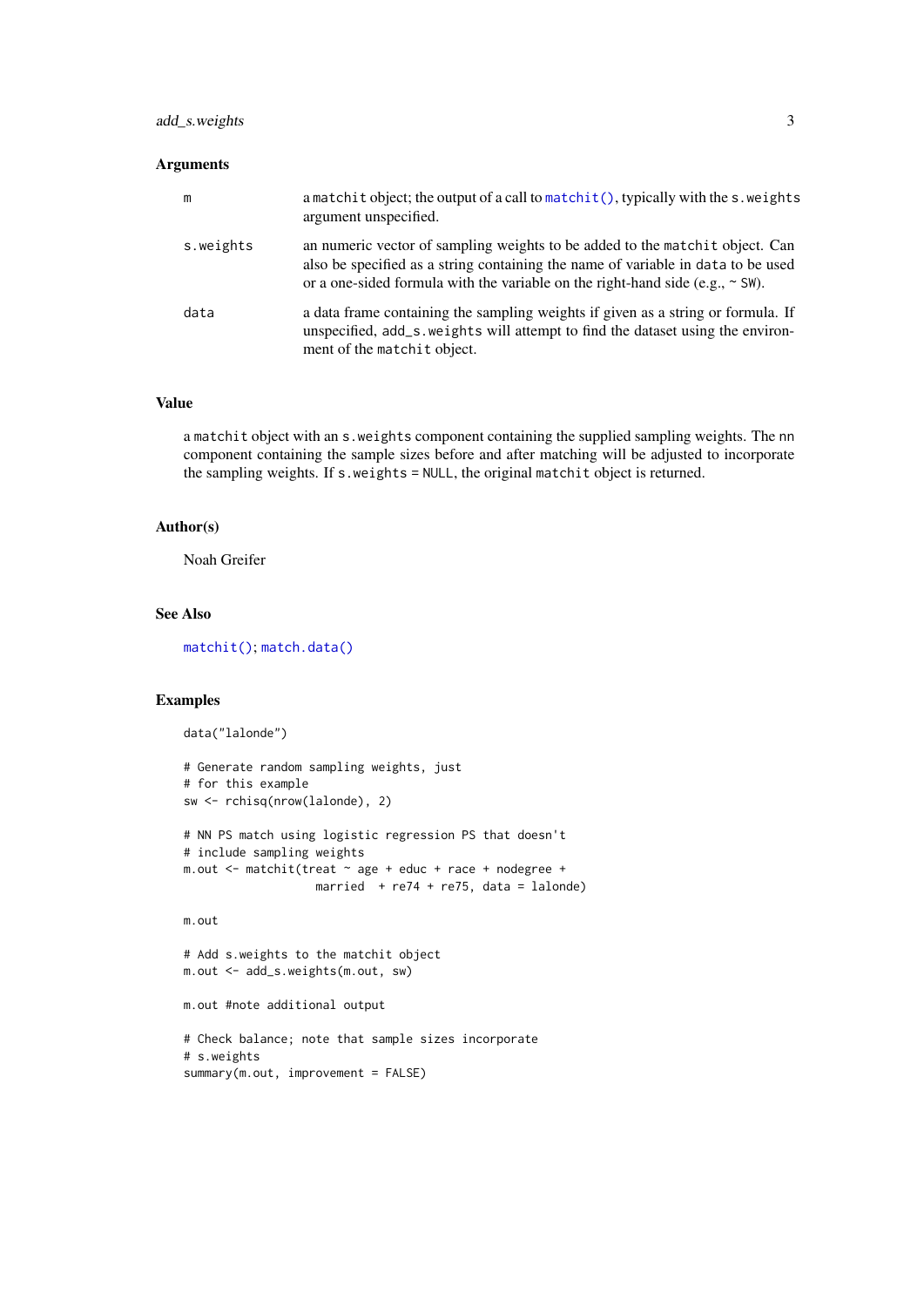#### <span id="page-3-1"></span><span id="page-3-0"></span>Description

Several matching methods require or can involve the distance between treated and control units. Options include the Mahalanobis distance, propensity score distance, or distance between usersupplied values. Propensity scores are also used for common support via the discard options and for defining calipers. This page documents the options that can be supplied to the distance argument to [matchit\(\)](#page-14-1).

#### Allowable options

There are four ways to specify the distance argument: 1) as a string containing the name of a method for estimating propensity scores, 2) as a string containing the name of a method for computing pairwise distances from the covariates, 3) as a vector of values whose pairwise differences define the distance between units, or 4) as a distance matrix containing all pairwise distances. The options are detailed below.

Propensity score estimation methods: When distance is specified as the name of a method for estimating propensity scores (described below), a propensity score is estimated using the variables in formula and the method corresponding to the given argument. This propensity score can be used to compute the distance between units as the absolute difference between the propensity scores of pairs of units. Propensity scores can also be used to create calipers and common support restrictions, whether or not they are used in the actual distance measure used in the matching, if any.

In addition to the distance argument, two other arguments can be specified that relate to the estimation and manipulation of the propensity scores. The link argument allows for different links to be used in models that require them such as generalized linear models, for which the logit and probit links are allowed, among others. In addition to specifying the link, the link argument can be used to specify whether the propensity score or the linearized version of the propensity score should be used; by specifying link = "linear.{link}", the linearized version will be used.

The distance, options argument can also be specified, which should be a list of values passed to the propensity score-estimating function, for example, to choose specific options or tuning parameters for the estimation method. If formula, data, or verbose are not supplied to distance.options, the corresponding arguments from matchit() will be automatically supplied. See the Examples for demonstrations of the uses of link and distance.options. When s.weights is supplied in the call to matchit(), it will automatically be passed to the propensity score-estimating function as the weights argument unless otherwise described below.

The following methods for estimating propensity scores are allowed:

- "glm" The propensity scores are estimated using a generalized linear model (e.g., logistic regression). The formula supplied to matchit() is passed directly to  $glm()$ , and [predict.glm\(\)](#page-0-0) is used to compute the propensity scores. The link argument can be specified as a link function supplied to [binomial\(\)](#page-0-0), e.g., "logit", which is the default. When link is prepended by "linear.", the linear predictor is used instead of the predicted probabilities. distance = "glm" with link = "logit" (logistic regression) is the default in matchit().
- "gam" The propensity scores are estimated using a generalized additive model. The formula supplied to matchit() is passed directly to [mgcv::gam\(\)](#page-0-0), and [mgcv::predict.gam\(\)](#page-0-0) is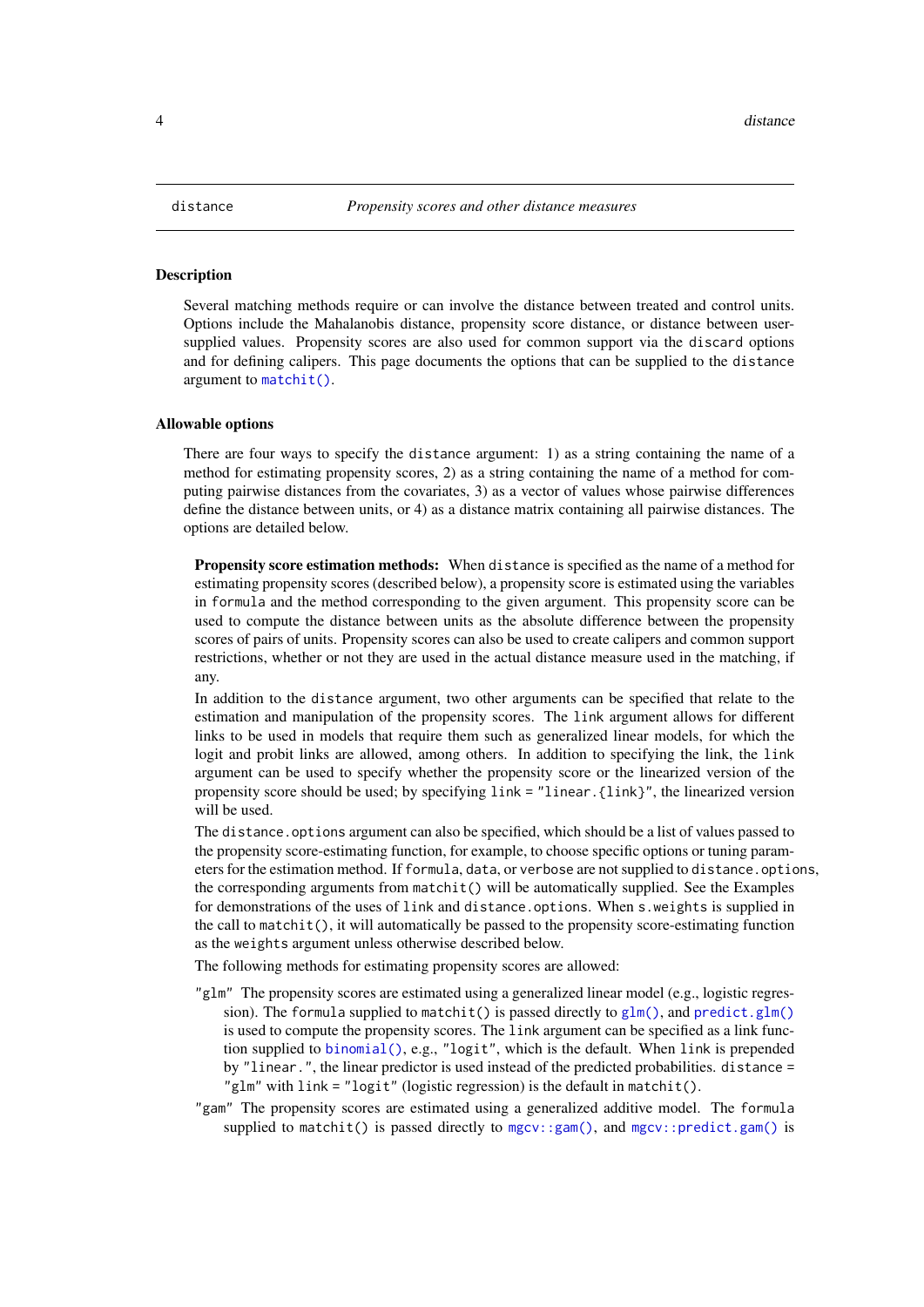<span id="page-4-0"></span>used to compute the propensity scores. The link argument can be specified as a link function supplied to [binomial\(\)](#page-0-0), e.g., "logit", which is the default. When link is prepended by "linear.", the linear predictor is used instead of the predicted probabilities. Note that unless the smoothing functions  $mgcv::s($ ),  $mgcv::te($ ),  $mgcv::ti($ ), or  $mgcv::t2()$  are used in formula, a generalized additive model is identical to a generalized linear model and will estimate the same propensity scores as glm. See the documentation for  $mgcv$ :  $\text{sgm}($ ), [mgcv::formula.gam\(\)](#page-0-0), and [mgcv::gam.models\(\)](#page-0-0) for more information on how to specify these models. Also note that the formula returned in the matchit() output object will be a simplified version of the supplied formula with smoothing terms removed (but all named variables present).

- "gbm" The propensity scores are estimated using a generalized boosted model. The formula supplied to matchit() is passed directly to  $gbm$ ;  $gbm()$ , and  $gbm$ :  $predict.gbm()$  is used to compute the propensity scores. The optimal tree is chosen using 5-fold cross-validation by default, and this can be changed by supplying an argument to method to distance.options; see [gbm::gbm.perf\(\)](#page-0-0) for details. The link argument can be specified as "linear" to use the linear predictor instead of the predicted probabilities. No other links are allowed. The tuning parameter defaults differ from gbm: :  $gbm$ (); they are as follows: n.trees = 1e4, interaction.depth = 3, shrinkage = .01, bag.fraction = 1, cv.folds = 5, keep.data = FALSE. These are the same defaults as used in WeightIt and twang, except for cv.folds and keep.data. Note this is not the same use of generalized boosted modeling as in twang; here, the number of trees is chosen based on cross-validation or out-of-bag error, rather than based on optimizing balance. twang should not be cited when using this method to estimate propensity scores.
- "lasso", "ridge", "elasticnet" The propensity scores are estimated using a lasso, ridge, or elastic net model, respectively. The formula supplied to matchit() is processed with [model.matrix\(\)](#page-0-0) and passed to [glmnet::cv.glmnet\(\)](#page-0-0), and [glmnet::predict.cv.glmnet\(\)](#page-0-0) is used to compute the propensity scores. The link argument can be specified as a link function supplied to [binomial\(\)](#page-0-0), e.g., "logit", which is the default. When link is prepended by "linear.", the linear predictor is used instead of the predicted probabilities. When link = "log", a Poisson model is used. For distance = "elasticnet", the alpha argument, which controls how to prioritize the lasso and ridge penalties in the elastic net, is set to .5 by default and can be changed by supplying an argument to alpha in distance.options. For "lasso" and "ridge", alpha is set to 1 and 0, respectively, and cannot be changed. The cv.glmnet() defaults are used to select the tuning parameters and generate predictions and can be modified using distance.options. If the s argument is passed to distance.options, it will be passed to predict.cv.glmnet(). Note that because there is a random component to choosing the tuning parameter, results will vary across runs unless a [seed](#page-0-0) is set.
- "rpart" The propensity scores are estimated using a classification tree. The formula supplied to matchit() is passed directly to [rpart::rpart\(\)](#page-0-0), and [rpart::predict.rpart\(\)](#page-0-0) is used to compute the propensity scores. The link argument is ignored, and predicted probabilities are always returned as the distance measure.
- "randomforest" The propensity scores are estimated using a random forest. The formula supplied to matchit() is passed directly to [randomForest::randomForest\(\)](#page-0-0), and randomForest::predict.rando is used to compute the propensity scores. The link argument is ignored, and predicted probabilities are always returned as the distance measure.
- "nnet" The propensity scores are estimated using a single-hidden-layer neural network. The formula supplied to matchit() is passed directly to [nnet::nnet\(\)](#page-0-0), and [fitted\(\)](#page-0-0) is used to compute the propensity scores. The link argument is ignored, and predicted probabilities are always returned as the distance measure. An argument to size must be supplied to distance.options when using method = "nnet".
- "cbps" The propensity scores are estimated using the covariate balancing propensity score (CBPS) algorithm, which is a form of logistic regression where balance constraints are incorporated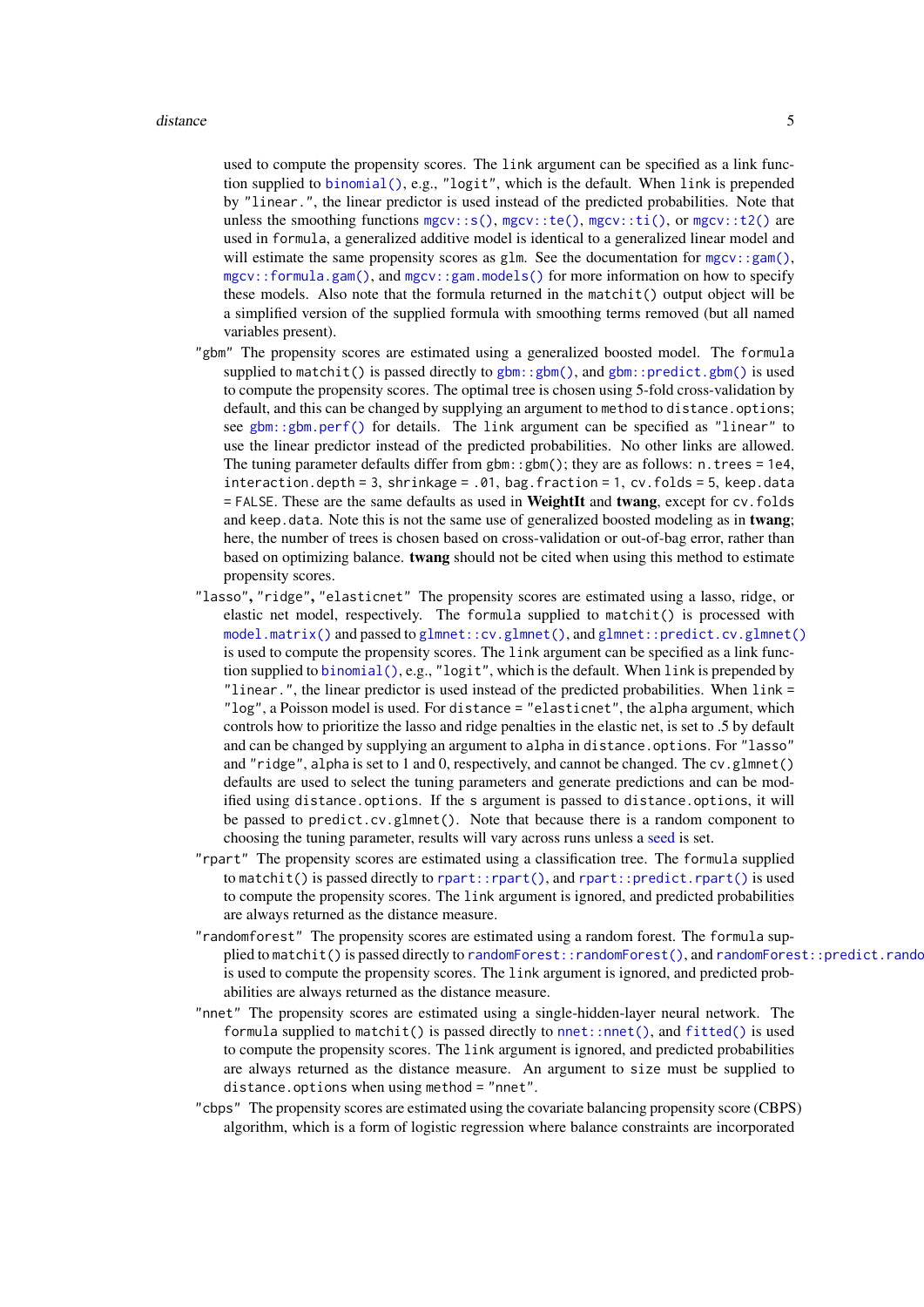<span id="page-5-0"></span>to a generalized method of moments estimation of of the model coefficients. The formula supplied to matchit() is passed directly to CBPS:: CBPS(), and [fitted](#page-0-0) is used to compute the propensity scores. The link argument can be specified as "linear" to use the linear predictor instead of the predicted probabilities. No other links are allowed. The estimand argument supplied to matchit() will be used to select the appropriate estimand for use in defining the balance constraints, so no argument needs to be supplied to ATT in CBPS.

"bart" The propensity scores are estimated using Bayesian additive regression trees (BART). The formula supplied to matchit() is passed directly to [dbarts::bart2\(\)](#page-0-0), and [dbarts::fitted\(\)](#page-0-0) is used to compute the propensity scores. The link argument can be specified as "linear" to use the linear predictor instead of the predicted probabilities. When s.weights is supplied to matchit(), it will not be passed to bart2 because the weights argument in bart2 does not correspond to sampling weights.

Methods for computing distances from covariates: The following methods involve computing a distance matrix from the covariates themselves without estimating a propensity score. Calipers on the distance measure and common support restrictions cannot be used, and the distance component of the output object will be empty because no propensity scores are estimated. The link and distance.options arguments are ignored with these methods. See the individual matching methods pages for whether these distances are allowed and how they are used. Each of these distance measures can also be calculated outside matchit() using its [corresponding](#page-7-1) [function.](#page-7-1)

"euclidean" The Euclidean distance is the raw distance between units, computed as

$$
d_{ij} = \sqrt{(x_i - x_j)(x_i - x_j)'}
$$

It is sensitive to the scale of the covariates, so covariates with larger scales will take higher priority.

"scaled\_euclidean" The scaled Euclidean distance is the Euclidean distance computed on the scaled (i.e., standardized) covariates. This ensures the covariates are on the same scale. The covariates are standardized using the pooled within-group standard deviations, computed by treatment group-mean centering each covariate before computing the standard deviation in the full sample.

"mahalanobis" The Mahalanobis distance is computed as

$$
d_{ij} = \sqrt{(x_i - x_j)\Sigma^{-1}(x_i - x_j)'}
$$

where  $\Sigma$  is the pooled within-group covariance matrix of the covariates, computed by treatment group-mean centering each covariate before computing the covariance in the full sample. This ensures the variables are on the same scale and accounts for the correlation between covariates.

"robust\_mahalanobis" The robust rank-based Mahalanobis distance is the Mahalanobis distance computed on the ranks of the covariates with an adjustment for ties. It is described in Rosenbaum (2010, ch. 8) as an alternative to the Mahalanobis distance that handles outliers and rare categories better than the standard Mahalanobis distance but is not affinely invariant.

To perform Mahalanobis distance matching *and* estimate propensity scores to be used for a purpose other than matching, the mahvars argument should be used along with a different specification to distance. See the individual matching method pages for details on how to use mahvars.

Distances supplied as a numeric vector or matrix: distance can also be supplied as a numeric vector whose values will be taken to function like propensity scores; their pairwise difference will define the distance between units. This might be useful for supplying propensity scores computed outside matchit() or resupplying matchit() with propensity scores estimated previously without having to recompute them.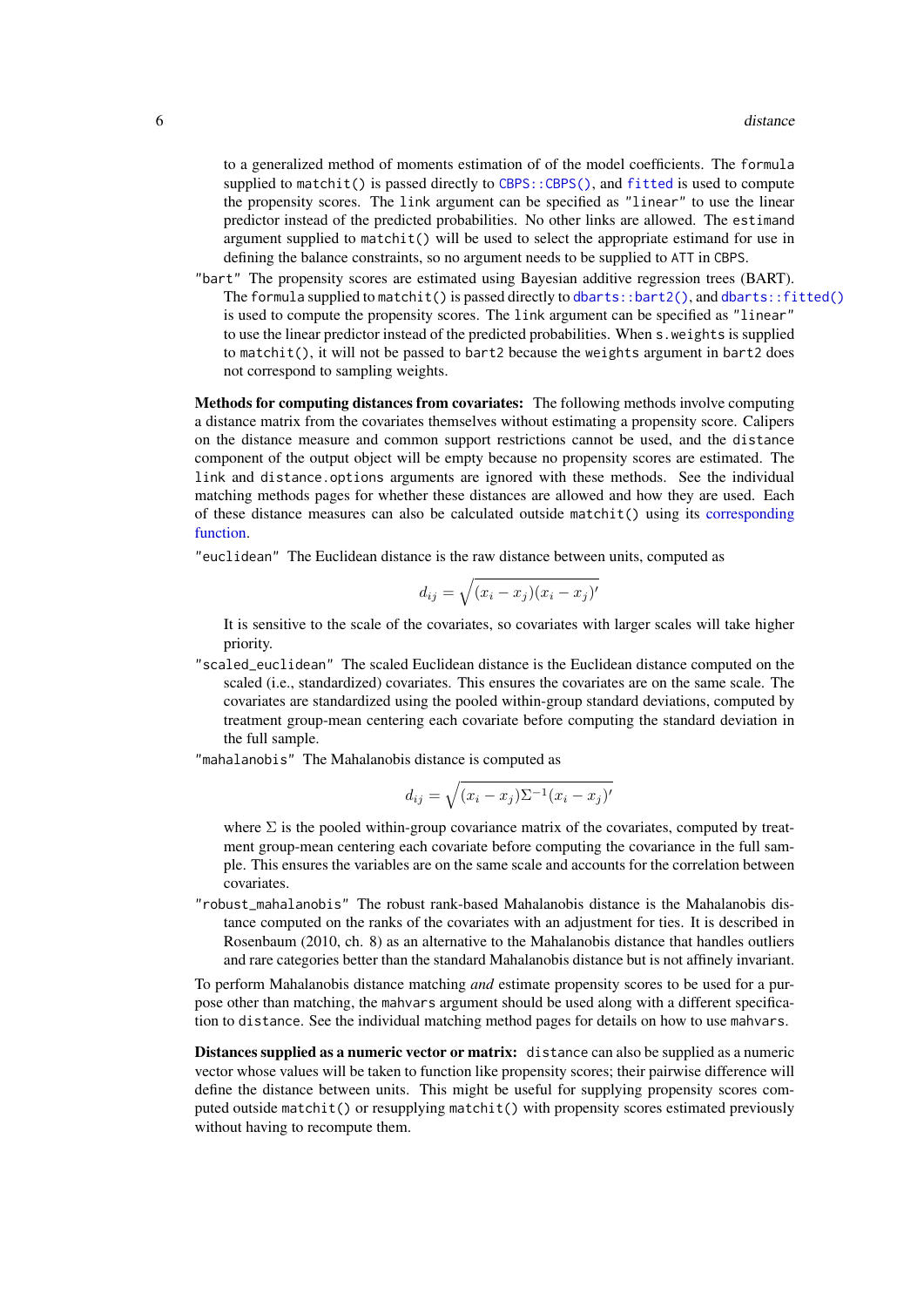#### <span id="page-6-0"></span>distance 7 and 3 and 3 and 3 and 3 and 3 and 3 and 3 and 3 and 3 and 3 and 3 and 3 and 3 and 3 and 3 and 3 and 3 and 3 and 3 and 3 and 3 and 3 and 3 and 3 and 3 and 3 and 3 and 3 and 3 and 3 and 3 and 3 and 3 and 3 and 3 a

distance can also be supplied as a matrix whose values represent the pairwise distances between units. The matrix should either be a square, with a row and column for each unit (e.g., as the output of a call to as.matrix( $dist(.)$ )), or have as many rows as there are treated units and as many columns as there are control units (e.g., as the output of a call to [mahalanobis\\_dist\(\)](#page-7-2) or [optmatch::match\\_on\(\)](#page-0-0)). Distance values of Inf will disallow the corresponding units to be matched. When distance is a supplied as a numeric vector or matrix, link and distance.options are ignored.

#### **Outputs**

When specifying an argument to distance that estimates a propensity score, the output of the function called to estimate the propensity score (e.g., the glm object when distance = "glm") will be included in the matchit() output object in the model component. When distance propensity score estimation method or a vector of distance values, the estimated or supplied distance measures will be included in the matchit() output object in the distance component. Otherwise, the distance component will be empty.

#### Note

In versions of *MatchIt* prior to 4.0.0, distance was specified in a slightly different way. When specifying arguments using the old syntax, they will automatically be converted to the corresponding method in the new syntax but a warning will be thrown. distance = "logit", the old default, will still work in the new syntax, though distance = "glm", link = "logit" is preferred (note that these are the default settings and don't need to be made explicit).

#### Examples

```
data("lalonde")
# Linearized probit regression PS:
m.out1 <- matchit(treat ~ age + educ + race + married +
                    nodegree + re74 + re75, data = lalonde,
                  distance = "glm", link = "linear.probit")
# GAM logistic PS with smoothing splines (s()):
m.out2 \leq matchit(treat \sim s(age) + s(educ) + race + married +nodegree + re74 + re75, data = lalonde,
                  distance = "gam")
summary(m.out2$model)
# CBPS for ATC matching w/replacement, using the just-
# identified version of CBPS (setting method = "exact"):
m.out3 <- matchit(treat ~ age + educ + race + married +
                    nodegree + re74 + re75, data = lalonde,
                  distance = "cbps", estimand = "ATC",
                  distance.options = list(method = "exact"),
                  replace = TRUE)
# Mahalanobis distance matching - no PS estimated
m.out4 <- matchit(treat ~ age + educ + race + married +
                    nodegree + re74 + re75, data = lalonde,
                  distance = "mahalanobis")
m.out4$distance #NULL
# Mahalanobis distance matching with PS estimated
# for use in a caliper; matching done on mahvars
```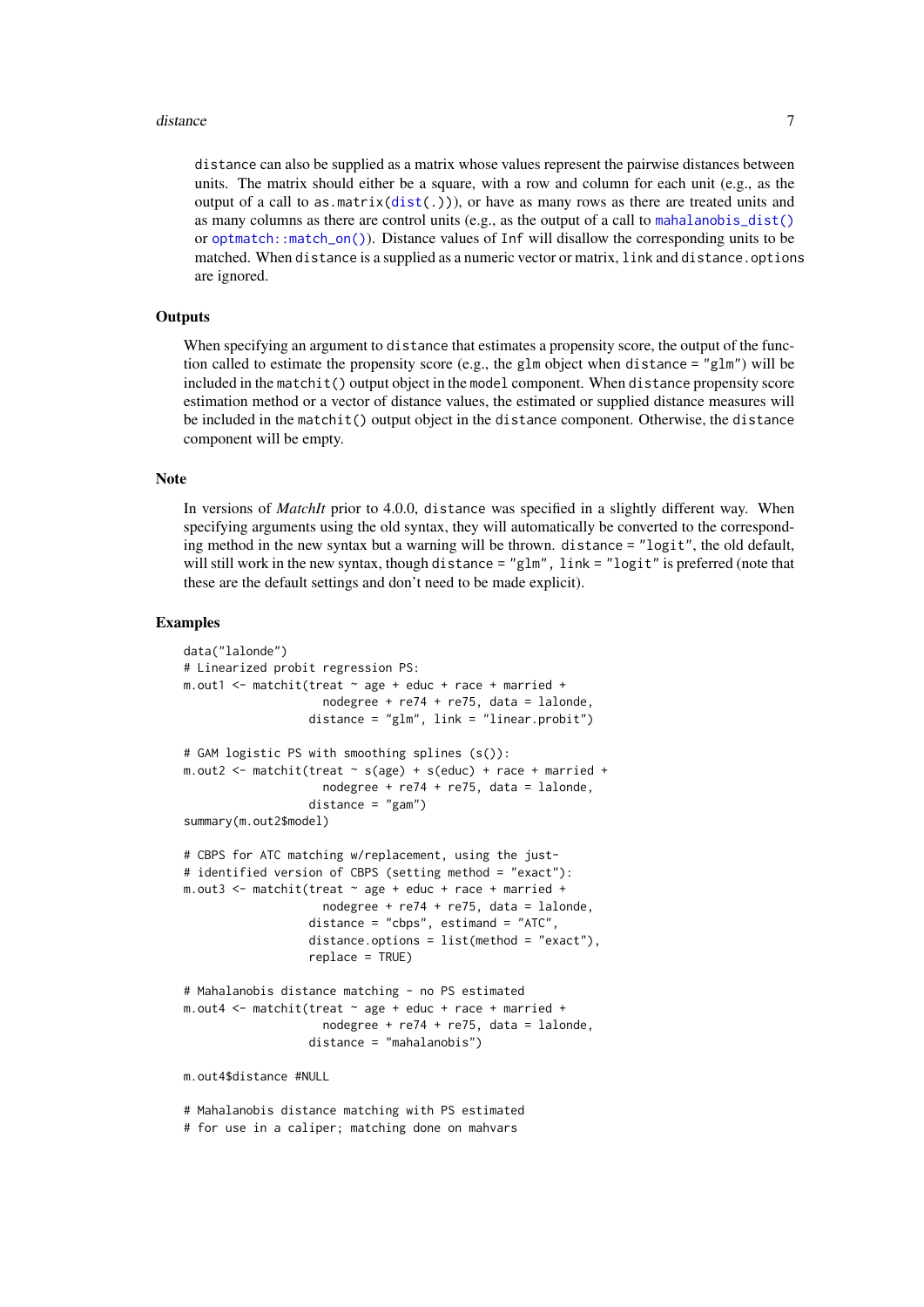```
m.out5 \leq matchit(treat \sim age + educ + race + married +
                    nodegree + re74 + re75, data = lalonde,
                  distance = "glm", caliper = .1,
                  mahvars = \sim age + educ + race + married +
                                nodegree + re74 + re75)
summary(m.out5)
# User-supplied propensity scores
p.score \le fitted(glm(treat \sim age + educ + race + married +
                        nodegree + re74 + re75, data = lalonde,
                      family = binomial))
m.out6 <- matchit(treat ~ age + educ + race + married +
                    nodegree + re74 + re75, data = lalonde,
                  distance = p.score)
# User-supplied distance matrix using optmatch::match_on()
dist_mat <- optmatch::match_on(
              treat ~ age + educ + race + nodegree +
                married + re74 + re75, data = lalonde,
              method = "rank_mahalanobis")
m.out7 <- matchit(treat ~ age + educ + race + nodegree +
                    married + re74 + re75, data = lalonde,
                  distance = dist_mat)
```
<span id="page-7-1"></span>euclidean\_dist *Compute a Distance Matrix*

#### <span id="page-7-2"></span>Description

The functions compute a distance matrix, either for a single dataset (i.e., the distances between all pairs of units) or for two groups defined by a splitting variable (i.e., the distances between all units in one group and all units in the other). These distance matrices include the Mahalanobis distance, Euclidean distance, scaled Euclidean distance, and robust (rank-based) Mahalanobs distance. These functions can be used as inputs to the distance argument to  $\text{matchit}()$  and are used to compute the corresponding distance matrices within matchit() when named.

# Usage

```
euclidean_dist(formula = NULL, data = NULL, ...)
scaled_euclidean_dist(formula = NULL, data = NULL,
                      s.weights = NULL, var = NULL,
                      discarded = NULL, ...,)mahalanobis_dist(formula = NULL, data = NULL,
                 s.weights = NULL, var = NULL,
                 discarded = NULL, ...)robust_mahalanobis_dist(formula = NULL, data = NULL,
```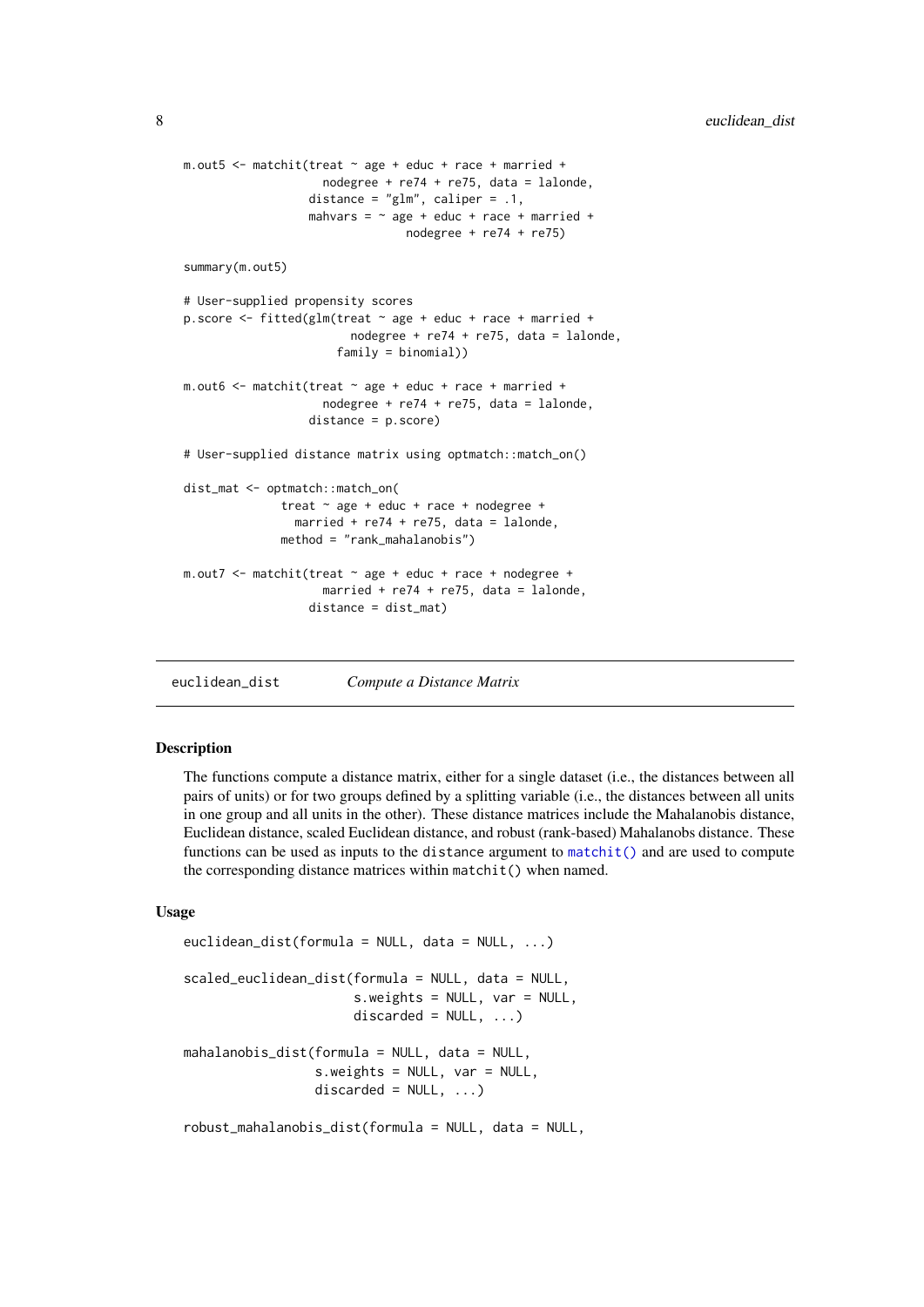#### euclidean\_dist 9

s.weights = NULL, discarded = NULL, ...)

#### Arguments

| formula   | a formula with the treatment (i.e., splitting variable) on the left side and the<br>covariates used to compute the distance matrix on the right side. If there is<br>no left-hand-side variable, the distances will be computed between all pairs of<br>units. If NULL, all the variables in data will be used as covariates.             |
|-----------|-------------------------------------------------------------------------------------------------------------------------------------------------------------------------------------------------------------------------------------------------------------------------------------------------------------------------------------------|
| data      | a data frame containing the variables named in formula. If formula is NULL, all<br>variables in data will be used as covariates.                                                                                                                                                                                                          |
| s.weights | when var = NULL, an optional vector of sampling weights used to compute the<br>variances used in the Mahalanobis, scaled Euclidean, and robust Mahalanobis<br>distances.                                                                                                                                                                  |
| var       | for mahalanobis_dist(), a covariance matrix used to scale the covariates. For<br>scaled_euclidean_dist(), either a covariance matrix (from which only the<br>diagonal elements will be used) or a vector of variances used to scale the co-<br>variates. If NULL, these values will be calculated using formulas described in<br>Details. |
| discarded | a logical vector denoting which units are to be discarded or not. This is used<br>only when var = NULL. The scaling factors will be computed only using the non-<br>discarded units, but the distance matrix will be computed for all units (discarded<br>and non-discarded).                                                             |
|           | ignored. Included to make cycling through these functions easier without having<br>to change the arguments supplied.                                                                                                                                                                                                                      |

### Details

The **Euclidean distance** (computed using euclidean\_dist()) is the raw distance between units, computed as

$$
d_{ij} = \sqrt{(x_i - x_j)(x_i - x_j)'}
$$

where  $x_i$  and  $x_j$  are vectors of covariates for units i and j, respectively. The Euclidean distance is sensitive to the scales of the variables and their redundancy (i.e., correlation). It should probably not be used for matching unless all of the variables have been previously scaled appropriately or are already on the same scale. It forms the basis of the other distance measures.

The scaled Euclidean distance (computed using scaled\_euclidean\_dist()) is the Euclidean distance computed on the scaled covariates. Typically the covariates are scaled by dividing by their standard deviations, but any scaling factor can be supplied using the var argument. This leads to a distance measure computed as

$$
d_{ij} = \sqrt{(x_i - x_j)S_d^{-1}(x_i - x_j)'}
$$

where  $S_d$  is a diagonal matrix with the squared scaling factors on the diagonal. Although this measure is not sensitive to the scales of the variables (because they are all placed on the same scale), it is still sensitive to redundancy among the variables. For example, if 5 variables measure approximately the same construct (i.e., are highly correlated) and 1 variable measures another construct, the first construct will have 5 times as much influence on the distance between units as the second construct. The Mahalanobis distance attempts to address this issue.

The Mahalanobis distance (computed using mahalanobis\_dist()) is computed as

$$
d_{ij} = \sqrt{(x_i - x_j)S^{-1}(x_i - x_j)'}
$$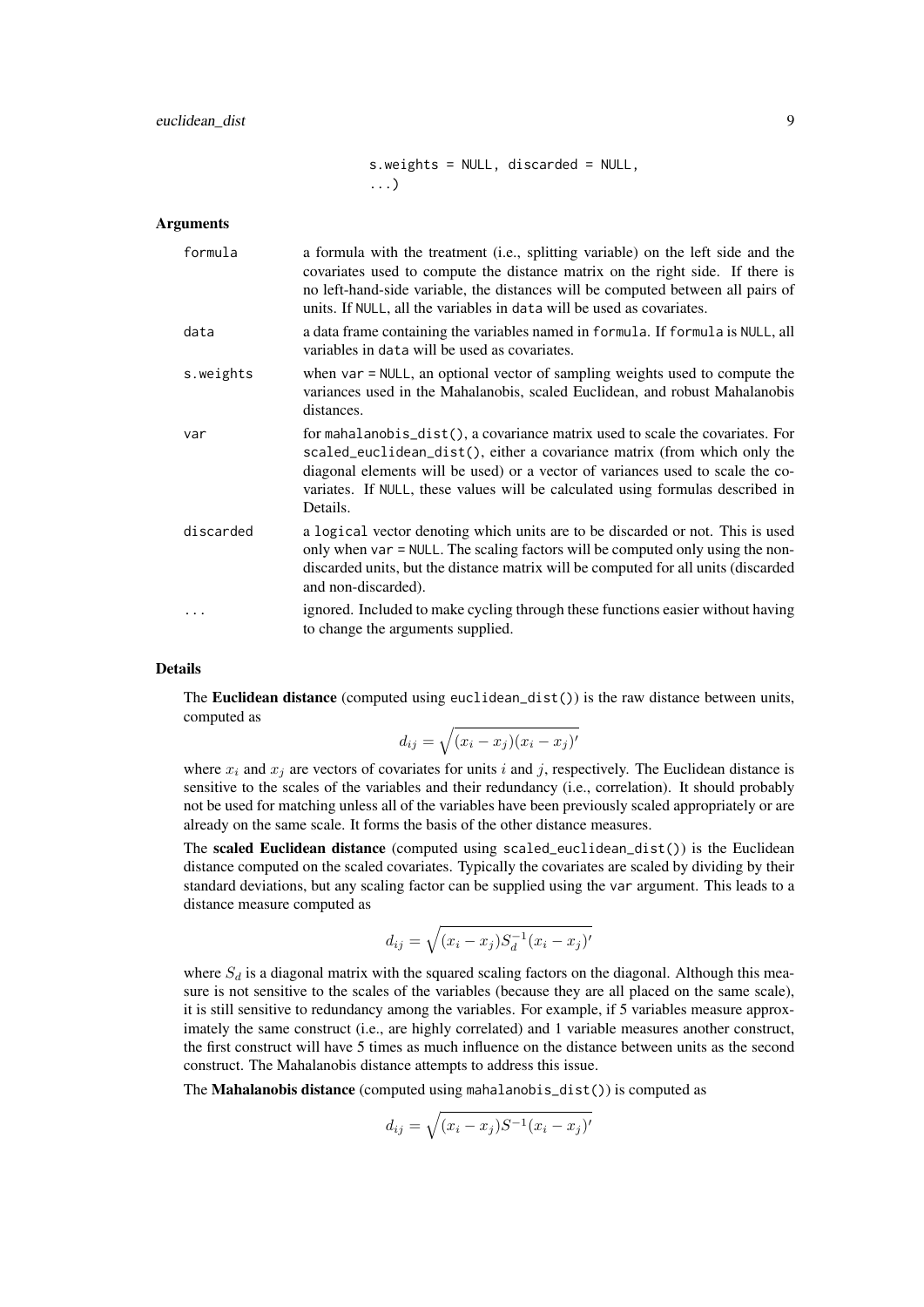where  $S$  is a scaling matrix, typically the covariance matrix of the covariates. It is essentially equivalent to the Euclidean distance computed on the scaled principal components of the covariates. This is the most popular distance matrix for matching because it is not sensitive to the scale of the covariates and accounts for redundancy between them. The scaling matrix can also be supplied using the var argument.

The Mahalanobis distance can be sensitive to outliers and long-tailed or otherwise non-normally distributed covariates and may not perform well with categorical variables due to prioritizing rare categories over common ones. One solution is the rank-based robust Mahalanobis distance (computed using robust\_mahalanobis\_dist()), which is computed by first replacing the covariates with their ranks (using average ranks for ties) and rescaling each ranked covariate by a constant scaling factor before computing the usual Mahalanobis distance on the rescaled ranks.

The Mahalanobis distance and its robust variant are computed internally by transforming the covariates in such a way that the Euclidean distance computed on the scaled covariates is equal to the requested distance. For the Mahalanobis distance, this involves replacing the covariates vector  $x_i$  with  $x_iS^{-.5}$ , where  $S^{-.5}$  is the Cholesky decomposition of the (generalized) inverse of the covariance matrix S.

When a left-hand-side splitting variable is present in formula and var = NULL (i.e., so that the scaling matrix is computed internally), the covariance matrix used is the "pooled" covariance matrix, which essentially is a weighted average of the covariance matrices computed separately within each level of the splitting variable to capture within-group variation and reduce sensitivity to covariate imbalance. This is also true of the scaling factors used in the scaled Euclidean distance.

#### Value

A numeric distance matrix. When formula has a left-hand-side (treatment) variable, the matrix will have one row for each treated unit and one column for each control unit. Otherwise, the matrix will have one row and one column for each treated unit.

#### Author(s)

Noah Greifer

#### References

Rosenbaum, P. R. (2010). Design of observational studies. Springer.

Rosenbaum, P. R., & Rubin, D. B. (1985). Constructing a Control Group Using Multivariate Matched Sampling Methods That Incorporate the Propensity Score. The American Statistician, 39(1), 33–38. JSTOR. [doi:10.2307/2683903](https://doi.org/10.2307/2683903)

Rubin, D. B. (1980). Bias Reduction Using Mahalanobis-Metric Matching. Biometrics, 36(2), 293–298. [doi:10.2307/2529981](https://doi.org/10.2307/2529981)

# See Also

[distance](#page-3-1),  $matchit()$ ,  $dist()$  (which is used internally to compute Euclidean distances)

[optmatch::match\\_on\(\)](#page-0-0), which provides similar functionality but with fewer options and a focus on efficient storage of the output.

#### Examples

data("lalonde")

# Computing the scaled Euclidean distance between all units:

<span id="page-9-0"></span>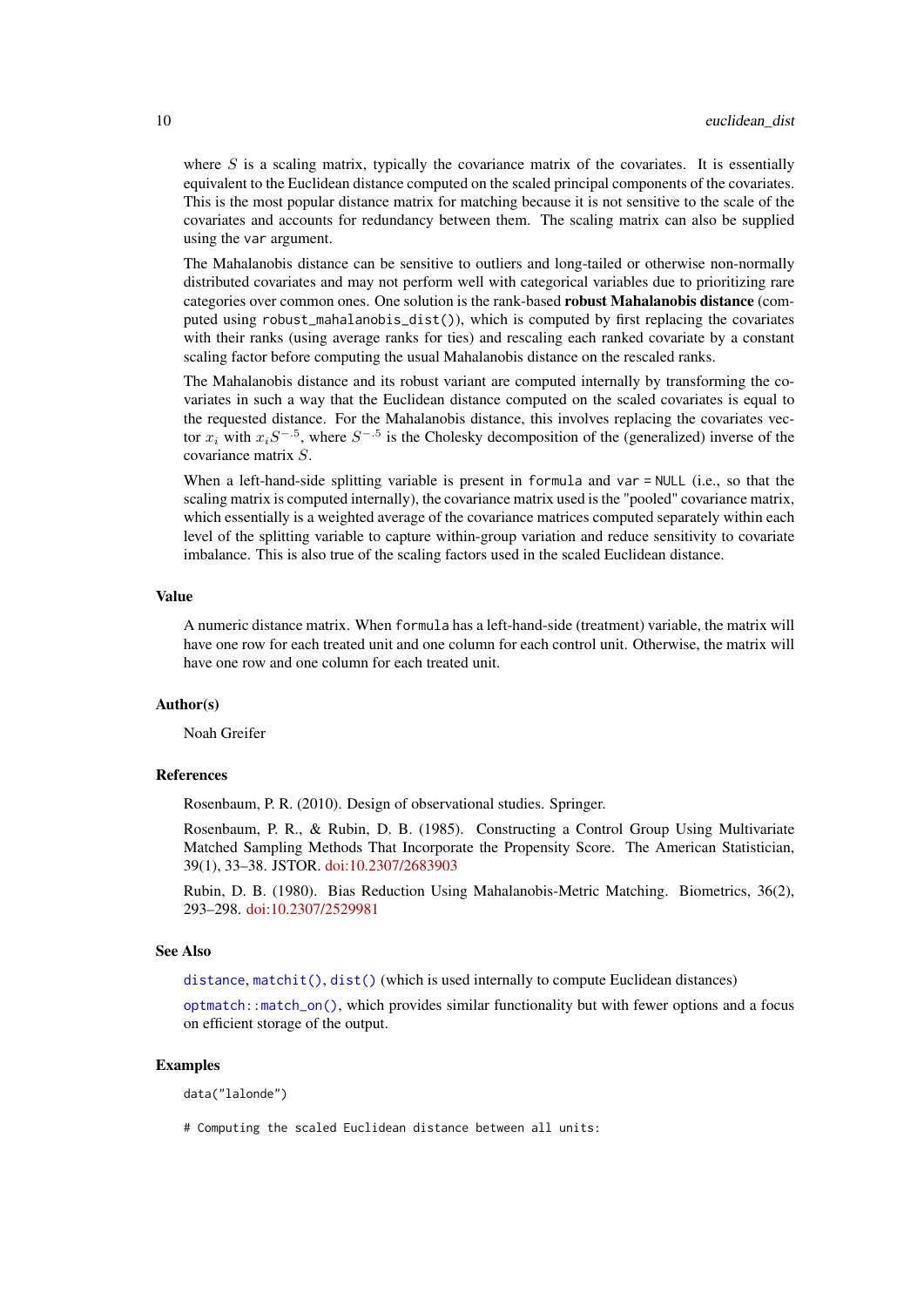#### <span id="page-10-0"></span>lalonde to the contract of the contract of the contract of the contract of the contract of the contract of the contract of the contract of the contract of the contract of the contract of the contract of the contract of the

```
d <- scaled_euclidean_dist(~ age + educ + race + married,
                           data = lalonde)
# Another interface using the data argument:
dat <- subset(lalonde, select = c(age, educ, race, married))
d <- scaled_euclidean_dist(data = dat)
# Computing the Mahalanobis distance between treated and
# control units:
d \leq mahalanobis dist(treat \sim age + educ + race + married,
                      data = lalonde)
# Supplying a covariance matrix or vector of variances (note:
# a bit more complicated with factor variables)
dat \leq subset(lalonde, select = c(age, educ, married, re74))
vars <- sapply(dat, var)
d \leq scaled euclidean dist(data = dat, var = vars)
# Same result:
d \leq scaled_euclidean_dist(data = dat, var = diag(vars))
# Discard units:
discard <- sample(c(TRUE, FALSE), nrow(lalonde),
                  replace = TRUE, prob = c(.2, .8))d \leq mahalanobis_dist(treat \sim age + educ + race + married,
                      data = lalonde, discarded = discard)
dim(d) #all units present in distance matrix
table(lalonde$treat)
```
lalonde *Data from National Supported Work Demonstration and PSID, as analyzed by Dehejia and Wahba (1999).*

#### Description

This is a subsample of the data from the treated group in the National Supported Work Demonstration (NSW) and the comparison sample from the Population Survey of Income Dynamics (PSID). This data was previously analyzed extensively by Lalonde (1986) and Dehejia and Wahba (1999).

#### Usage

```
data(lalonde)
```
#### Format

A data frame with 614 observations (185 treated, 429 control). There are 9 variables measured for each individual.

- "treat" is the treatment assignment (1=treated, 0=control).
- "age" is age in years.
- "educ" is education in number of years of schooling.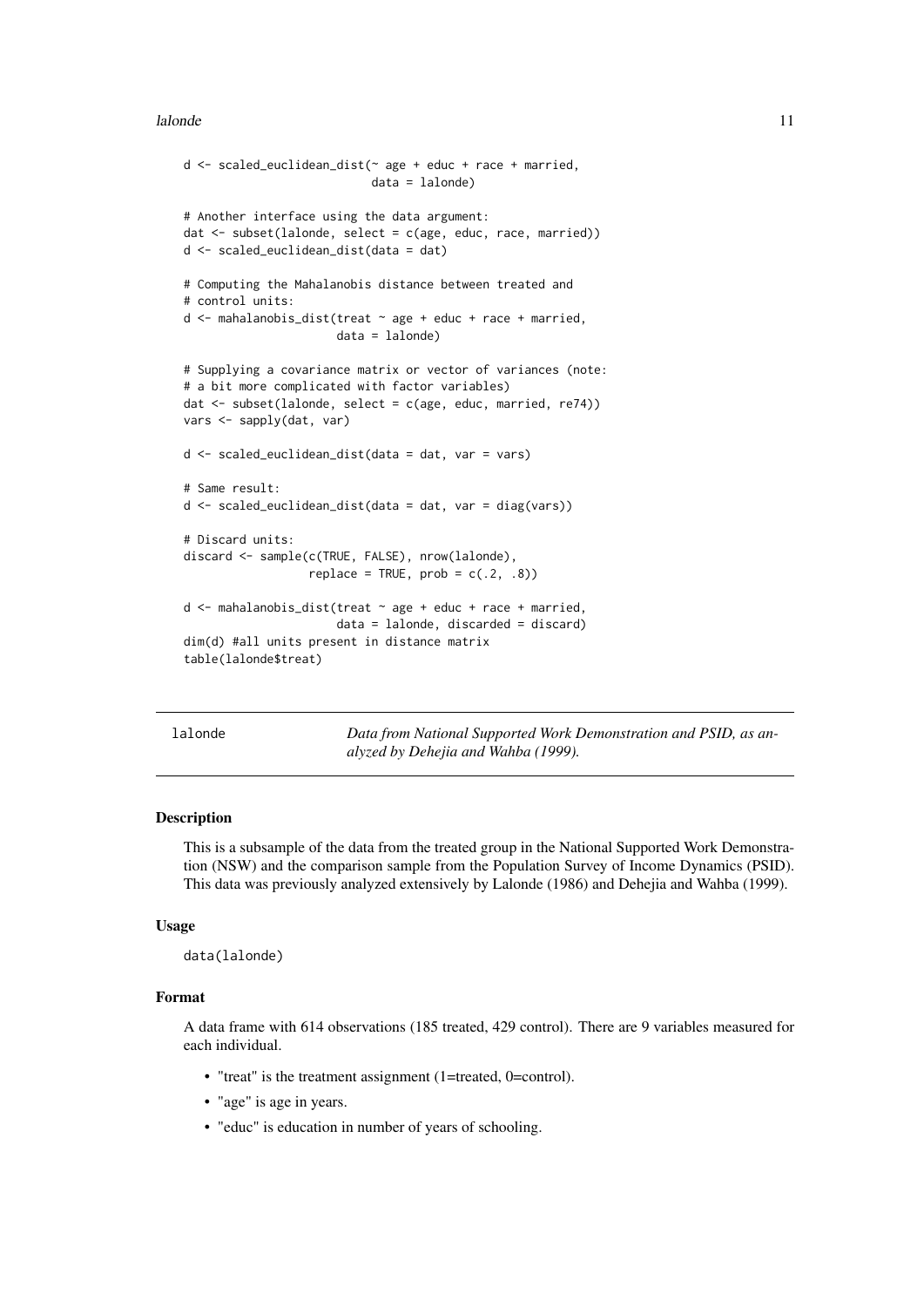- <span id="page-11-0"></span>• "race" is the individual's race/ethnicity, (Black, Hispanic, or White). Note previous versions of this dataset used indicator variables black and hispan instead of a single race variable.
- "married" is an indicator for married (1=married, 0=not married).
- "nodegree" is an indicator for whether the individual has a high school degree (1=no degree, 0=degree).
- "re74" is income in 1974, in U.S. dollars.
- "re75" is income in 1975, in U.S. dollars.
- "re78" is income in 1978, in U.S. dollars.

"treat" is the treatment variable, "re78" is the outcome, and the others are pre-treatment covariates.

#### References

Lalonde, R. (1986). Evaluating the econometric evaluations of training programs with experimental data. American Economic Review 76: 604-620.

Dehejia, R.H. and Wahba, S. (1999). Causal Effects in Nonexperimental Studies: Re-Evaluating the Evaluation of Training Programs. Journal of the American Statistical Association 94: 1053-1062.

<span id="page-11-1"></span>match.data *Construct a matched dataset from a* matchit *object*

#### <span id="page-11-2"></span>Description

match.data() and get\_matches() create a data frame with additional variables for the distance measure, matching weights, and subclasses after matching. This dataset can be used to estimate treatment effects after matching or subclassification. get\_matches() is most useful after matching with replacement; otherwise, match.data() is more flexible. See Details below for the difference between them.

#### Usage

```
match.data(object,
           group = "all".distance = "distance",
           weights = "weights",
           subclass = "subclass",
           data = NULL,include.s.weights = TRUE,
           drop.unmatched = TRUE)
get_matches(object,
            distance = "distance",
            weights = "weights",
            subclass = "subclass",
            id = "id",data = NULL,include.s.weights = TRUE)
```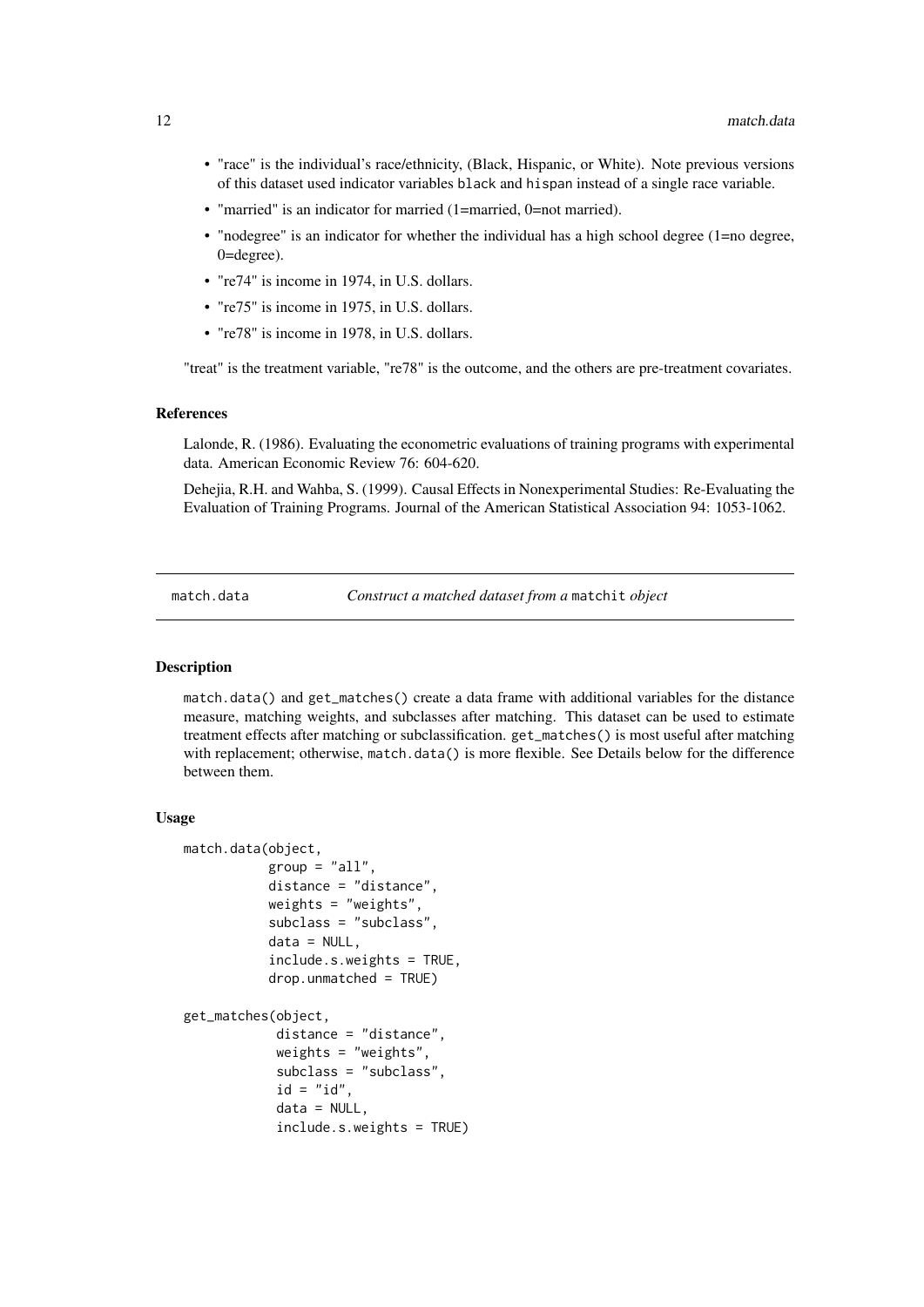#### <span id="page-12-0"></span>match.data 13

#### Arguments

| object            | a matchit object; the output of a call to matchit().                                                                                                                                                                                                                                                                                                         |  |
|-------------------|--------------------------------------------------------------------------------------------------------------------------------------------------------------------------------------------------------------------------------------------------------------------------------------------------------------------------------------------------------------|--|
| group             | which group should comprise the matched dataset: "all" for all units, "treated"<br>for just treated units, or "control" for just control units. Default is "all".                                                                                                                                                                                            |  |
| distance          | a string containing the name that should be given to the variable containing<br>the distance measure in the data frame output. Default is "distance", but<br>"prop. score" or similar might be a good alternative if propensity scores were<br>used in matching. Ignored if a distance measure was not supplied or estimated<br>in the call to $matchit()$ . |  |
| weights           | a string containing the name that should be given to the variable containing the<br>matching weights in the data frame output. Default is "weights".                                                                                                                                                                                                         |  |
| subclass          | a string containing the name that should be given to the variable containing the<br>subclasses or matched pair membership in the data frame output. Default is<br>"subclass".                                                                                                                                                                                |  |
| id                | a string containing the name that should be given to the variable containing the<br>unit IDs in the data frame output. Default is "id". Only used with get_matches();<br>for match.data(), the units IDs are stored in the row names of the returned data<br>frame.                                                                                          |  |
| data              | a data frame containing the original dataset to which the computed output vari-<br>ables (distance, weights, and/or subclass) should be appended. If empty,<br>match.data() and get_matches() will attempt to find the dataset using the<br>environment of the matchit object, which can be unreliable; see Notes.                                           |  |
| include.s.weights |                                                                                                                                                                                                                                                                                                                                                              |  |
|                   | logical; whether to multiply the estimated weights by the sampling weights<br>supplied to matchit(), if any. Default is TRUE. If FALSE, the weights in the<br>match.data() or get_matches() output should be multiplied by the sampling<br>weights before being supplied to the function estimating the treatment effect in<br>the matched data.             |  |
| drop.unmatched    | logical; whether the returned data frame should contain all units (FALSE) or<br>only units that were matched (i.e., have a matching weight greater than zero)<br>(TRUE). Default is TRUE to drop unmatched units.                                                                                                                                            |  |

#### Details

match.data() creates a dataset with one row per unit. It will be identical to the dataset supplied except that several new columns will be added containing information related to the matching. When drop.unmatched = TRUE, the default, units with weights of zero, which are those units that were discarded by common support or the caliper or were simply not matched, will be dropped from the dataset, leaving only the subset of matched units. The idea is for the output of match.data() to be used as the dataset input in calls to glm() or similar to estimate treatment effects in the matched sample. It is important to include the weights in the estimation of the effect and its standard error. The subclass column, when created, contains par or subclass membership and should be used to estimate the effect and its standard error. Subclasses will only be included if there is a subclass component in the matchit object, which does not occur with matching with replacement, in which case get\_matches() should be used. See vignette("estimating-effects") for information on how to use match.data() output to estimate effects.

get\_matches() is similar to match.data(); the primary difference occurs when matching is performed with replacement, i.e., when units do not belong to a single matched pair. In this case, the output of get\_matches() will be a dataset that contains one row per unit for each pair they are a part of. For example, if matching was performed with replacement and a control unit was matched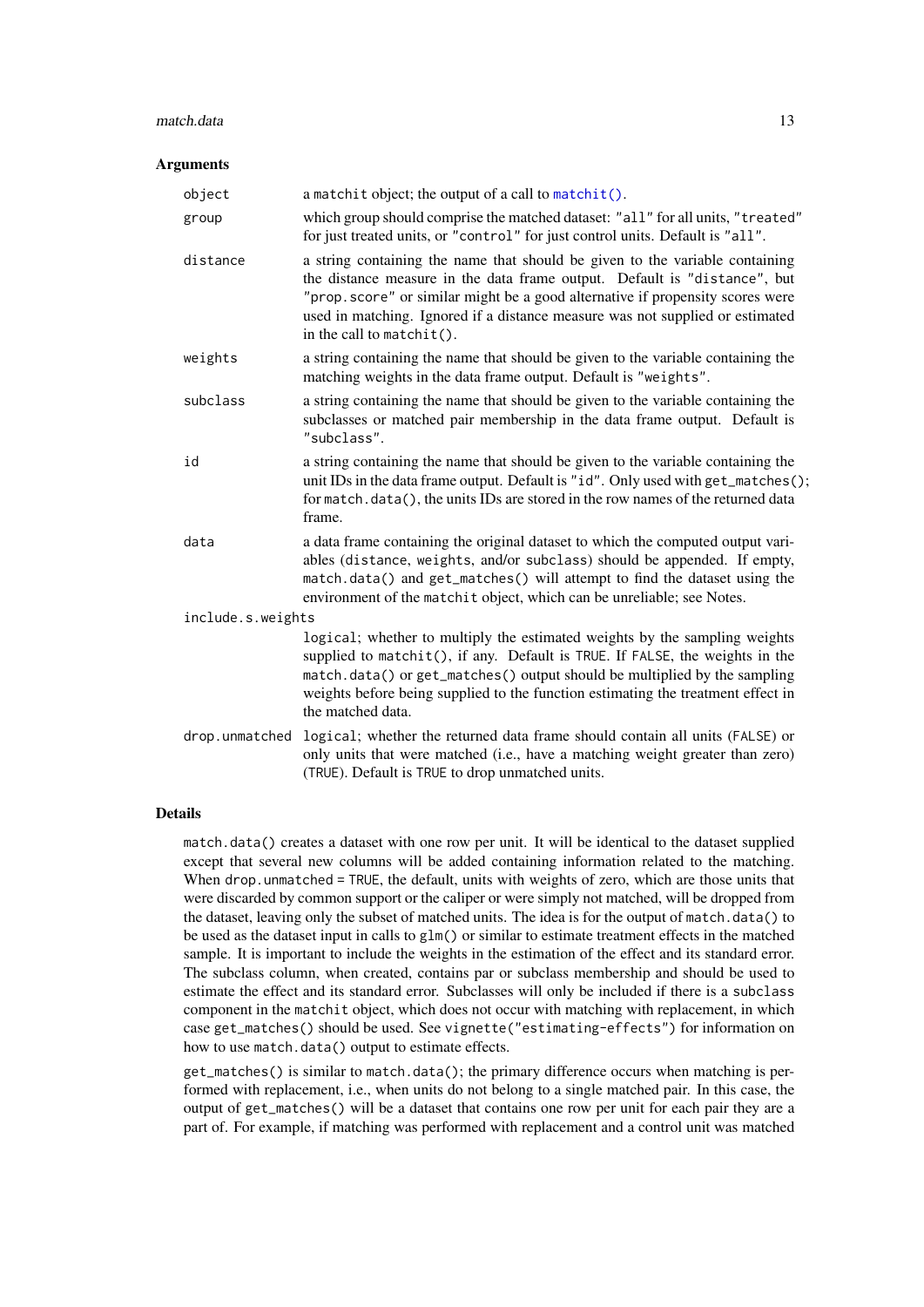<span id="page-13-0"></span>to two treated units, that control unit will have two rows in the output dataset, one for each pair it is a part of. Weights are computed for each row, and are equal to the inverse of the number of control units in each control unit's subclass. Unmatched units are dropped. An additional column with unit IDs will be created (named using the id argument) to identify when the same unit is present in multiple rows. This dataset structure allows for the inclusion of both subclass membership and repeated use of units, unlike the output of match.data(), which lacks subclass membership when matching is done with replacement. A match.matrix component of the matchit object must be present to use get\_matches(); in some forms of matching, it is absent, in which case match.data() should be used instead. See vignette("estimating-effects") for information on how to use get\_matches() output to estimate effects after matching with replacement.

#### Value

A data frame containing the data supplied in the data argument or in the original call to matchit() with the computed output variables appended as additional columns, named according the arguments above. For match.data(), the group and drop.unmatched arguments control whether only subsets of the data are returned. See Details above for how match.data() and get\_matches() differ. Note that get\_matches sorts the data by subclass and treatment status, unlike match.data(), which uses the order of the data.

The returned data frame will contain the variables in the original data set or dataset supplied to data and the following columns:

| distance | The propensity score, if estimated or supplied to the distance argument in<br>$matchit()$ as a vector.                                                                                                                                                                                                           |
|----------|------------------------------------------------------------------------------------------------------------------------------------------------------------------------------------------------------------------------------------------------------------------------------------------------------------------|
| weights  | The computed matching weights. These must be used in effect estimation to<br>correctly incorporate the matching.                                                                                                                                                                                                 |
| subclass | Matching strata membership. Units with the same value are in the same stratum.                                                                                                                                                                                                                                   |
| id       | The ID of each unit, corresponding to the row names in the original data or<br>dataset supplied to data. Only included in get_matches output. This column<br>can be used to identify which rows belong to the same unit since the same unit<br>may appear multiple times if reused in matching with replacement. |

These columns will take on the name supplied to the corresponding arguments in the call to match.data() or get\_matches(). See Examples for an example of rename the distance column to "prop.score".

If data or the original dataset supplied to matchit() was a data.table or tbl, the match.data() output will have the same class, but the get\_matches() output will always be a base R data.frame.

In addition to their base class (e.g., data. frame or tbl), returned objects have the class matchdata or getmatches. This class is important when using [rbind\(\)](#page-54-1) to append matched datasets.

#### Note

The most common way to use match.data() and get\_matches() is by supplying just the matchit object, e.g., as match.data(m.out). A data set will first be searched in the environment of the matchit formula, then in the calling environment of match.data() or get\_matches(), and finally in the model component of the matchit object if a propensity score was estimated.

When called from an environment different from the one in which matchit() was originally called and a propensity score was not estimated (or was but with discard not "none" and reestimate = TRUE), this syntax may not work because the original dataset used to construct the matched dataset will not be found. This can occur when matchit() was run within an  $\text{lapply}()$  or purrr::map() call. The solution, which is recommended in all cases, is simply to supply the original dataset to the data argument of match.data(), e.g., as match.data(m.out, data = original\_data), as demonstrated in the Examples.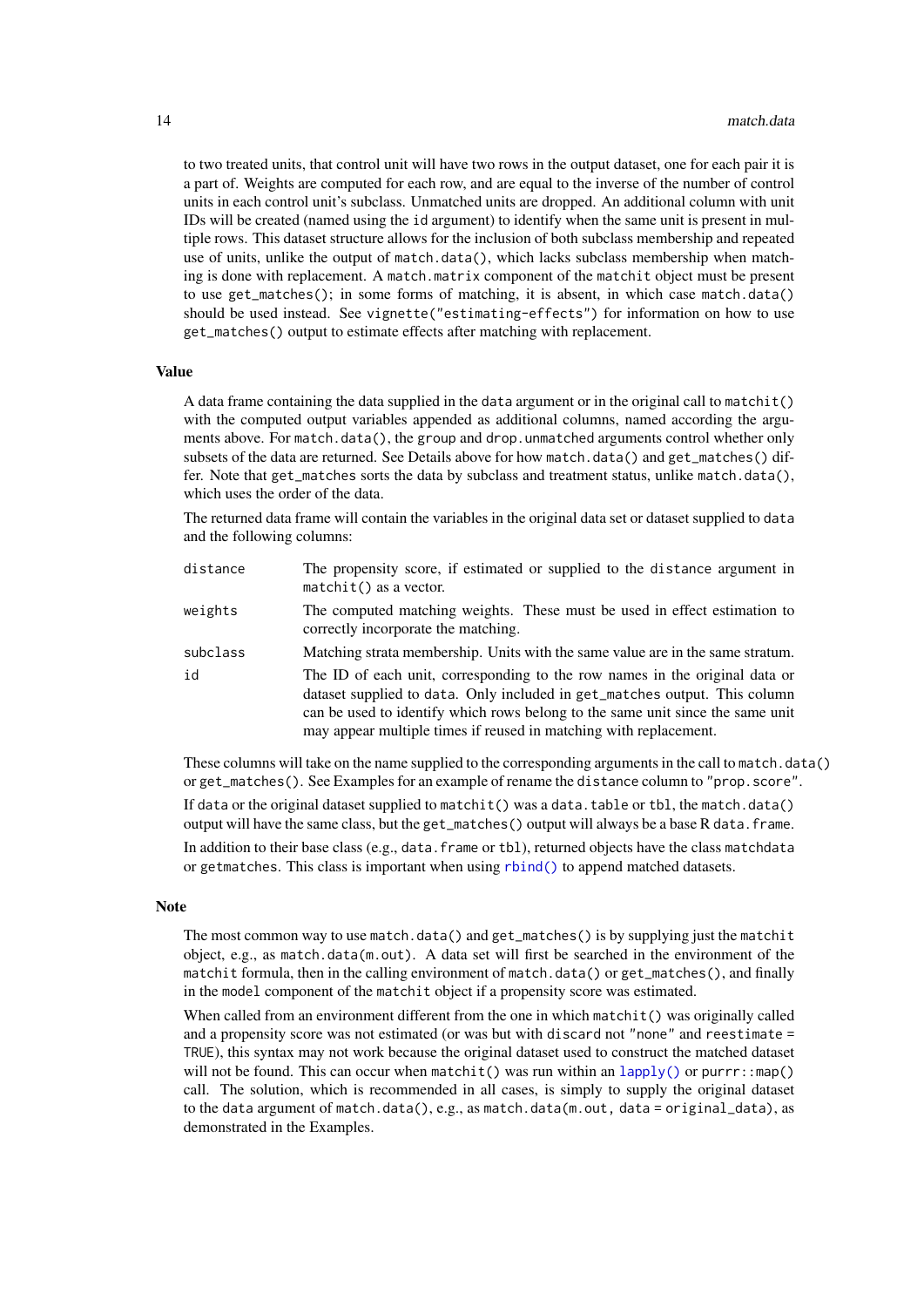#### <span id="page-14-0"></span>matchit 15

#### See Also

[matchit\(\)](#page-14-1)

```
rbind.matchdata()
```
vignette("estimating-effects") for uses of match.data() and get\_matches() in estimating treatment effects.

#### Examples

```
data("lalonde")
# 4:1 matching w/replacement
m.out1 <- matchit(treat ~ age + educ + married +
                    race + nodegree + re74 + re75,
                  data = lalonde, replace = TRUE,
                  caliper = .05, ratio = 4)
m.data1 <- match.data(m.out1, data = lalonde,
                      distance = "prop.score")
dim(m.data1) #one row per matched unit
head(m.data1, 10)
g.matches1 <- get_matches(m.out1, data = lalonde,
                          distance = "prop.score")
dim(g.matches1) #multiple rows per matched unit
head(g.matches1, 10)
```
<span id="page-14-1"></span>

matchit *Matching for Causal Inference*

#### Description

matchit() is the main function of *MatchIt* and performs pairing, subset selection, and subclassification with the aim of creating treatment and control groups balanced on included covariates. MatchIt implements the suggestions of Ho, Imai, King, and Stuart (2007) for improving parametric statistical models by preprocessing data with nonparametric matching methods. MatchIt implements a wide range of sophisticated matching methods, making it possible to greatly reduce the dependence of causal inferences on hard-to-justify, but commonly made, statistical modeling assumptions. The software also easily fits into existing research practices since, after preprocessing with MatchIt, researchers can use whatever parametric model they would have used without MatchIt, but produce inferences with substantially more robustness and less sensitivity to modeling assumptions.

This page documents the overall use of matchit(), but for specifics of how matchit() works with individual matching methods, see the individual pages linked in the Details section below.

#### Usage

```
matchit(formula,
        data = NULL,
        method = "nearest",
        distance = "glm",link = "logit",distance.options = list(),
```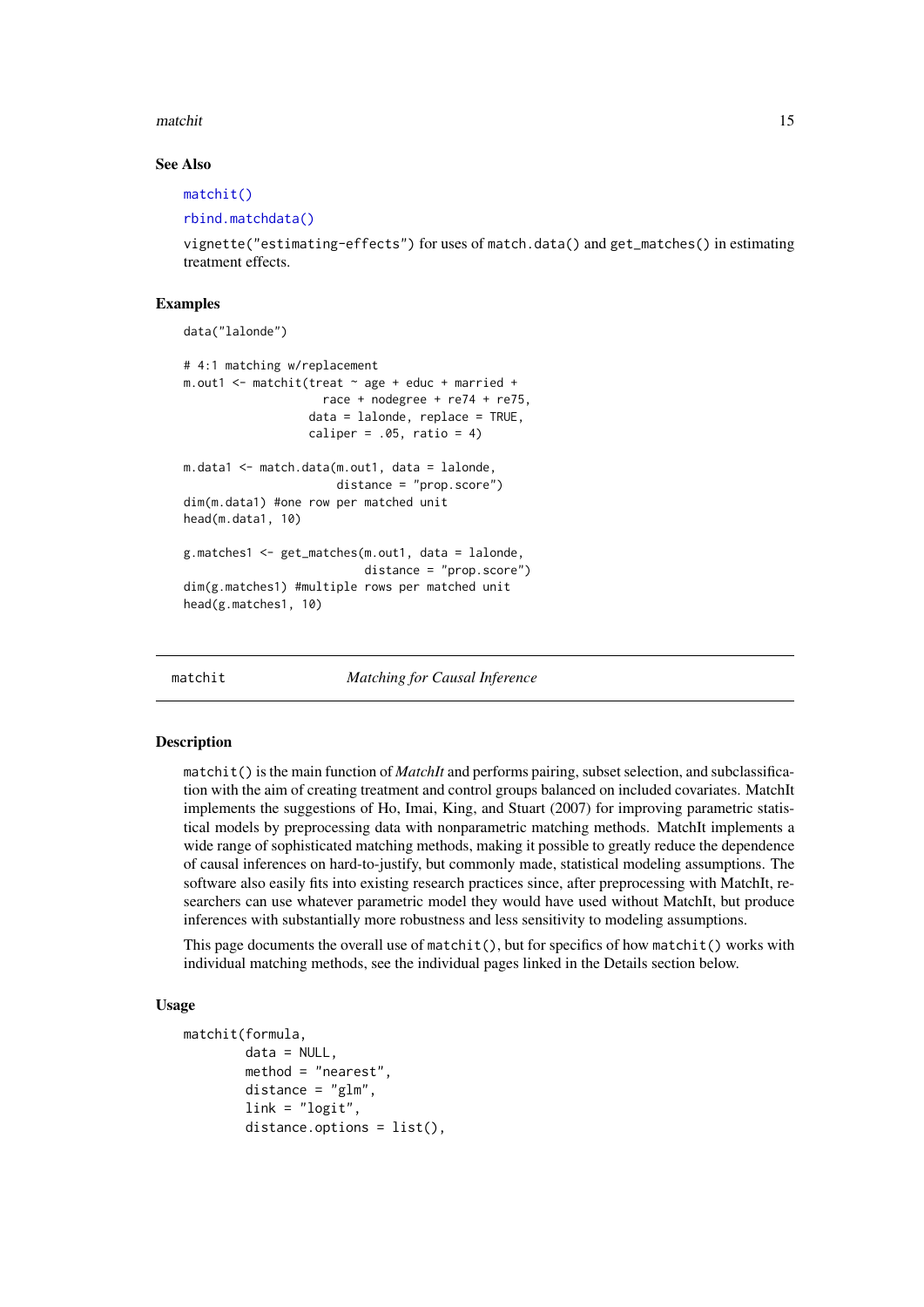16 matching and the matching of the matching of the matching of the matching of the matching of the matching of the matching of the matching of the matching of the matching of the matching of the matching of the matching o

```
estimand = "ATT",
        exact = NULL,mahvars = NULL,
        antiexact = NULL,
        discard = "none",reestimate = FALSE,
        s.weights = NULL,
        replace = FALSE,
        m.order = NULL,
        caliper = NULL,
        std.caliper = TRUE,
        ratio = 1,
        verbose = FALSE,
        include.obj = FALSE,
        ...)
## S3 method for class 'matchit'
```

```
print(x, \ldots)
```
# Arguments

| formula  | a two-sided formula() object containing the treatment and covariates to be used<br>in creating the distance measure used in the matching. This formula will be<br>supplied to the functions that estimate the distance measure. The formula should<br>be specified as $A \sim X1 + X2 + $ where A represents the treatment variable and<br>X1 and X2 are covariates.                                                                                                                                                                                                                                                                                                                                                                                    |
|----------|---------------------------------------------------------------------------------------------------------------------------------------------------------------------------------------------------------------------------------------------------------------------------------------------------------------------------------------------------------------------------------------------------------------------------------------------------------------------------------------------------------------------------------------------------------------------------------------------------------------------------------------------------------------------------------------------------------------------------------------------------------|
| data     | a data frame containing the variables named in formula and possible other ar-<br>guments. If not found in data, the variables will be sought in the environment.                                                                                                                                                                                                                                                                                                                                                                                                                                                                                                                                                                                        |
| method   | the matching method to be used. The allowed methods are "nearest" for near-<br>est neighbor matching (on the propensity score by default), "optimal" for op-<br>timal pair matching, "full" for optimal full matching, "genetic" for genetic<br>matching, "cem" for coarsened exact matching, "exact" for exact matching,<br>"cardinality" for cardinality and template matching, and "subclass" for<br>subclassification. When set to NULL, no matching will occur, but propensity<br>score estimation and common support restrictions will still occur if requested.<br>See the linked pages for each method for more details on what these methods do,<br>how the arguments below are used by each on, and what additional arguments<br>are allowed. |
| distance | the distance measure to be used. Can be either the name of a method of esti-<br>mating propensity scores (e.g., "glm"), the name of a method of computing a<br>distance matrix from the covariates (e.g., "mahalanobis"), a vector of already-<br>computed distance measures, or a matrix of pairwise distances. See distance<br>for allowable options. The default is "g1m" for propensity scores estimated with<br>logistic regression using $g1m()$ . Ignored for some methods; see individual meth-<br>ods pages for information on whether and how the distance measure is used.                                                                                                                                                                   |
| link     | when distance is specified as a string, an additional argument controlling the<br>link function used in estimating the distance measure. Allowable options depend<br>on the specific distance value specified. See distance for allowable options<br>with each option. The default is "logit", which, along with distance = "glm",<br>identifies the default measure as logistic regression propensity scores.                                                                                                                                                                                                                                                                                                                                          |

<span id="page-15-0"></span>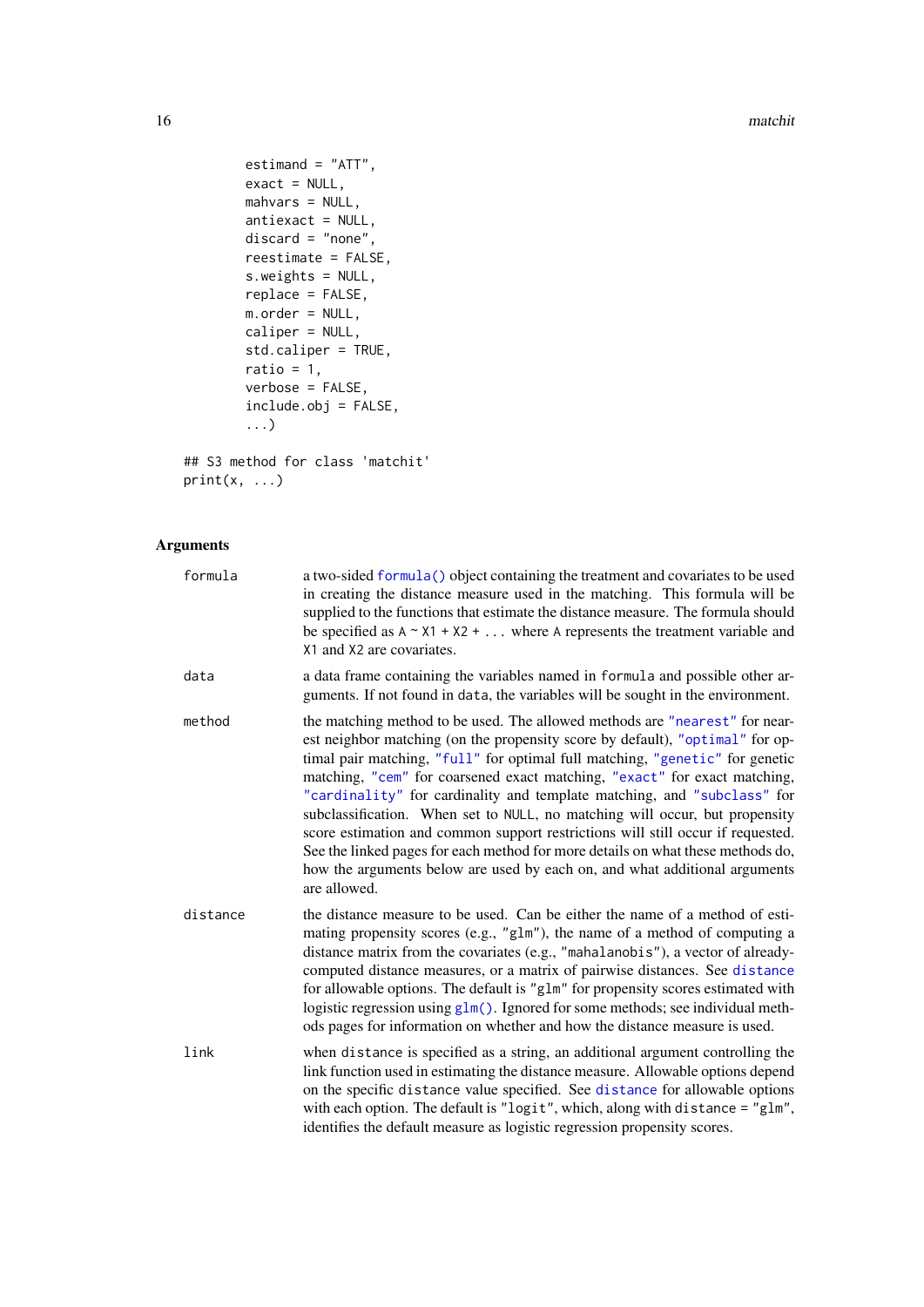<span id="page-16-0"></span>

| distance.options |                                                                                                                                                                                                                                                                                                                                                                                                                                                                                                                                                                                                               |  |
|------------------|---------------------------------------------------------------------------------------------------------------------------------------------------------------------------------------------------------------------------------------------------------------------------------------------------------------------------------------------------------------------------------------------------------------------------------------------------------------------------------------------------------------------------------------------------------------------------------------------------------------|--|
|                  | a named list containing additional arguments supplied to the function that esti-<br>mates the distance measure as determined by the argument to distance. See<br>distance for an example of its use.                                                                                                                                                                                                                                                                                                                                                                                                          |  |
| estimand         | a string containing the name of the target estimand desired. Can be one of "ATT"<br>or "ATC". Some methods accept "ATE" as well. Default is "ATT". See Details<br>and the individual methods pages for information on how this argument is used.                                                                                                                                                                                                                                                                                                                                                              |  |
| exact            | for methods that allow it, for which variables exact matching should take place.<br>Can be specified as a string containing the names of variables in data to be used<br>or a one-sided formula with the desired variables on the right-hand side (e.g., $\sim$<br>$X3 + X4$ ). See the individual methods pages for information on whether and how<br>this argument is used.                                                                                                                                                                                                                                 |  |
| mahvars          | for methods that allow it, on which variables Mahalanobis distance matching<br>should take place when distance corresponds to propensity scores. Usually<br>used to perform Mahalanobis distance matching within propensity score calipers,<br>where the propensity scores are computed using formula and distance. Can<br>be specified as a string containing the names of variables in data to be used or a<br>one-sided formula with the desired variables on the right-hand side (e.g., $\sim$ X3 +<br>X4). See the individual methods pages for information on whether and how this<br>argument is used. |  |
| antiexact        | for methods that allow it, for which variables anti-exact matching should take<br>place. Anti-exact matching ensures paired individuals do not have the same<br>value of the anti-exact matching variable(s). Can be specified as a string con-<br>taining the names of variables in data to be used or a one-sided formula with<br>the desired variables on the right-hand side (e.g., $\sim$ X3 + X4). See the individual<br>methods pages for information on whether and how this argument is used.                                                                                                        |  |
| discard          | a string containing a method for discarding units outside a region of common<br>support. When a propensity score is estimated or supplied to distance as a<br>vector, the options are "none", "treated", "control", or "both". For "none",<br>no units are discarded for common support. Otherwise, units whose propen-<br>sity scores fall outside the corresponding region are discarded. Can also be a<br>logical vector where TRUE indicates the unit is to be discarded. Default is<br>"none" for no common support restriction. See Details.                                                            |  |
| reestimate       | if discard is not "none" and propensity scores are estimated, whether to re-<br>estimate the propensity scores in the remaining sample. Default is FALSE to use<br>the propensity scores estimated in the original sample.                                                                                                                                                                                                                                                                                                                                                                                    |  |
| s.weights        | an optional numeric vector of sampling weights to be incorporated into propen-<br>sity score models and balance statistics. Can also be specified as a string con-<br>taining the name of variable in data to be used or a one-sided formula with the<br>variable on the right-hand side (e.g., $\sim$ SW). Not all propensity score models ac-<br>cept sampling weights; see distance for information on which do and do not,<br>and see vignette("sampling-weights") for details on how to use sampling<br>weights in a matching analysis.                                                                  |  |
| replace          | for methods that allow it, whether matching should be done with replacement<br>(TRUE), where control units are allowed to be matched to several treated units,<br>or without replacement (FALSE), where control units can only be matched to<br>one treated unit each. See the individual methods pages for information on<br>whether and how this argument is used. Default is FALSE for matching without<br>replacement.                                                                                                                                                                                    |  |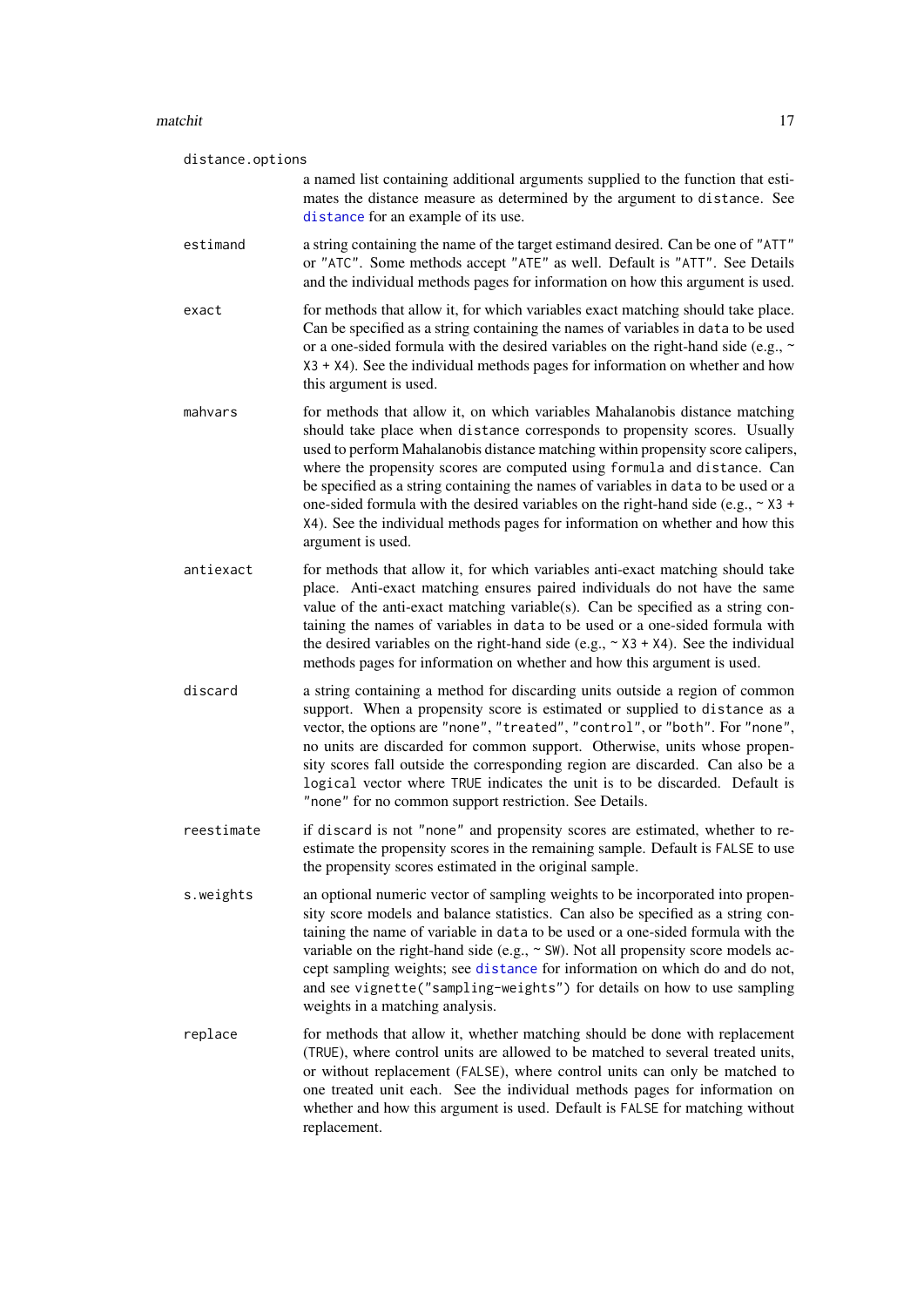<span id="page-17-0"></span>

| m.order     | for methods that allow it, the order that the matching takes place. Allowable<br>options depend on the matching method but include "largest", where match-<br>ing takes place in descending order of distance measures; "smallest", where<br>matching takes place in ascending order of distance measures; "random", where<br>matching takes place in a random order; and "data" where matching takes place<br>based on the order of units in the data. When $m$ . order = "random", results may<br>differ across different runs of the same code unless a seed is set and specified<br>with set. seed(). See the individual methods pages for information on whether<br>and how this argument is used. The default of NULL corresponds to "largest"<br>when a propensity score is estimated or supplied as a vector and "data" other-<br>wise. |
|-------------|-------------------------------------------------------------------------------------------------------------------------------------------------------------------------------------------------------------------------------------------------------------------------------------------------------------------------------------------------------------------------------------------------------------------------------------------------------------------------------------------------------------------------------------------------------------------------------------------------------------------------------------------------------------------------------------------------------------------------------------------------------------------------------------------------------------------------------------------------|
| caliper     | for methods that allow it, the width(s) of the caliper(s) to use in matching.<br>Should be a numeric vector with each value named according to the variable<br>to which the caliper applies. To apply to the distance measure, the value should<br>be unnamed. See the individual methods pages for information on whether and<br>how this argument is used. The default is NULL for no caliper.                                                                                                                                                                                                                                                                                                                                                                                                                                                |
| std.caliper | logical; when a caliper is specified, whether the the caliper is in standard de-<br>viation units (TRUE) or raw units (FALSE). Can either be of length 1, applying to<br>all calipers, or of length equal to the length of caliper. Default is TRUE.                                                                                                                                                                                                                                                                                                                                                                                                                                                                                                                                                                                            |
| ratio       | for methods that allow it, how many control units should be matched to each<br>treated unit in k:1 matching. Should be a single integer value. See the individual<br>methods pages for information on whether and how this argument is used. The<br>default is 1 for 1:1 matching.                                                                                                                                                                                                                                                                                                                                                                                                                                                                                                                                                              |
| verbose     | logical; whether information about the matching process should be printed to<br>the console. What is printed depends on the matching method. Default is FALSE<br>for no printing other than warnings.                                                                                                                                                                                                                                                                                                                                                                                                                                                                                                                                                                                                                                           |
| include.obj | logical; whether to include any objects created in the matching process in the<br>output, i.e., by the functions from other packages matchit() calls. What is<br>included depends on the matching method. Default is FALSE.                                                                                                                                                                                                                                                                                                                                                                                                                                                                                                                                                                                                                     |
|             | additional arguments passed to the functions used in the matching process. See<br>the individual methods pages for information on what additional arguments are<br>allowed for each method. Ignored for print.                                                                                                                                                                                                                                                                                                                                                                                                                                                                                                                                                                                                                                  |
| x           | a matchit object.                                                                                                                                                                                                                                                                                                                                                                                                                                                                                                                                                                                                                                                                                                                                                                                                                               |

# Details

Details for the various matching methods can be found at the following help pages:

- [method\\_nearest](#page-39-1) for nearest neighbor matching
- [method\\_optimal](#page-43-1) for optimal pair matching
- [method\\_full](#page-31-1) for optimal full matching
- [method\\_genetic](#page-35-1) for genetic matching
- [method\\_cem](#page-25-1) for coarsened exact matching
- [method\\_exact](#page-29-1) for exact matching
- [method\\_cardinality](#page-21-1) for cardinality and template matching
- [method\\_subclass](#page-47-1) for subclassification

The pages contain information on what the method does, which of the arguments above are allowed with them and how they are interpreted, and what additional arguments can be supplied to further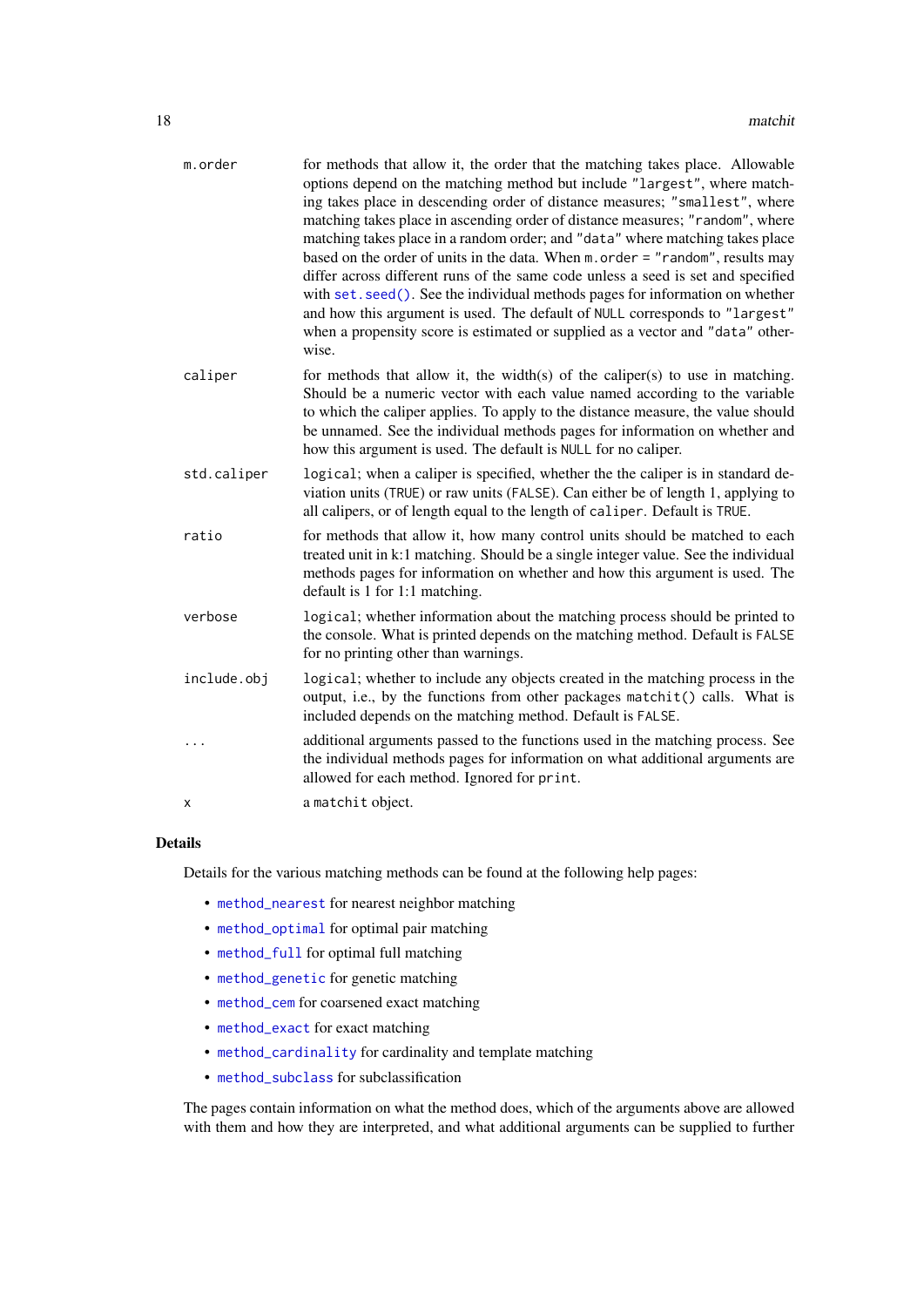#### <span id="page-18-0"></span>matchit the contract of the contract of the contract of the contract of the contract of the contract of the contract of the contract of the contract of the contract of the contract of the contract of the contract of the co

tune the method. Note that the default method with no arguments supplied other than formula and data is 1:1 nearest neighbor matching without replacement on a propensity score estimated using a logistic regression of the treatment on the covariates. This is not the same default offered by other matching programs, such as those in *Matching*, teffects in Stata, or PROC PSMATCH in SAS, so care should be taken if trying to replicate the results of those programs.

When method = NULL, no matching will occur, but any propensity score estimation and common support restriction will. This can be a simple way to estimate the propensity score for use in future matching specifications without having to reestimate it each time. The matchit() output with no matching can be supplied to summary to examine balance prior to matching on any of the included covariates and on the propensity score if specified. All arguments other than distance, discard, and reestimate will be ignored.

See the [distance](#page-3-1) argument for details on the several ways to specify the distance, link, and distance.options arguments to estimate propensity scores and create distance measures.

When the treatment variable is not a  $\theta/1$  variable, it will be coerced to one and returned as such in the matchit() output (see section Value, below). The following rules are used: 1) if  $\theta$  is one of the values, it will be considered the control and the other value the treated; 2) otherwise, if the variable is a factor, levels(treat)[1] will be considered control and the other variable the treated; 3) otherwise, sort(unique(treat))[1] will be considered control and the other value the treated. It is safest to ensure the treatment variable is a 0/1 variable.

The discard option implements a common support restriction. It can only be used when a distance measure is estimated or supplied as a vector, i.e., when distance is specified as something other than "mahalanobis" and is not a matrix, and is ignored for some matching methods. When specified as "treated", treated units whose distance measure is outside the range of distance measures of the control units will be discarded. When specified as "control", control units whose distance measure is outside the range of distance measures of the treated units will be discarded. When specified as "both", treated and control units whose distance measure is outside the intersection of the range of distance measures of the treated units and the range of distance measures of the control units will be discarded. When reestimate = TRUE and distance corresponds to a propensity score-estimating function, the propensity scores are re-estimated in the remaining units prior to being used for matching or calipers.

Caution should be used when interpreting effects estimated with various values of estimand. Setting estimand = "ATT" doesn't necessarily mean the average treatment effect in the treated is being estimated; it just means that for matching methods, treated units will be untouched and given weights of 1 and control units will be matched to them (and the opposite for estimand = "ATC"). If a caliper is supplied or treated units are removed for common support or some other reason (e.g., lacking matches when using exact matching), the actual estimand targeted is not the ATT but the treatment effect in the matched sample. The argument to estimand simply triggers which units are matched to which, and for stratification-based methods (exact matching, CEM, full matching, and subclassification), determines the formula used to compute the stratification weights.

How Matching Weights Are Computed: Matching weights are computed in one of two ways depending on whether matching was done with replacement or not.

For matching without replacement (except for cardinality matching), each unit is assigned to a subclass, which represents the pair they are a part of (in the case of k:1 matching) or the stratum they belong to (in the case of exact matching, coarsened exact matching, full matching, or subclassification). The formula for computing the weights depends on the argument supplied to estimand. A new stratum "propensity score" (p) is computed as the proportion of units in each stratum that are in the treated group, and all units in that stratum are assigned that propensity score. Weights are then computed using the standard formulas for inverse probability weights: for the ATT, weights are 1 for the treated units and  $p/(1-p)$  for the control units; for the ATC, weights are  $(1-p)/p$  for the treated units and 1 for the control units; for the ATE, weights are  $1/p$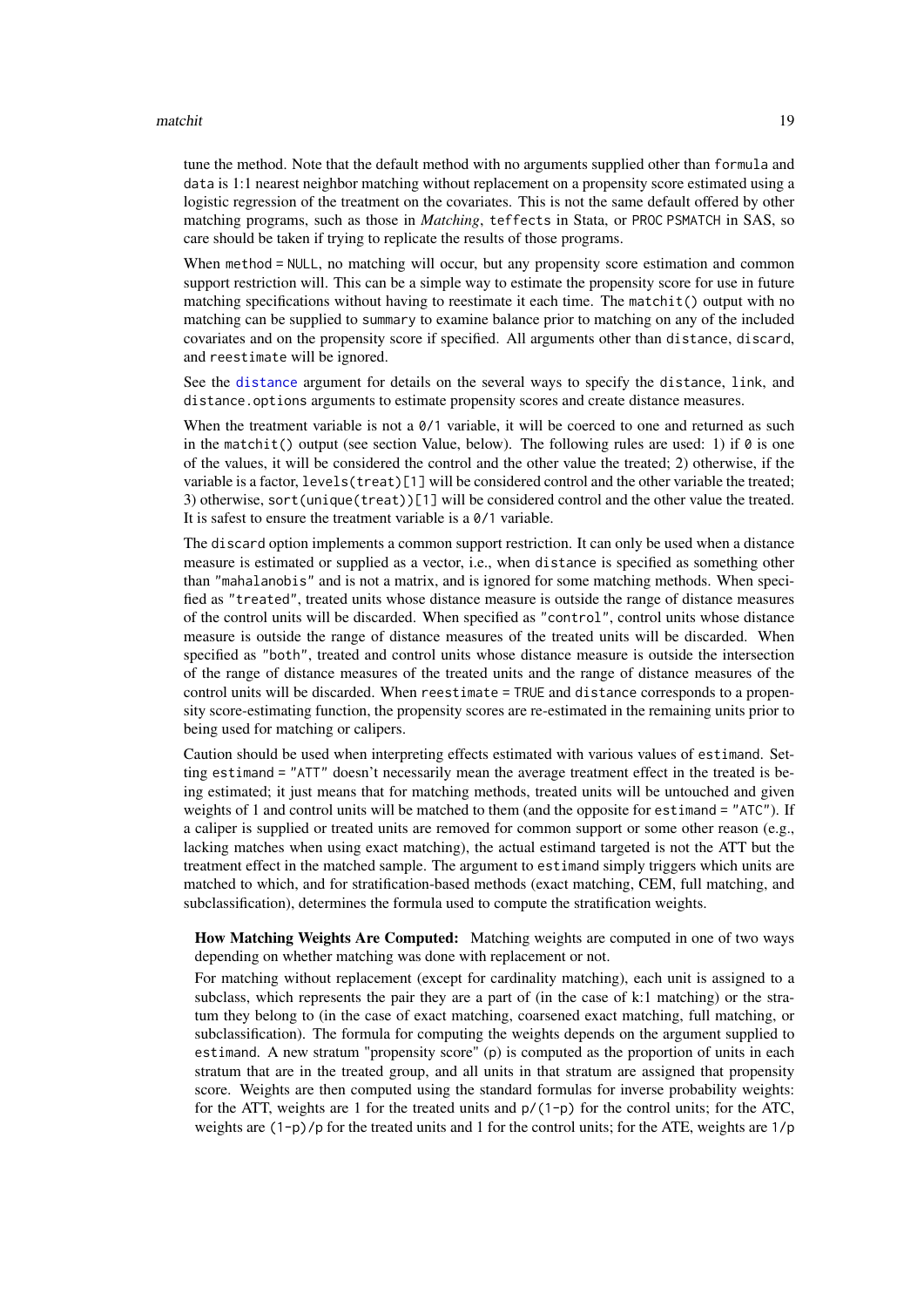for the treated units and  $1/(1-p)$  for the control units. For cardinality matching, all matched units receive a weight of 1.

For matching with replacement, units are not assigned to unique strata. For the ATT, each treated unit gets a weight of 1. Each control unit is weighted as the sum of the inverse of the number of control units matched to the same treated unit across its matches. For example, if a control unit was matched to a treated unit that had two other control units matched to it, and that same control was matched to a treated unit that had one other control unit matched to it, the control unit in question would get a weight of  $1/3 + 1/2 = 5/6$ . For the ATC, the same is true with the treated and control labels switched. The weights are computed using the match.matrix component of the matchit() output object.

In each treatment group, weights are divided by the mean of the nonzero weights in that treatment group to make the weights sum to the number of units in that treatment group. If sampling weights are included through the s.weights argument, they will be included in the matchit() output object but not incorporated into the matching weights. [match.data\(\)](#page-11-1), which extracts the matched set from a matchit object, combines the matching weights and sampling weights.

# Value

When method is something other than "subclass", a matchit object with the following components:

| match.matrix | a matrix containing the matches. The rownames correspond to the treated units<br>and the values in each row are the names (or indices) of the control units matched<br>to each treated unit. When treated units are matched to different numbers of con-<br>trol units (e.g., with exact matching or matching with a caliper), empty spaces<br>will be filled with NA. Not included when method is "full", "cem" (unless k2k<br>= TRUE), "exact", or "cardinality". |
|--------------|---------------------------------------------------------------------------------------------------------------------------------------------------------------------------------------------------------------------------------------------------------------------------------------------------------------------------------------------------------------------------------------------------------------------------------------------------------------------|
| subclass     | a factor containing matching pair/stratum membership for each unit. Unmatched<br>units will have a value of NA. Not included when replace = TRUE.                                                                                                                                                                                                                                                                                                                   |
| weights      | a numeric vector of estimated matching weights. Unmatched and discarded units<br>will have a weight of zero.                                                                                                                                                                                                                                                                                                                                                        |
| model        | the fit object of the model used to estimate propensity scores when distance<br>is specified and not "mahalanobis" or a numeric vector. When reestimate =<br>TRUE, this is the model estimated after discarding units.                                                                                                                                                                                                                                              |
| X            | a data frame of covariates mentioned in formula, exact, mahvars, and antiexact.                                                                                                                                                                                                                                                                                                                                                                                     |
| call         | the matchit() call.                                                                                                                                                                                                                                                                                                                                                                                                                                                 |
| info         | information on the matching method and distance measures used.                                                                                                                                                                                                                                                                                                                                                                                                      |
| estimand     | the argument supplied to estimand.                                                                                                                                                                                                                                                                                                                                                                                                                                  |
| formula      | the formula supplied.                                                                                                                                                                                                                                                                                                                                                                                                                                               |
| treat        | a vector of treatment status converted to zeros $(0)$ and ones $(1)$ if not already in<br>that format.                                                                                                                                                                                                                                                                                                                                                              |
| distance     | a vector of distance values (i.e., propensity scores) when distance is supplied<br>as a method of estimating propensity scores or a numeric vector.                                                                                                                                                                                                                                                                                                                 |
| discarded    | a logical vector denoting whether each observation was discarded (TRUE) or not<br>(FALSE) by the argument to discard.                                                                                                                                                                                                                                                                                                                                               |
| s.weights    | the vector of sampling weights supplied to the s. weights argument, if any.                                                                                                                                                                                                                                                                                                                                                                                         |
| exact        | a one-sided formula containing the variables, if any, supplied to exact.                                                                                                                                                                                                                                                                                                                                                                                            |
| mahvars      | a one-sided formula containing the variables, if any, supplied to mahvars.                                                                                                                                                                                                                                                                                                                                                                                          |

<span id="page-19-0"></span>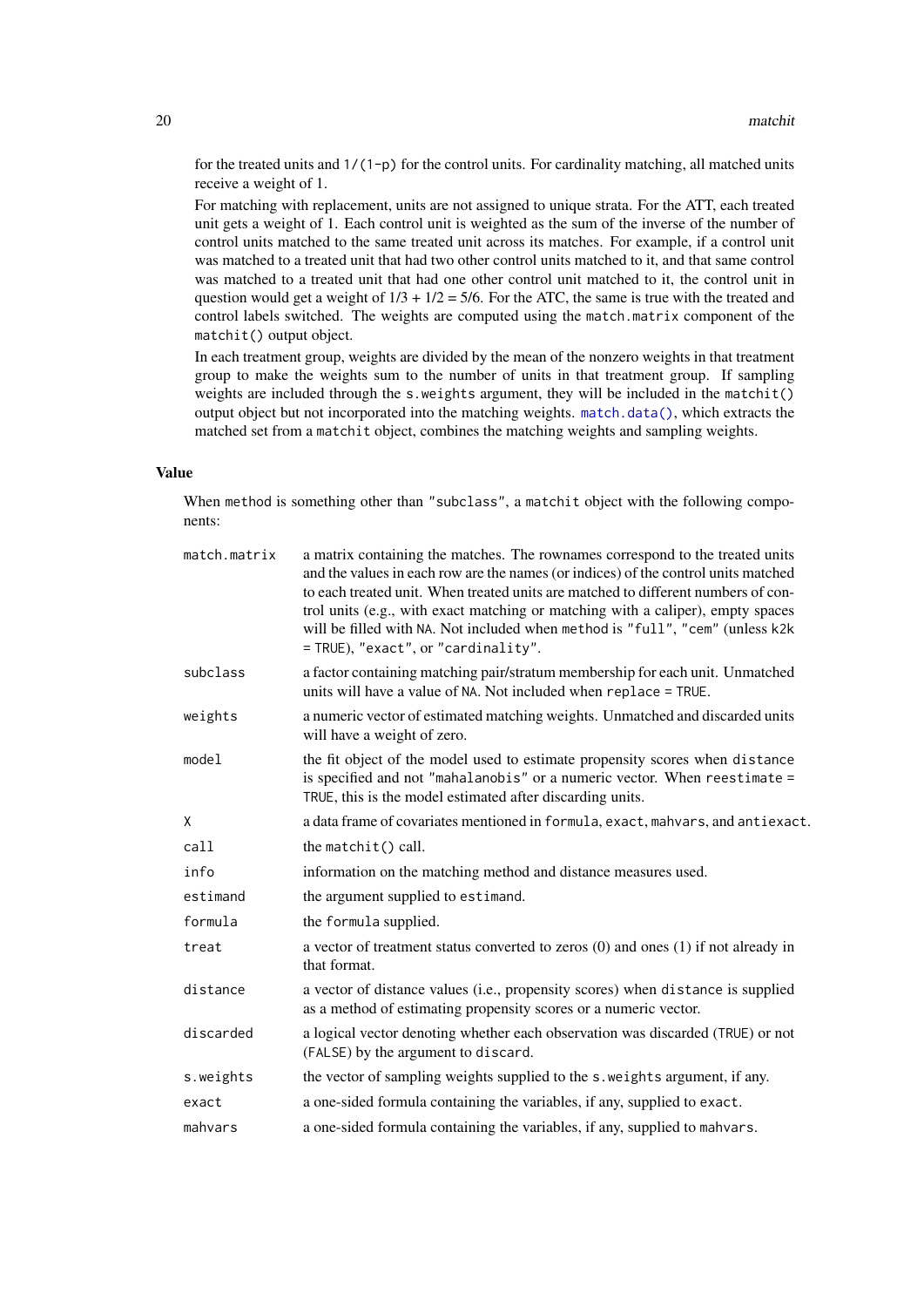#### <span id="page-20-0"></span>matchit 21

obj when include.obj = TRUE, an object containing the intermediate results of the matching procedure. See the individual methods pages for what this component will contain.

When method = "subclass", a matchit. subclass object with the same components as above except that match.matrix is excluded and one additional component, q.cut, is included, containing a vector of the distance measure cutpoints used to define the subclasses. See [method\\_subclass](#page-47-1) for details.

#### Author(s)

Daniel Ho (<dho@law.stanford.edu>); Kosuke Imai (<imai@harvard.edu>); Gary King (<king@harvard.edu>); Elizabeth Stuart (<estuart@jhsph.edu>)

Version 4.0.0 update by Noah Greifer (<noah.greifer@gmail.com>)

#### References

Ho, D. E., Imai, K., King, G., & Stuart, E. A. (2007). Matching as Nonparametric Preprocessing for Reducing Model Dependence in Parametric Causal Inference. Political Analysis, 15(3), 199–236. [doi:10.1093/pan/mpl013](https://doi.org/10.1093/pan/mpl013)

Ho, D. E., Imai, K., King, G., & Stuart, E. A. (2011). MatchIt: Nonparametric Preprocessing for Parametric Causal Inference. Journal of Statistical Software, 42(8). [doi:10.18637/jss.v042.i08](https://doi.org/10.18637/jss.v042.i08)

#### See Also

[summary.matchit\(\)](#page-55-1) for balance assessment after matching. [plot.matchit\(\)](#page-50-1) for plots of covariate balance and propensity score overlap after matching.

vignette("MatchIt") for an introduction to matching with *MatchIt*; vignette("matching-methods") for descriptions of the variety of matching methods and options available; vignette("assessing-balance") for information on assessing the quality of a matching specification; vignette("estimating-effects") for instructions on how to estimate treatment effects after matching; and vignette("sampling-weights") for a guide to using *MatchIt* with sampling weights.

#### Examples

```
data("lalonde")
# Default: 1:1 NN PS matching w/o replacement
m.out1 <- matchit(treat \sim age + educ + race + nodegree +
                   married + re74 + re75, data = lalonde)
m.out1
summary(m.out1)
# 1:1 NN Mahalanobis distance matching w/ replacement and
# exact matching on married and race
m.out2 <- matchit(treat ~ age + educ + race + nodegree +
                   married + re74 + re75, data = lalonde,
                    distance = "mahalanobis", replace = TRUE,
                    exact = \sim married + race)
m.out<sub>2</sub>
summary(m.out2, un = TRUE)
```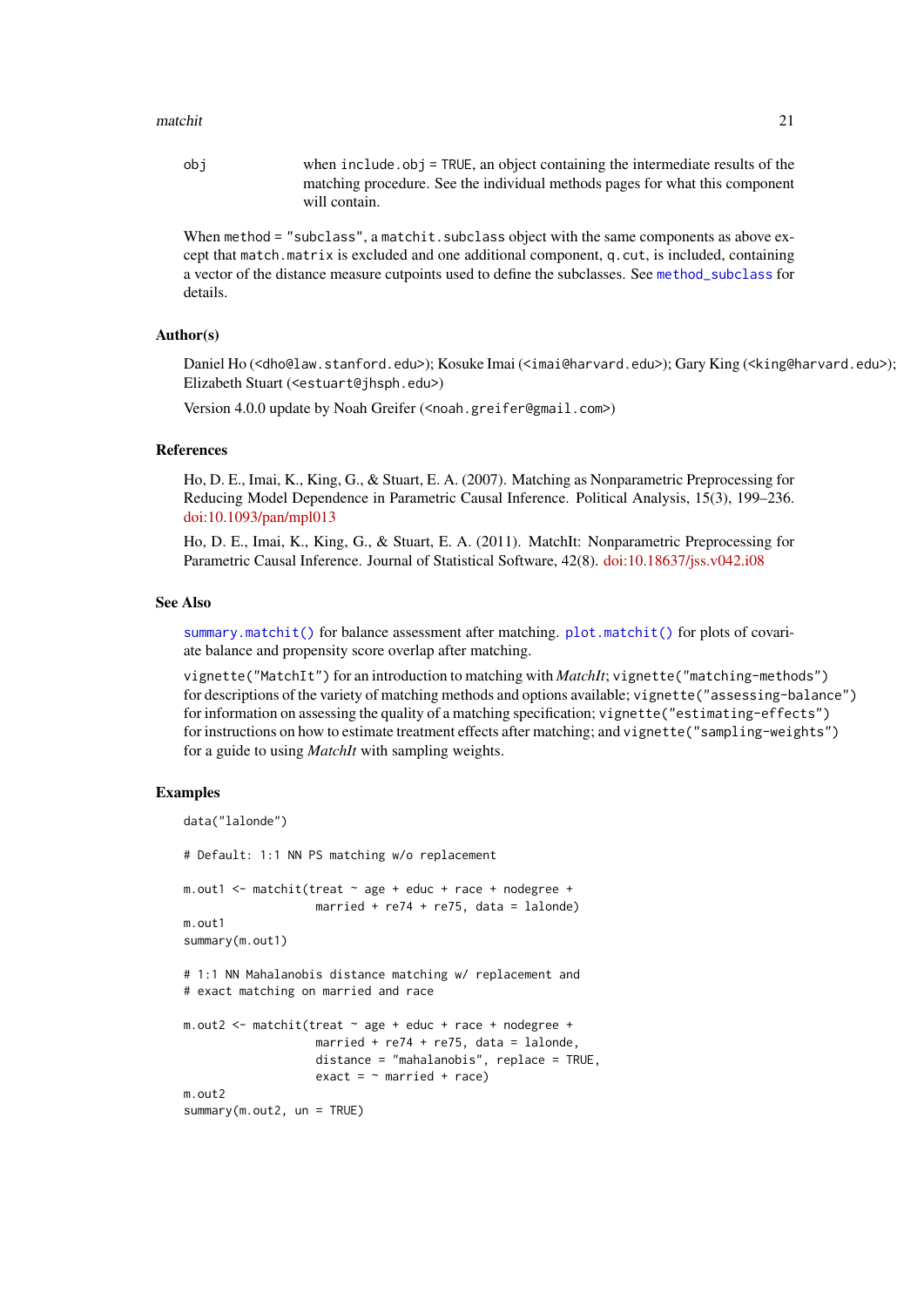```
# 2:1 NN Mahalanobis distance matching within caliper defined
# by a probit pregression PS
m.out3 <- matchit(treat ~ age + educ + race + nodegree +
                   married + re74 + re75, data = lalonde,
                   distance = "glm", link = "probit",mahvars = \sim age + educ + re74 + re75,
                   caliper = .1, ratio = 2)
m.out3
summary(m.out3, un = TRUE)
# Optimal full PS matching for the ATE within calipers on
# PS, age, and educ
m.out4 \leq matchit(treat \sim age + educ + race + nodegree +
                   married + re74 + re75, data = lalonde,
                   method = "full", estimand = "ATE",
                   caliper = c(.1, age = 2, educ = 1),std.caliper = c(TRUE, FALSE, FALSE))
m.out4
summary(m.out4, un = TRUE)# Subclassification on a logistic PS with 10 subclasses after
# discarding controls outside common support of PS
s.out1 <- matchit(treat \sim age + educ + race + nodegree +
                   married + re74 + re75, data = lalonde,
                   method = "subclass", distance = "glm",
                   discard = "control", subclass = 10)
s.out1
summary(s.out1, un = TRUE)
```
<span id="page-21-1"></span>method\_cardinality *Cardinality Matching*

#### Description

In [matchit\(\)](#page-14-1), setting method = "cardinality" performs cardinality matching and other forms of matching that use mixed integer programming. Rather than forming pairs, cardinality matching selects the largest subset of units that satisfies user-supplied balance constraints on mean differences. One of several available optimization programs can be used to solve the mixed integer program. The default is the GLPK library as implemented in the *Rglpk* package, but performance can be dramatically improved using Gurobi and the *gurobi* package, for which there is a free academic license.

This page details the allowable arguments with method = "cardinality". See [matchit\(\)](#page-14-1) for an explanation of what each argument means in a general context and how it can be specified.

Below is how matchit() is used for cardinality matching:

```
matchit(formula,
        data = NULL,
        method = "cardinality",
        estimand = "ATT",
```
<span id="page-21-0"></span>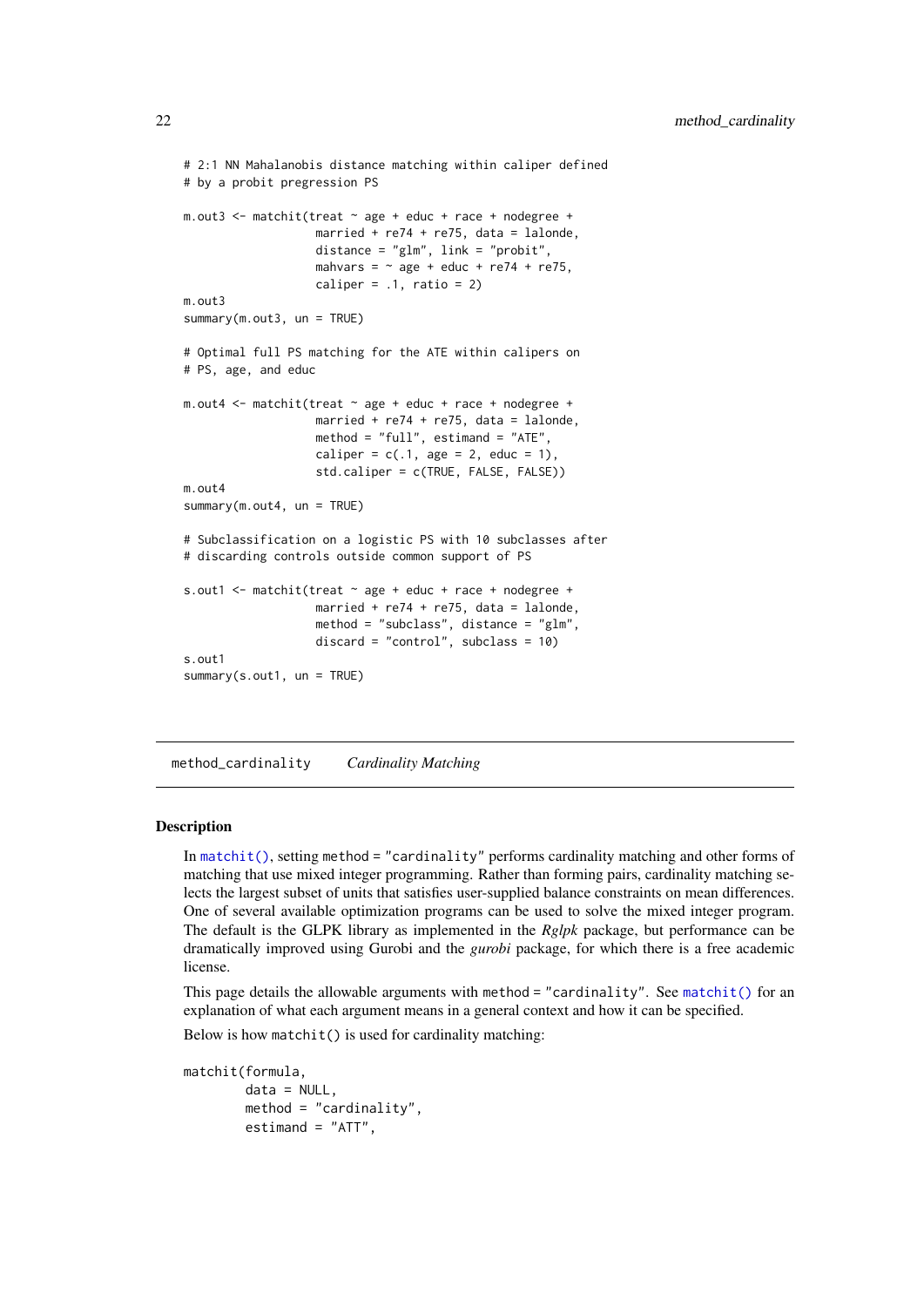```
exact = NULL,discard = "none",
s.weights = NULL,
ratio = 1,verbose = FALSE, ...
```
# Arguments

| formula   | a two-sided formula() object containing the treatment and covariates to be bal-<br>anced.                                                                                                                                                                                                                                                                                                                                                                                                                                                                                                                                                                                                                                                   |
|-----------|---------------------------------------------------------------------------------------------------------------------------------------------------------------------------------------------------------------------------------------------------------------------------------------------------------------------------------------------------------------------------------------------------------------------------------------------------------------------------------------------------------------------------------------------------------------------------------------------------------------------------------------------------------------------------------------------------------------------------------------------|
| data      | a data frame containing the variables named in formula. If not found in data,<br>the variables will be sought in the environment.                                                                                                                                                                                                                                                                                                                                                                                                                                                                                                                                                                                                           |
| method    | set here to "cardinality".                                                                                                                                                                                                                                                                                                                                                                                                                                                                                                                                                                                                                                                                                                                  |
| estimand  | a string containing the desired estimand. Allowable options include "ATT",<br>"ATC", and "ATE". See Details.                                                                                                                                                                                                                                                                                                                                                                                                                                                                                                                                                                                                                                |
| exact     | for which variables exact matching should take place. Separate optimization<br>will occur within each subgroup of the exact matching variables.                                                                                                                                                                                                                                                                                                                                                                                                                                                                                                                                                                                             |
| discard   | a string containing a method for discarding units outside a region of common<br>support.                                                                                                                                                                                                                                                                                                                                                                                                                                                                                                                                                                                                                                                    |
| s.weights | the variable containing sampling weights to be incorporated into the optimiza-<br>tion. The balance constraints refer to the product of the sampling weights and<br>the matching weights, and the sum of the product of the sampling and matching<br>weights will be maximized.                                                                                                                                                                                                                                                                                                                                                                                                                                                             |
| ratio     | the desired ratio of control to treated units. Can be set to NA to maximize sample<br>size without concern for this ratio. See Details.                                                                                                                                                                                                                                                                                                                                                                                                                                                                                                                                                                                                     |
| verbose   | logical; whether information about the matching process should be printed to<br>the console.                                                                                                                                                                                                                                                                                                                                                                                                                                                                                                                                                                                                                                                |
|           | additional arguments that control the matching specification:                                                                                                                                                                                                                                                                                                                                                                                                                                                                                                                                                                                                                                                                               |
|           | tols numeric; a vector of imbalance tolerances for mean differences, one for<br>each covariate in formula. If only one value is supplied, it is applied to all.<br>See std. tols below. Default is .05 for standardized mean differences of<br>at most .05 for all covariates between the treatment groups in the matched<br>sample.                                                                                                                                                                                                                                                                                                                                                                                                        |
|           | std.tols logical; whether each entry in tols corresponds to a raw or stan-<br>dardized mean difference. If only one value is supplied, it is applied to all.<br>Default is TRUE for standardized mean differences. The standardization fac-<br>tor is the pooled standard deviation when estimand = "ATE", the standard<br>deviation of the treated group when estimand = "ATT", and the standard<br>deviation of the control group when estimand = "ATC" (the same as used<br>in summary.matchit $()$ ).                                                                                                                                                                                                                                   |
|           | solver the name of solver to use to solve the optimization problem. Avail-<br>able options include "g1pk", "symphony", and "gurobi" for GLPK (im-<br>plemented in the Rglpk package), SYMPHONY (implemented in the Rsym-<br>phony package), and Gurobi (implemented in the <i>gurobi</i> package), respec-<br>tively. The differences between them are in speed and solving ability.<br>GLPK (the default) is the easiest to install, but Gurobi is recommended as<br>it consistently outperforms other solvers and can find solutions even when<br>others can't, and in less time. Gurobi is proprietary but can be used with a<br>free trial or academic license. SYMPHONY may not produce reproducible<br>results, even with a seed set. |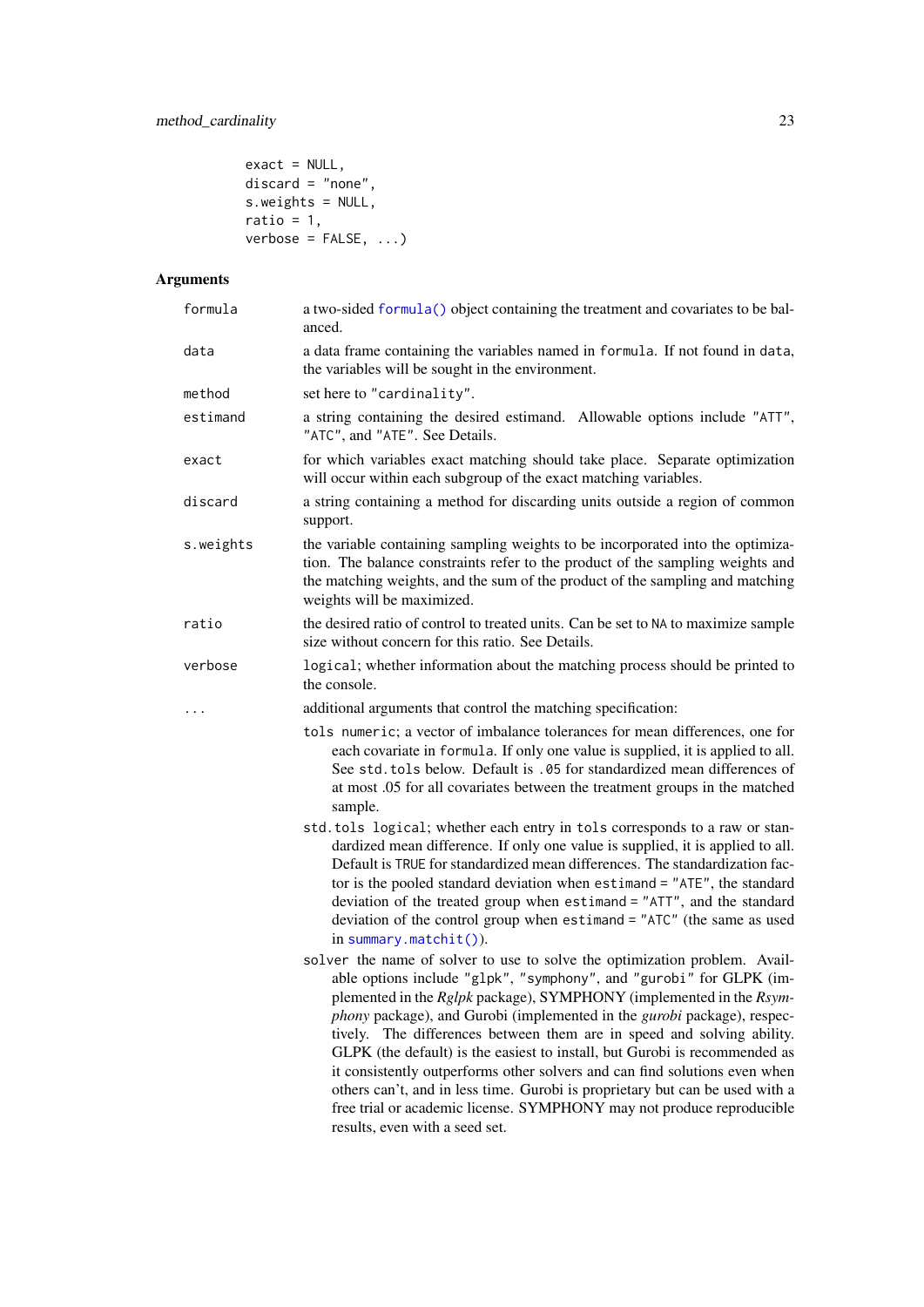time the maximum amount of time before the optimization routine aborts, in seconds. Default is 120 (2 minutes). For large problems, this should be set much higher.

The arguments distance (and related arguments), mahvars, replace, m.order, and caliper (and related arguments) are ignored with a warning.

#### Details

Cardinality and Template Matching: Two types of matching are available with method = "cardinality": cardinality matching and template matching.

Cardinality matching finds the largest matched set that satisfies the balance constraints between treatment groups, with the additional constraint that the ratio of the number of matched control to matched treated units is equal to ratio (1 by default), mimicking k:1 matching. When not all treated units are included in the matched set, the estimand no longer corresponds to the ATT, so cardinality matching should be avoided if retaining the ATT is desired. To request cardinality matching, estimand should be set to "ATT" or "ATC" and ratio should be set to a positive integer. 1:1 cardinality matching is the default method when no arguments are specified.

Template matching finds the largest matched set that satisfies balance constraints between each treatment group and a specified target sample. When estimand = "ATT", it will find the largest subset of the control units that satisfies the balance constraints with respect to the treated group, which is left intact. When estimand = "ATE", it will find the largest subsets of the treated group and of the control group that are balanced to the overall sample. To request template matching for the ATT, estimand should be set to "ATT" and ratio to NA. To request template matching for the ATE, estimand should be set to "ATE" and ratio can be set either to NA to maximize the size of each sample independently or to a positive integer to ensure that the ratio of matched control units to matched treated treats is fixed, mimicking k:1 matching. Unlike cardinality matching, template matching retains the requested estimand if a solution is found.

Neither method involves creating pairs in the matched set, but it is possible to perform an additional round of pairing within the matched sample after cardinality matching or template matching for the ATE with a fixed sample size ratio. See Examples for an example of optimal pair matching after cardinality matching. The balance will not change, but additional precision and robustness can be gained by forming the pairs.

The weights are scaled so that the sum of the weights in each group is equal to the number of matched units in the smaller group when cardinality matching or template matching for the ATE, and scaled so that the sum of the weights in the control group is equal to the number of treated units when template matching for the ATT. When the sample sizes of the matched groups is the same (i.e., when  $ratio = 1$ ), no scaling is done. Robust standard errors should be used in effect estimation after cardinality or template matching (and cluster-robust standard errors if additional pairing is done in the matched sample). See vignette("estimating-effects") for more information.

Specifying Balance Constraints: The balance constraints are on the (standardized) mean differences between the matched treatment groups for each covariate. Balance constraints should be set by supplying arguments to tols and std.tols. For example, setting tols = .1 and std.tols = TRUE requests that all the mean differences in the matched sample should be within .1 standard deviations for each covariate. Different tolerances can be set for different variables; it might be beneficial to constrain the mean differences for highly prognostic covariates more tightly than for other variables. For example, one could specify tols =  $c(.001, .05)$ , std.tols =  $c(TRUE, )$ FALSE) to request that the standardized mean difference for the first covariate is less than .001 and the raw mean difference for the second covariate is less than .05. The values should be specified in the order they appear in formula, except when interactions are present. One can run the following code: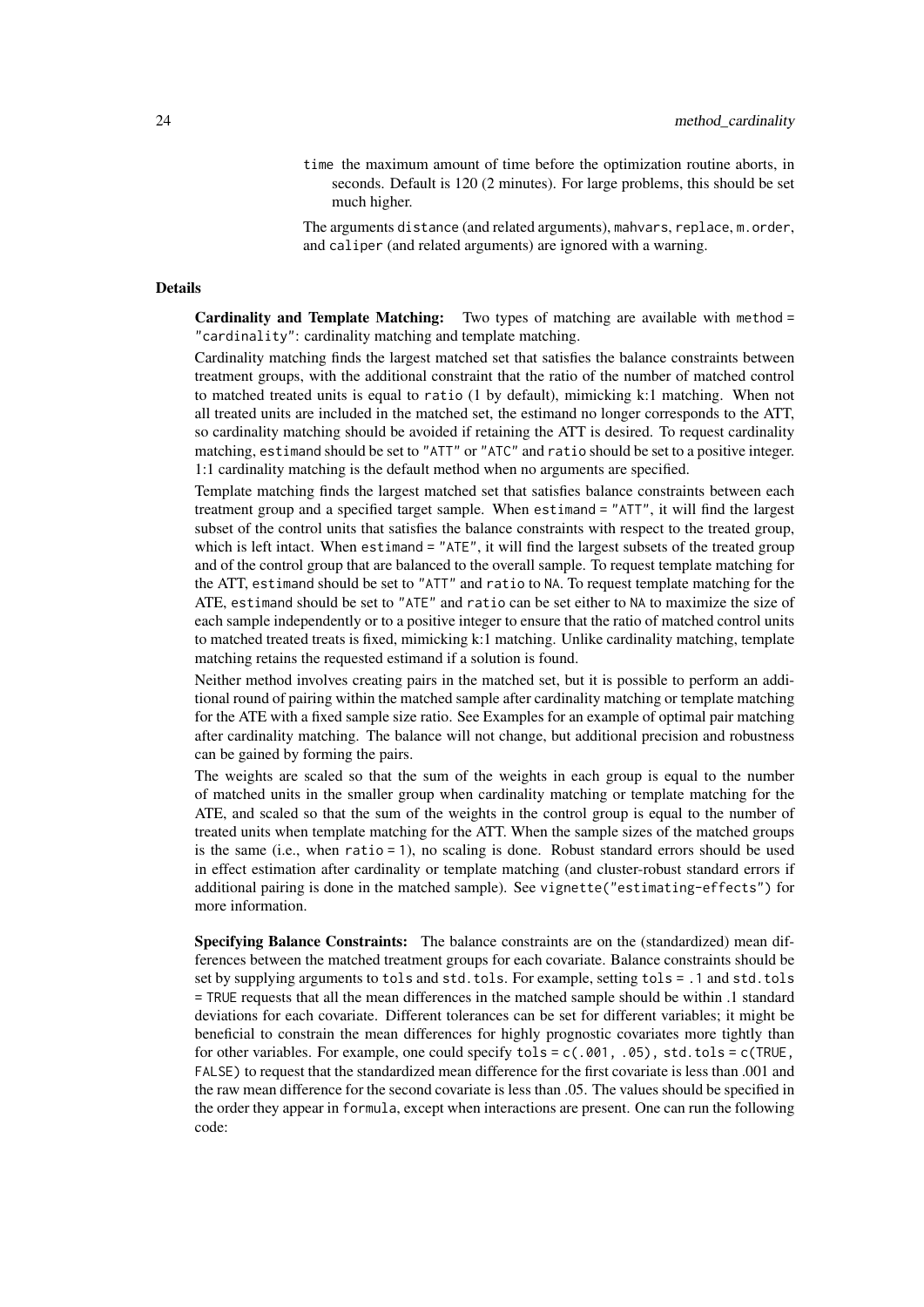<span id="page-24-0"></span>MatchIt:::get\_assign(model.matrix(~X1\*X2 + X3,  $data = data$ ) $[-1]$ 

which will output a vector of numbers and the variable to which each number corresponds; the first entry in tols corresponds to the variable labeled 1, the second to the variable labeled 2, etc.

Dealing with Errors and Warnings: When the optimization cannot be solved at all, or at least within the time frame specified in the argument to time, an error or warning will appear. Unfortunately, it is hard to know exactly the cause of the failure and what measures should be taken to rectify it.

A warning that says "The optimizer failed to find an optimal solution in the time alotted. The returned solution may not be optimal." usually means that an optimal solution may be possible to find with more time, in which case time should be increased or a faster solver should be used. Even with this warning, a potentially usable solution will be returned, so don't automatically take it to mean the optimization failed. Sometimes, when there are multiple solutions with the same resulting sample size, the optimizers will stall at one of them, not thinking it has found the optimum. The result should be checked to see if it can be used as the solution.

An error that says "The optimization problem may be infeasible." usually means that there is a issue with the optimization problem, i.e., that there is no possible way to satisfy the constraints. To rectify this, one can try relaxing the constraints by increasing the value of tols or use another solver. Sometimes Gurobi can solve problems that the other solvers cannot.

# **Outputs**

Most outputs described in  $\text{matchit}()$  are returned with method = "cardinality". The match.matrix and subclass components are omitted because no pairing or subclassification is done. When include.obj = TRUE in the call to matchit(), the output of the optimization function will be included in the output. When exact is specified, this will be a list of such objects, one for each stratum of the exact variables.

#### References

In a manuscript, you should reference the solver used in the optimization. For example, a sentence might read:

*Cardinality matching was performed using the MatchIt package (Ho, Imai, King, & Stuart, 2011) in R with the optimization performed by GLPK.*

See vignette("matching-methods") for more literature on cardinality matching.

#### See Also

[matchit\(\)](#page-14-1) for a detailed explanation of the inputs and outputs of a call to matchit().

[designmatch](https://CRAN.R-project.org/package=designmatch), which performs cardinality and template matching with many more options and more flexibility. The implementations of cardinality matching differ between MatchIt and designmatch, so their results might differ.

[optweight](https://CRAN.R-project.org/package=optweight), which offers similar functionality but in the context of weighting rather than matching.

#### Examples

```
data("lalonde")
#Choose your solver; "gurobi" is best, "glpk" is free and
#easiest to install
solver <- "glpk"
```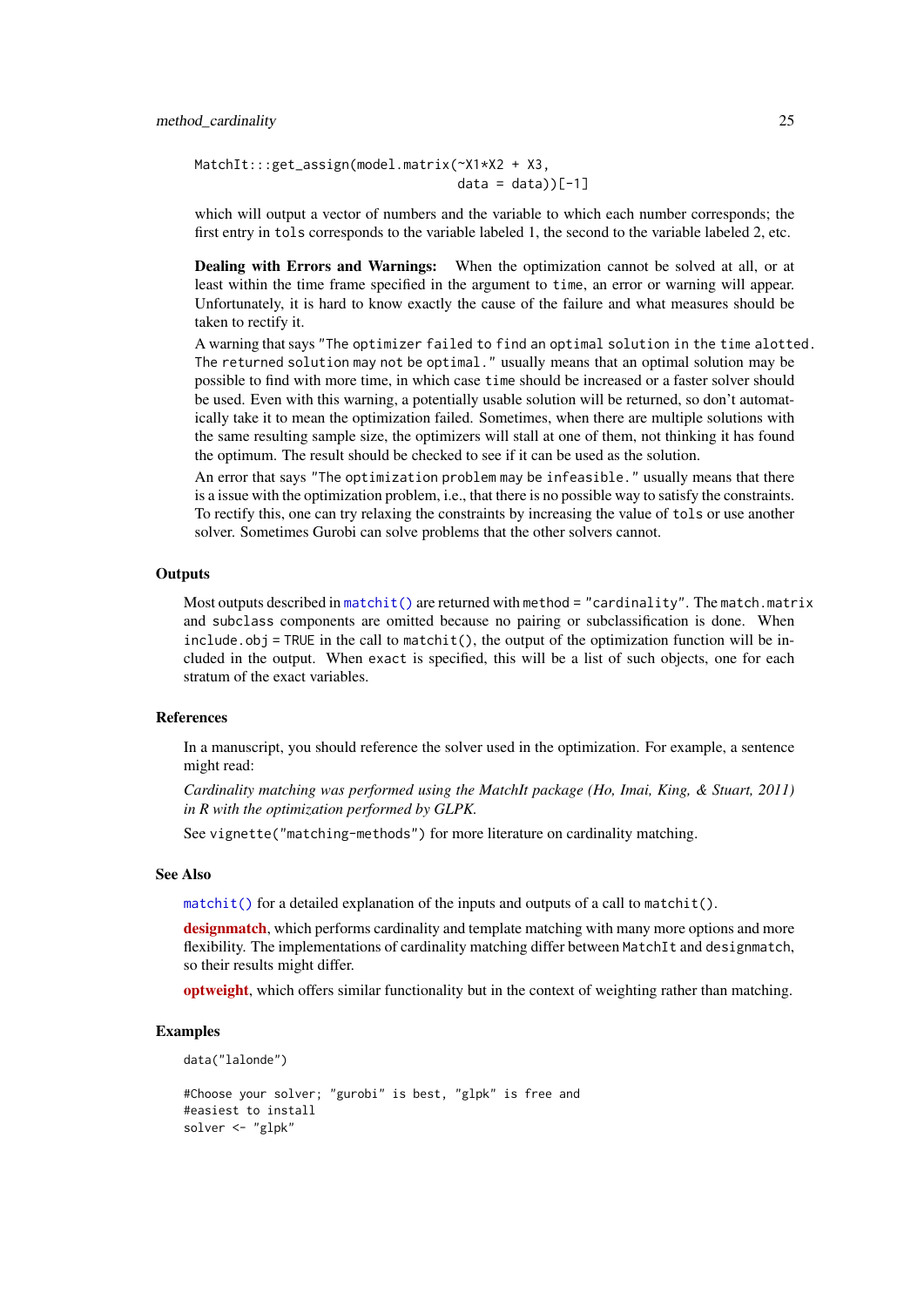```
# 1:1 cardinality matching
m.out1 <- matchit(treat \sim age + educ + re74,
                   data = lalonde, method = "cardinality",
                  estimand = "ATT", ratio = 1,
                  tols = .15, solver = solver)
m.out1
summary(m.out1)
# Template matching for the ATT
m.out2 \leq matchit(treat \sim age + educ + re74,
                  data = lalonde, method = "cardinality",
                  estimand = "ATT", ratio = NA,
                  tols = .15, solver = solver)
m.out<sub>2</sub>
summary(m.out2, un = FALSE)
# Template matching for the ATE
m.out3 \leq m. matchit(treat \sim age + educ + re74,
                  data = lalonde, method = "cardinality",
                  estimand = "ATE", ratio = NA,
                   tols = .15, solver = solver)
m.out3
summary(m.out3, un = FALSE)
# Pairing after 1:1 cardinality matching:
m.out4 \leq m. matchit(treat \sim age + educ + re74,
                  data = lalonde, method = "nearest",
                  distance = "mahalanobis",
                  discard = m.out1$weights == 0)
# Note that balance doesn't change but pair distances
# are lower for the paired-upon variables
summary(m.out4, un = FALSE)
summary(m.out1, un = FALSE)
# In these examples, a high tol was used and
# few covariate matched on in order to not take too long;
# with real data, tols should be much lower and more
# covariates included if possible.
```
<span id="page-25-1"></span>method\_cem *Coarsened Exact Matching*

#### **Description**

In [matchit\(\)](#page-14-1), setting method = "cem" performs coarsened exact matching. With coarsened exact matching, covariates are coarsened into bins, and a complete cross of the coarsened covariates is used to form subclasses defined by each combination of the coarsened covariate levels. Any subclass that doesn't contain both treated and control units is discarded, leaving only subclasses containing treatment and control units that are exactly equal on the coarsened covariates. The coarsening process can be controlled by an algorithm or by manually specifying cutpoints and groupings. The benefits of coarsened exact matching are that the tradeoff between exact matching and approximate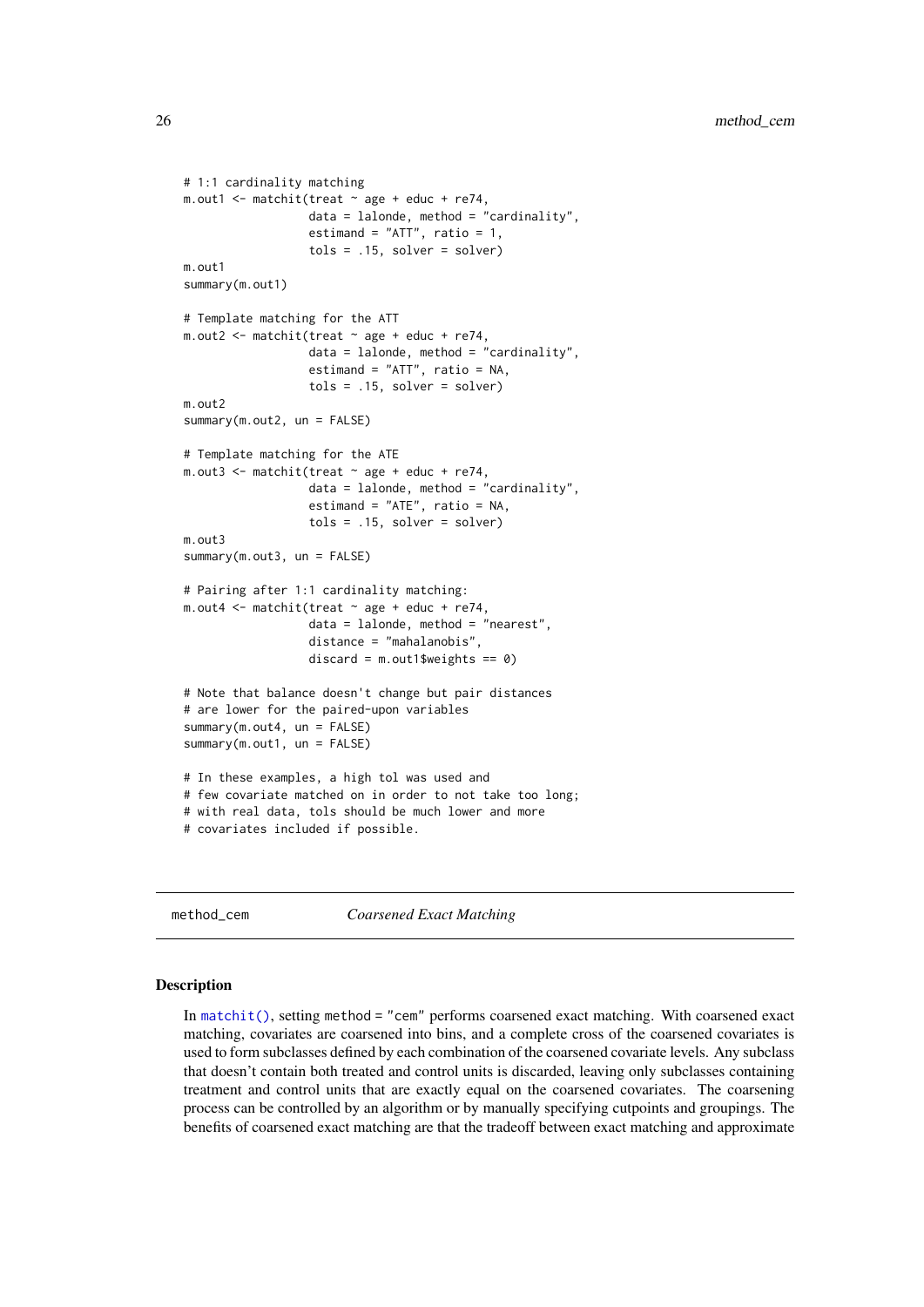### <span id="page-26-0"></span>method\_cem 27

balancing can be managed to prevent discarding too many units, which can otherwise occur with exact matching.

This page details the allowable arguments with method = "cem". See [matchit\(\)](#page-14-1) for an explanation of what each argument means in a general context and how it can be specified.

Below is how matchit() is used for coarsened exact matching:

```
matchit(formula,
```

```
data = NULL,method = "cem",
estimand = "ATT",
s.weights = NULL,
verbose = FALSE,
...)
```
# Arguments

| formula   | a two-sided formula() object containing the treatment and covariates to be used<br>in creating the subclasses defined by a full cross of the coarsened covariate lev-<br>els.                                                                                                                                                                                                                                                                                                                                                                                                                                                                                                                       |
|-----------|-----------------------------------------------------------------------------------------------------------------------------------------------------------------------------------------------------------------------------------------------------------------------------------------------------------------------------------------------------------------------------------------------------------------------------------------------------------------------------------------------------------------------------------------------------------------------------------------------------------------------------------------------------------------------------------------------------|
| data      | a data frame containing the variables named in formula. If not found in data,<br>the variables will be sought in the environment.                                                                                                                                                                                                                                                                                                                                                                                                                                                                                                                                                                   |
| method    | set here to "cem".                                                                                                                                                                                                                                                                                                                                                                                                                                                                                                                                                                                                                                                                                  |
| estimand  | a string containing the desired estimand. Allowable options include "ATT",<br>"ATC", and "ATE". The estimand controls how the weights are computed; see<br>the Computing Weights section at $matchit()$ for details. When $k2k = TRUE$ (see<br>below), estimand also controls how the matching is done.                                                                                                                                                                                                                                                                                                                                                                                             |
| s.weights | the variable containing sampling weights to be incorporated into balance statis-<br>tics or the scaling factors when $k2k$ = TRUE and certain methods are used.                                                                                                                                                                                                                                                                                                                                                                                                                                                                                                                                     |
| verbose   | logical; whether information about the matching process should be printed to<br>the console.                                                                                                                                                                                                                                                                                                                                                                                                                                                                                                                                                                                                        |
|           | additional arguments to control the matching process.                                                                                                                                                                                                                                                                                                                                                                                                                                                                                                                                                                                                                                               |
|           | grouping a named list with an (optional) entry for each categorical variable to<br>be matched on. Each element should itself be a list, and each entry of the<br>sublist should be a vector containing levels of the variable that should be<br>combined to form a single level. Any categorical variables not included in<br>grouping will remain as they are in the data, which means exact matching,<br>with no coarsening, will take place on these variables. See Details.                                                                                                                                                                                                                     |
|           | cutpoints a named list with an (optional) entry for each numeric variable to be<br>matched on. Each element describes a way of coarsening the correspond-<br>ing variable. They can be a vector of cutpoints that demarcate bins, a single<br>number giving the number of bins, or a string corresponding to a method<br>of computing the number of bins. Allowable strings include "sturges",<br>"scott", and "fd", which use the functions nclass. Sturges(), nclass. scott(),<br>and nclass. FD(), respectively. The default is "sturges" for variables that<br>are not listed or if no argument is supplied. Can also be a single value to be<br>applied to all numeric variables. See Details. |
|           | k2k codelogical; whether 1:1 matching should occur within the matched strata.<br>If TRUE nearest neighbor matching without replacement will take place<br>within each stratum, and any unmatched units will be dropped (e.g., if there                                                                                                                                                                                                                                                                                                                                                                                                                                                              |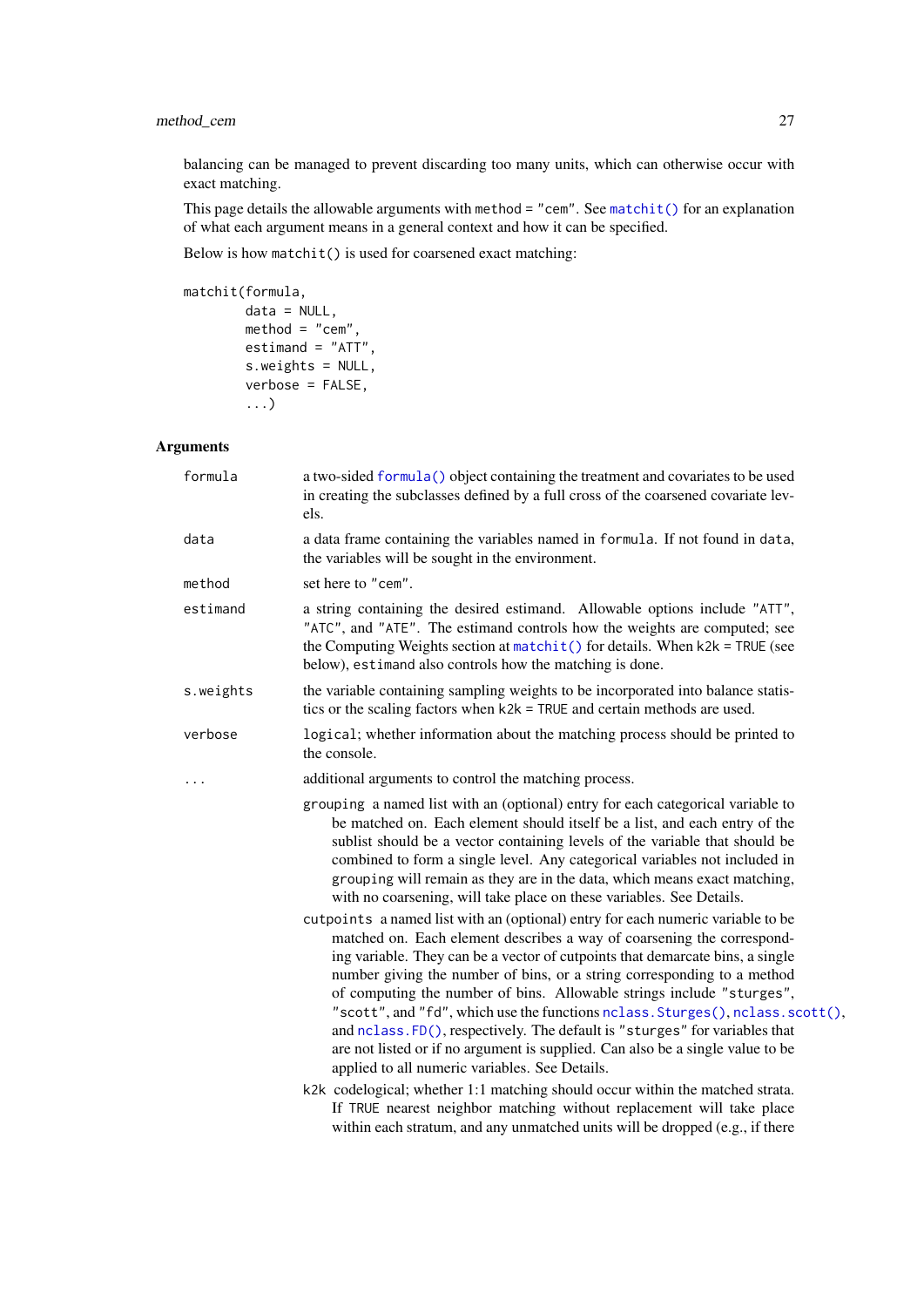are more treated than control units in the stratum, the treated units without a match will be dropped). The k2k.method argument controls how the distance between units is calculated.

- <span id="page-27-0"></span>k2k.method character; how the distance between units should be calculated if k2k = TRUE. Allowable arguments include NULL (for random matching), any argument to [distance](#page-3-1) for computing a distance matrix from covariates (e.g., "mahalanobis"), or any allowable argument to method in [dist\(\)](#page-0-0). Matching will take place on scaled versions of the original (non-coarsened) variables. The default is "mahalanobis".
- mpower if k2k.method = "minkowski", the power used in creating the distance. This is passed to the p argument of [dist\(\)](#page-0-0).

The arguments distance (and related arguments), exact, mahvars, discard (and related arguments), replace, m.order, caliper (and related arguments), and ratio are ignored with a warning.

#### Details

If the coarsening is such that there are no exact matches with the coarsened variables, the grouping and cutpoints arguments can be used to modify the matching specification. Reducing the number of cutpoints or grouping some variable values together can make it easier to find matches. See Examples below. Removing variables can also help (but they will likely not be balanced unless highly correlated with the included variables). To take advantage of coarsened exact matching without failing to find any matches, the covariates can be manually coarsened outside of matchit() and then supplied to the exact argument in a call to matchit() with another matching method.

Setting  $k2k$  = TRUE is equivalent to first doing coarsened exact matching with  $k2k$  = FALSE and then supplying stratum membership as an exact matching variable (i.e., in exact) to another call to matchit() with method = "nearest", distance = "mahalanobis" and an argument to discard denoting unmatched units. It is also equivalent to performing nearest neighbor matching supplying coarsened versions of the variables to exact, except that method = "cem" automatically coarsens the continuous variables. The estimand argument supplied with method = "cem" functions the same way it would in these alternate matching calls, i.e., by determining the "focal" group that controls the order of the matching.

Grouping and Cutpoints: The grouping and cutpoints arguments allow one to fine-tune the coarsening of the covariates. grouping is used for combining categories of categorical covariates and cutpoints is used for binning numeric covariates. The values supplied to these arguments should be iteratively changed until a matching solution that balances covariate balance and remaining sample size is obtained. The arguments are described below.

The argument to grouping must be a list, where each component has the name of a categorical variable, the levels of which are to be combined. Each component must itself be a list; this list contains one or more vectors of levels, where each vector corresponds to the levels that should be combined into a single category. For example, if a variable amount had levels "none", "some", and "a lot", one could enter grouping = list(amount = list(c("none"), c("some", "a lot"))), which would group "some" and "a lot" into a single category and leave "none" in its own category. Any levels left out of the list for each variable will be left alone (so c("none") could have been omitted from the previous code). Note that if a categorical variable does not appear in grouping, it will not be coarsened, so exact matching will take place on it. grouping should not be used for numeric variables; use cutpoints, described below, instead.

The argument to cutpoints must also be a list, where each component has the name of a numeric variables that is to be binned. (As a shortcut, it can also be a single value that will be applied to all numeric variables). Each component can take one of three forms: a vector of cutpoints that separate the bins, a single number giving the number of bins, or a string corresponding to an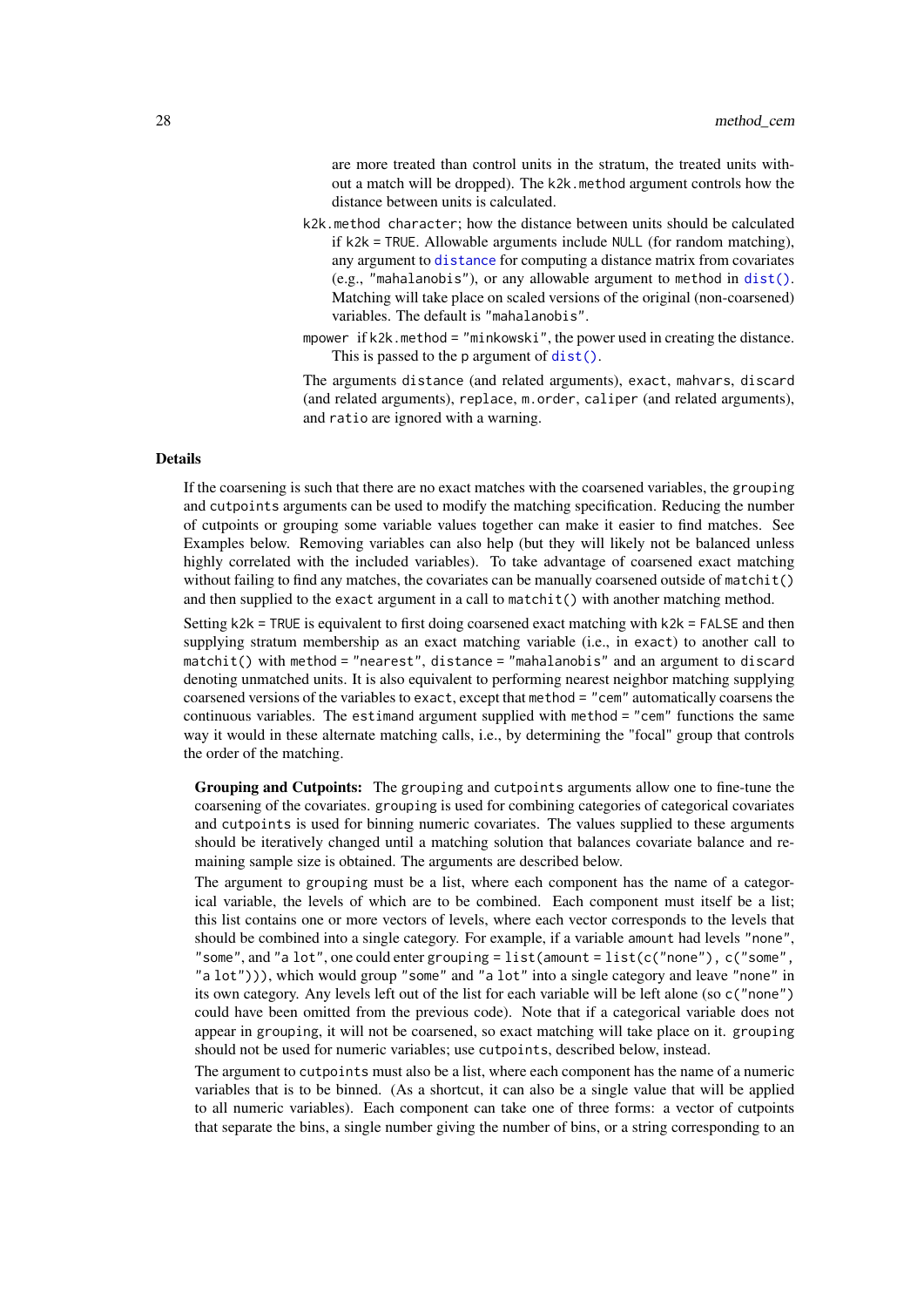<span id="page-28-0"></span>algorithm used to compute the number of bins. Any values at a boundary will be placed into the higher bin; e.g., if the cutpoints were  $(c(0, 5, 10))$ , values of 5 would be placed into the same bin as values of 6, 7, 8, or 9, and values of 10 would be placed into a different bin. Internally, values of -Inf and Inf are appended to the beginning and end of the range. When given as a single number defining the number of bins, the bin boundaries are the maximum and minimum values of the variable with bin boundaries evenly spaced between them, i.e., not quantiles. A value of 0 will not perform any binning (equivalent to exact matching on the variable), and a value of 1 will remove the variable from the exact matching variables but it will be still used for pair matching when k2k = TRUE. The allowable strings include "sturges", "scott", and "fd", which use the corresponding binning method, and " $q\#$ " where  $\#$  is a number, which splits the variable into # equally-sized bins (i.e., quantiles).

An example of a way to supply an argument to cutpoints would be the following:

```
cutpoints = list(X1 = 4,X2 = c(1.7, 5.5, 10.2),
                X3 = "scott",X4 = "q5")
```
This would split X1 into 4 bins, X2 into bins based on the provided boundaries, X3 into a number of bins determined by [nclass.scott\(\)](#page-0-0), and X4 into quintiles. All other numeric variables would be split into a number of bins determined by [nclass.Sturges\(\)](#page-0-0), the default.

#### **Outputs**

All outputs described in [matchit\(\)](#page-14-1) are returned with method = "cem" except for match.matrix. When  $k2k = TRUE$ , a match.matrix component with the matched pairs is also included. include.obj is ignored.

#### Note

This method does not rely on the *cem* package, instead using code written for *MatchIt*, but its design is based on the original *cem* functions. Versions of *MatchIt* prior to 4.1.0 did rely on *cem*, so results may differ between versions. There are a few differences between the ways *MatchIt* and *cem* (and older versions of *MatchIt*) differ in executing coarsened exact matching, described below.

- In *MatchIt*, when a single number is supplied to cutpoints, it describes the number of bins; in *cem*, it describes the number of cutpoints separating bins. The *MatchIt* method is closer to how [hist\(\)](#page-0-0) processes breaks points to create bins.
- In *MatchIt*, values on the cutpoint boundaries will be placed into the higher bin; in *cem*, they are placed into the lower bin. To avoid consequences of this choice, ensure the bin boundaries do not coincide with observed values of the variables.
- When cutpoints are used, "ss" (for Shimazaki-Shinomoto's rule) can be used in *cem* but not in *MatchIt*.
- When k2k = TRUE, *MatchIt* matches on the original variables (scaled), whereas *cem* matches on the coarsened variables. Because the variables are already exactly matched on the coarsened variables, matching in *cem* is equivalent to random matching within strata.
- When k2k = TRUE, in *MatchIt* matched units are identified by pair membership, and the original stratum membership prior to 1:1 matching is discarded. In *cem*, pairs are not identified beyond the stratum the members are part of.
- When k2k = TRUE, k2k.method = "mahalanobis" can be requested in *MatchIt* but not in *cem*.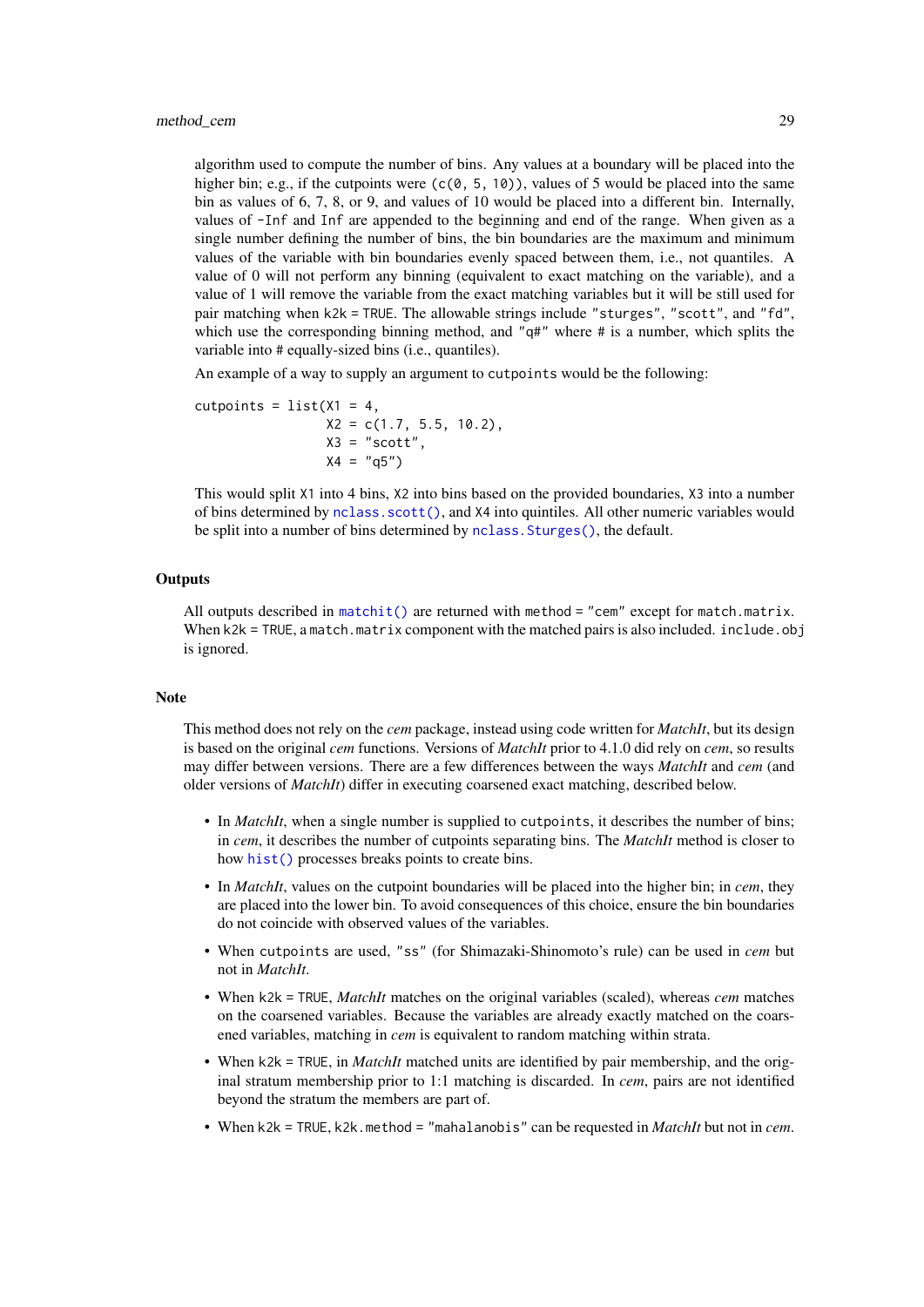#### <span id="page-29-0"></span>References

In a manuscript, you don't need to cite another package when using method = "cem" because the matching is performed completely within *MatchIt*. For example, a sentence might read:

*Coarsened exact matching was performed using the MatchIt package (Ho, Imai, King, & Stuart, 2011) in R.*

It would be a good idea to cite the following article, which develops the theory behind coarsened exact matching:

Iacus, S. M., King, G., & Porro, G. (2012). Causal Inference without Balance Checking: Coarsened Exact Matching. Political Analysis, 20(1), 1–24. [doi:10.1093/pan/mpr013](https://doi.org/10.1093/pan/mpr013)

#### See Also

 $matchit()$  for a detailed explanation of the inputs and outputs of a call to matchit().

The *cem* package, upon which this method is based and which provided the workhorse in previous versions of *MatchIt*.

[method\\_exact](#page-29-1) for exact matching, which performs exact matching on the covariates without coarsening.

#### Examples

data("lalonde")

```
# Coarsened exact matching on age, race, married, and educ with educ
# coarsened into 5 bins and race coarsened into 2 categories,
# grouping "white" and "hispan" together
m.out1 \leq matchit(treat \sim age + race + married + educ, data = lalonde,
                  method = "cem", cutpoints = list(educ = 5),
                  grouping = list(\text{race} = list(\text{c("white", "hispan"),c("black"))))
m.out1
summary(m.out1)
# The same but requesting 1:1 Mahalanobis distance matching with
# the k2k and k2k.method argument. Note the remaining number of units
# is smaller than when retaining the full matched sample.
m.out2 \leq matchit(treat \sim age + race + married + educ, data = lalonde,
                  method = "cem", cutpoints = list(educ = 5),
                  grouping = list(\text{race} = list(c("white", "hispan"),"black")),
                  k2k = TRUE, k2k.method = "mahalanobis")
m.out2
summary(m.out2, un = FALSE)
```
<span id="page-29-1"></span>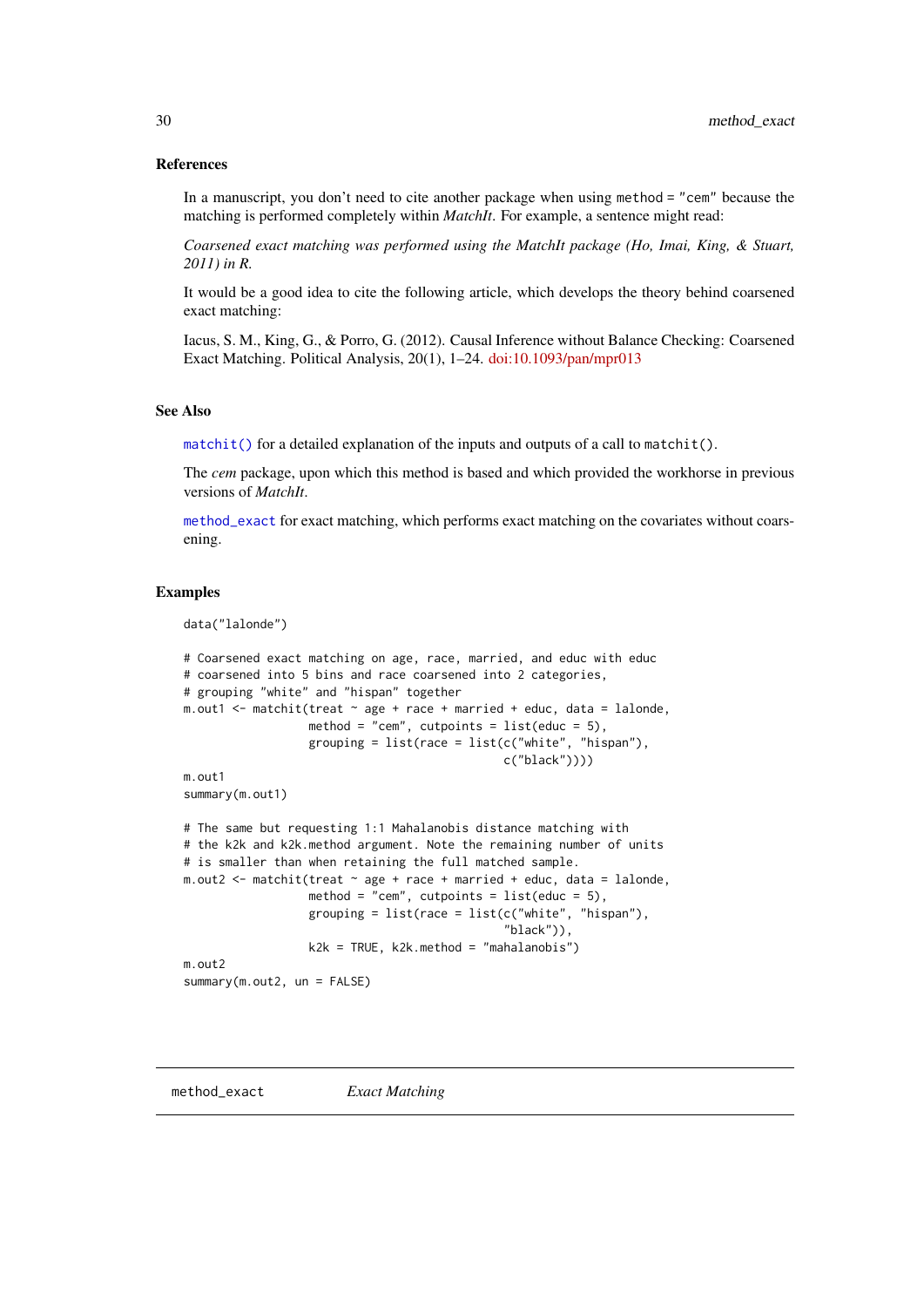#### <span id="page-30-0"></span>method\_exact 31

#### **Description**

In [matchit\(\)](#page-14-1), setting method = "exact" performs exact matching. With exact matching, a complete cross of the covariates is used to form subclasses defined by each combination of the covariate levels. Any subclass that doesn't contain both treated and control units is discarded, leaving only subclasses containing treatment and control units that are exactly equal on the included covariates. The benefits of exact matching are that confounding due to the covariates included is completely eliminated, regardless of the functional form of the treatment or outcome models. The problem is that typically many units will be discarded, sometimes dramatically reducing precision and changing the target population of inference. To use exact matching in combination with another matching method (i.e., to exact match on some covariates and some other form of matching on others), use the exact argument with that method.

This page details the allowable arguments with method = "exact". See [matchit\(\)](#page-14-1) for an explanation of what each argument means in a general context and how it can be specified.

Below is how matchit() is used for exact matching:

```
matchit(formula,
```

```
data = NULL,
method = "exact",estimand = "ATT",
s.weights = NULL,
verbose = FALSE,
...)
```
#### Arguments

| formula   | a two-sided formula() object containing the treatment and covariates to be used<br>in creating the subclasses defined by a full cross of the covariate levels.                                                       |
|-----------|----------------------------------------------------------------------------------------------------------------------------------------------------------------------------------------------------------------------|
| data      | a data frame containing the variables named in formula. If not found in data,<br>the variables will be sought in the environment.                                                                                    |
| method    | set here to "exact".                                                                                                                                                                                                 |
| estimand  | a string containing the desired estimand. Allowable options include "ATT",<br>"ATC", and "ATE". The estimand controls how the weights are computed; see<br>the Computing Weights section at $matchit()$ for details. |
| s.weights | the variable containing sampling weights to be incorporated into balance statis-<br>tics. These weights do not affect the matching process.                                                                          |
| verbose   | logical; whether information about the matching process should be printed to<br>the console.                                                                                                                         |
| $\cdots$  | ignored.                                                                                                                                                                                                             |
|           | The arguments distance (and related arguments), exact, mahvars, discard<br>(and related arguments), replace, m. order, caliper (and related arguments),<br>and ratio are ignored with a warning.                     |

#### **Outputs**

All outputs described in [matchit\(\)](#page-14-1) are returned with method = "exact" except for match.matrix. This is because matching strata are not indexed by treated units as they are in some other forms of matching. include.obj is ignored.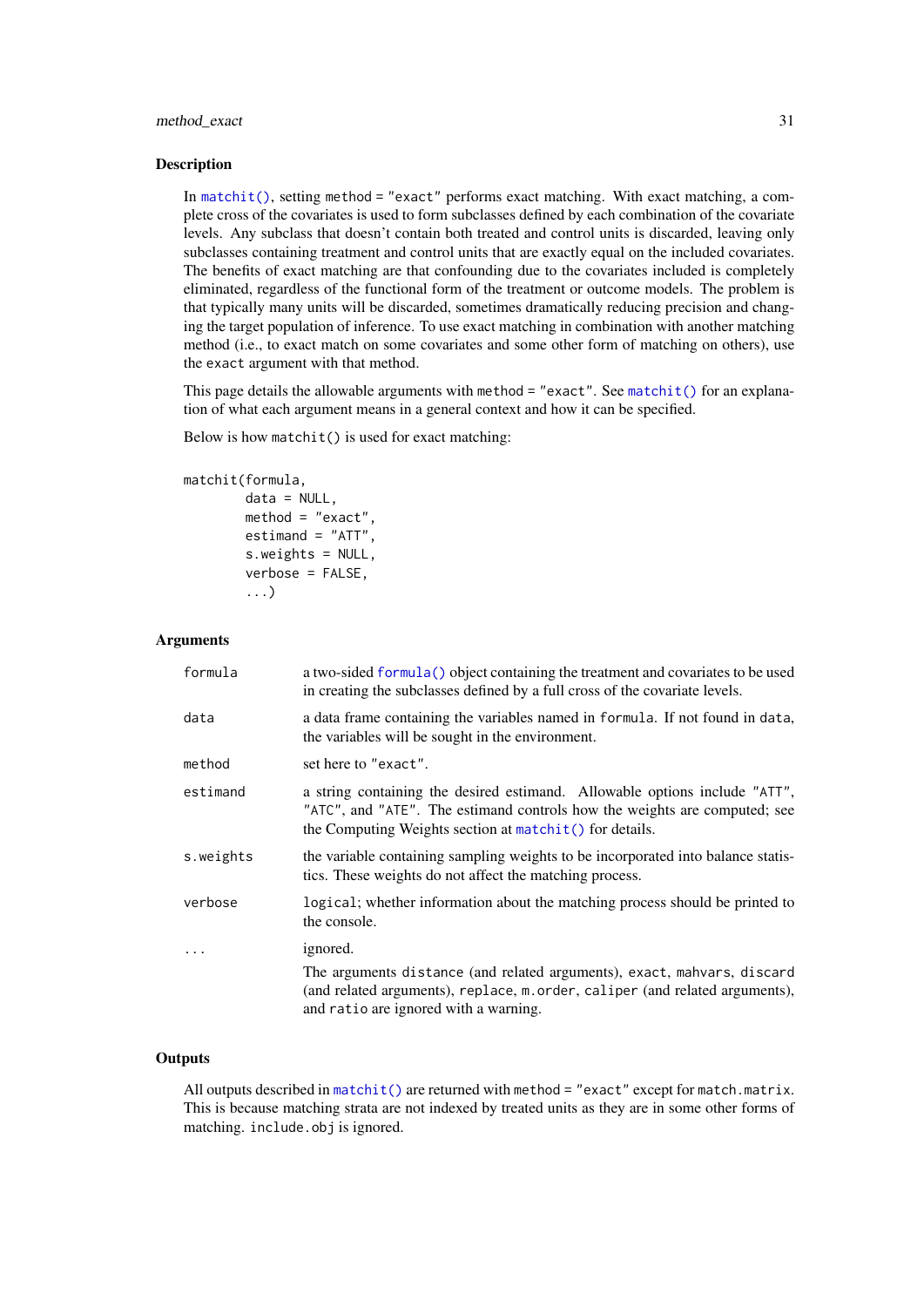#### <span id="page-31-0"></span>References

In a manuscript, you don't need to cite another package when using method = "exact" because the matching is performed completely within *MatchIt*. For example, a sentence might read:

*Exact matching was performed using the MatchIt package (Ho, Imai, King, & Stuart, 2011) in R.*

#### See Also

 $matchit()$  for a detailed explanation of the inputs and outputs of a call to  $matchit()$ . The exact argument can be used with other methods to perform exact matching in combination with other matching methods.

[method\\_cem](#page-25-1) for coarsened exact matching, which performs exact matching on coarsened versions of the covariates.

#### Examples

```
data("lalonde")
# Exact matching on age, race, married, and educ
m.out1 <- matchit(treat \sim age + race + married + educ, data = lalonde,
                  method = "exact")m.out1
summary(m.out1)
```
<span id="page-31-1"></span>

method\_full *Optimal Full Matching*

#### Description

In [matchit\(\)](#page-14-1), setting method = "full" performs optimal full matching, which is a form of subclassification wherein all units, both treatment and control (i.e., the "full" sample), are assigned to a subclass and receive at least one match. The matching is optimal in the sense that that sum of the absolute distances between the treated and control units in each subclass is as small as possible. The method relies on and is a wrapper for [optmatch::fullmatch\(\)](#page-0-0).

Advantages of optimal full matching include that the matching order is not required to be specified, units do not need to be discarded, and it is less likely that extreme within-subclass distances will be large, unlike with standard subclassification. The primary output of full matching is a set of matching weights that can be applied to the matched sample; in this way, full matching can be seen as a robust alternative to propensity score weighting, robust in the sense that the propensity score model does not need to be correct to estimate the treatment effect without bias.

This page details the allowable arguments with method  $=$  "fullmatch". See [matchit\(\)](#page-14-1) for an explanation of what each argument means in a general context and how it can be specified.

Below is how matchit() is used for optimal full matching:

```
matchit(formula,
        data = NULL,method = "full"distance = "glm",link = "logit",distance.options = list(),
        estimand = "ATT",
```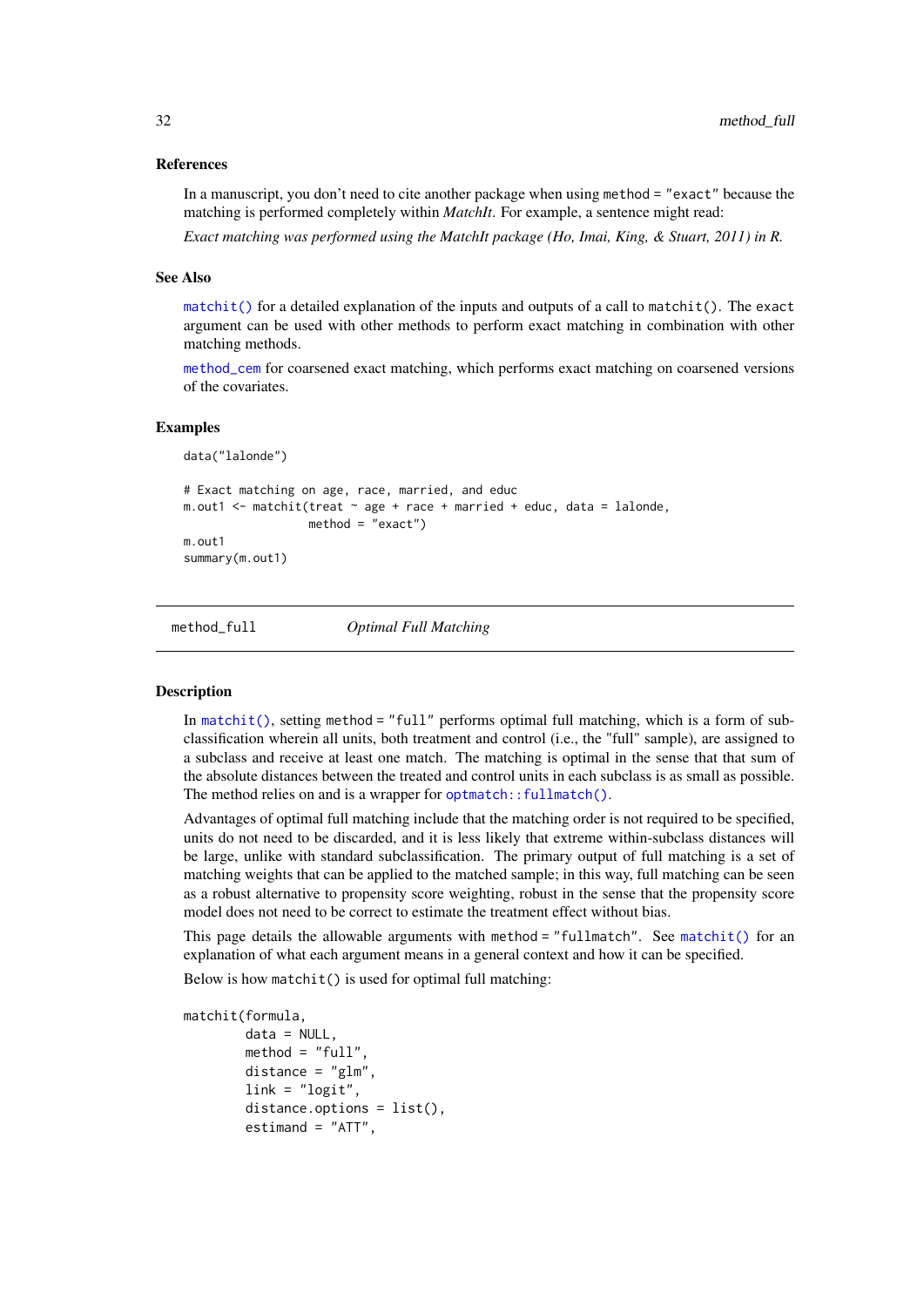# <span id="page-32-0"></span>method\_full 33

```
exact = NULL,mahvars = NULL,
anitexact = NULL,
discard = "none",
reestimate = FALSE,
s.weights = NULL,
caliper = NULL,
std.caliper = TRUE,
verbose = FALSE,
...)
```
# Arguments

| formula          | a two-sided formula() object containing the treatment and covariates to be used<br>in creating the distance measure used in the matching. This formula will be<br>supplied to the functions that estimate the distance measure.                                    |
|------------------|--------------------------------------------------------------------------------------------------------------------------------------------------------------------------------------------------------------------------------------------------------------------|
| data             | a data frame containing the variables named in formula. If not found in data,<br>the variables will be sought in the environment.                                                                                                                                  |
| method           | set here to "full".                                                                                                                                                                                                                                                |
| distance         | the distance measure to be used. See distance for allowable options. Can be<br>supplied as a distance matrix.                                                                                                                                                      |
| link             | when distance is specified as a method of estimating propensity scores, an<br>additional argument controlling the link function used in estimating the distance<br>measure. See distance for allowable options with each option.                                   |
| distance.options |                                                                                                                                                                                                                                                                    |
|                  | a named list containing additional arguments supplied to the function that esti-<br>mates the distance measure as determined by the argument to distance.                                                                                                          |
| estimand         | a string containing the desired estimand. Allowable options include "ATT",<br>"ATC", and "ATE". The estimand controls how the weights are computed; see<br>the Computing Weights section at matchit() for details.                                                 |
| exact            | for which variables exact matching should take place. Exact matching is pro-<br>cessed using optmatch::exactMatch().                                                                                                                                               |
| mahvars          | for which variables Mahalanobis distance matching should take place when<br>distance corresponds to a propensity score (e.g., for caliper matching or to<br>discard units for common support). If specified, the distance measure will not<br>be used in matching. |
| antiexact        | for which variables ant-exact matching should take place. Anti-exact matching<br>is processed using optmatch::antiExactMatch().                                                                                                                                    |
| discard          | a string containing a method for discarding units outside a region of common<br>support. Only allowed when distance corresponds to a propensity score.                                                                                                             |
| reestimate       | if discard is not "none", whether to re-estimate the propensity score in the<br>remaining sample prior to matching.                                                                                                                                                |
| s.weights        | the variable containing sampling weights to be incorporated into propensity<br>score models and balance statistics.                                                                                                                                                |
| caliper          | the width(s) of the caliper(s) used for caliper matching. Calipers are processed<br>by optmatch:: caliper(). See Notes and Examples.                                                                                                                               |
| std.caliper      | logical; when calipers are specified, whether they are in standard deviation<br>units (TRUE) or raw units (FALSE).                                                                                                                                                 |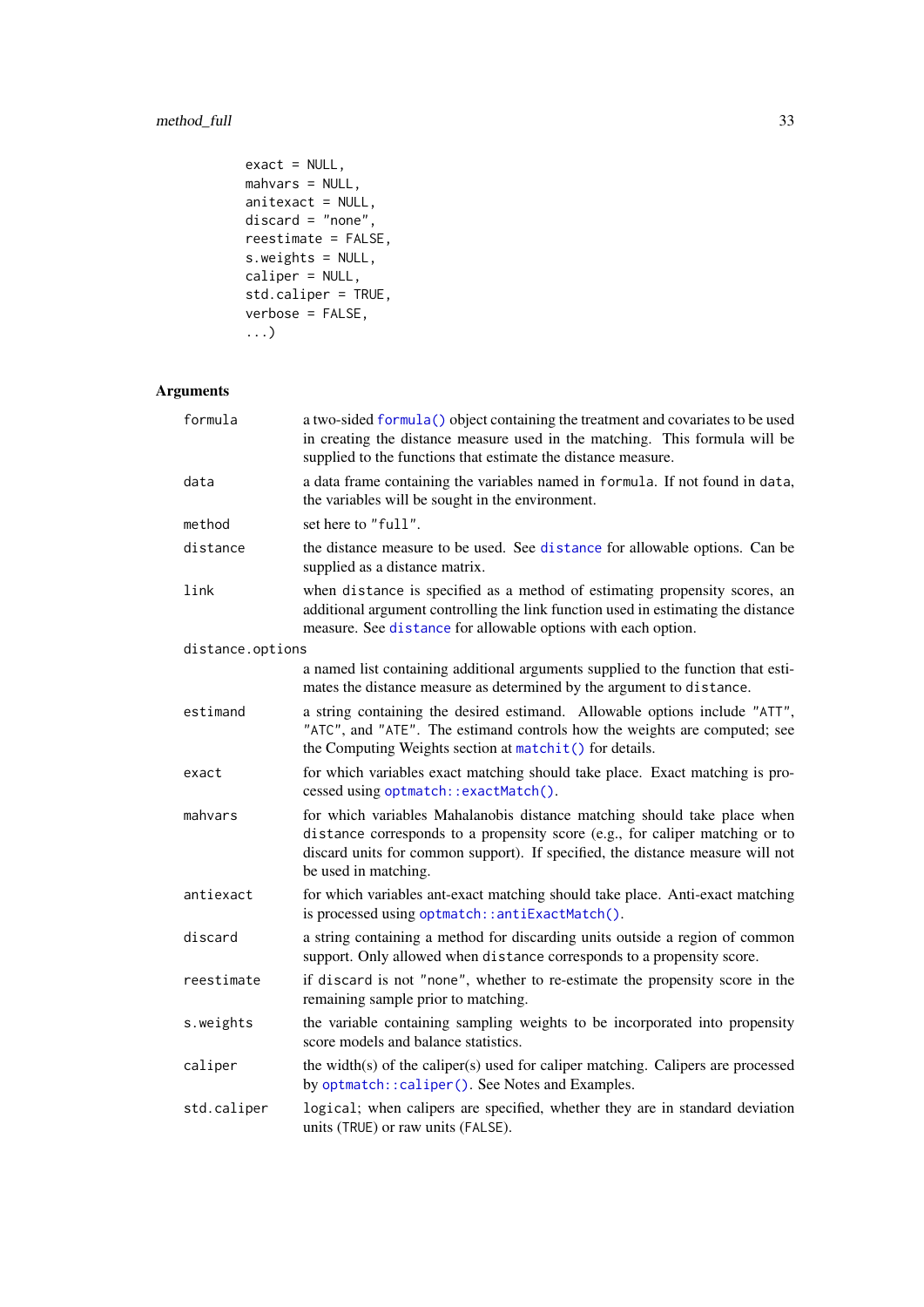<span id="page-33-0"></span>

| verbose | logical; whether information about the matching process should be printed to<br>the console.                                                                                                                                                                                                                           |
|---------|------------------------------------------------------------------------------------------------------------------------------------------------------------------------------------------------------------------------------------------------------------------------------------------------------------------------|
| $\cdot$ | additional arguments passed to optmatch::fullmatch(). Allowed arguments<br>include min.controls.max.controls.omit.fraction.mean.controls.tol.<br>and solver. See the optmatch::fullmatch() documentation for details. In<br>general, tol should be set to a low number (e.g., 1e-7) to get a more precise<br>solution. |
|         | The arguments replace, m. order, and ratio are ignored with a warning.                                                                                                                                                                                                                                                 |

#### Details

Mahalanobis Distance Matching: Mahalanobis distance matching can be done one of two ways:

1) If no propensity score needs to be estimated, distance should be set to "mahalanobis", and Mahalanobis distance matching will occur using all the variables in formula. Arguments to discard and mahvars will be ignored, and a caliper can only be placed on named variables. For example, to perform simple Mahalanobis distance matching, the following could be run:

```
matchit(treat \sim X1 + X2, method = "nearest",
        distance = "mahalanobis")
```
With this code, the Mahalanobis distance is computed using X1 and X2, and matching occurs on this distance. The distance component of the matchit() output will be empty.

2) If a propensity score needs to be estimated for any reason, e.g., for common support with discard or for creating a caliper, distance should be whatever method is used to estimate the propensity score or a vector of distance measures, i.e., it should not be "mahalanobis". Use mahvars to specify the variables used to create the Mahalanobis distance. For example, to perform Mahalanobis within a propensity score caliper, the following could be run:

matchit(treat  $\sim$  X1 + X2 + X3, method = "nearest", distance = "glm", caliper = .25, mahvars =  $\sim$  X1 + X2)

With this code, X1, X2, and X3 are used to estimate the propensity score (using the "g1m" method, which by default is logistic regression), which is used to create a matching caliper. The actual matching occurs on the Mahalanobis distance computed only using X1 and X2, which are supplied to mahvars. Units whose propensity score difference is larger than the caliper will not be paired, and some treated units may therefore not receive a match. The estimated propensity scores will be included in the distance component of the matchit() output. See Examples.

#### **Outputs**

All outputs described in [matchit\(\)](#page-14-1) are returned with method  $=$  "full" except for match.matrix. This is because matching strata are not indexed by treated units as they are in some other forms of matching. When include.obj = TRUE in the call to matchit(), the output of the call to [optmatch::fullmatch\(\)](#page-0-0) will be included in the output. When exact is specified, this will be a list of such objects, one for each stratum of the exact variables.

#### Note

Calipers can only be used when min.controls is left at its default.

The option "optmatch\_max\_problem\_size" is automatically set to Inf during the matching process, different from its default in *optmatch*. This enables matching problems of any size to be run, but may also let huge, infeasible problems get through and potentially take a long time or crash R. See [optmatch::setMaxProblemSize\(\)](#page-0-0) for more details.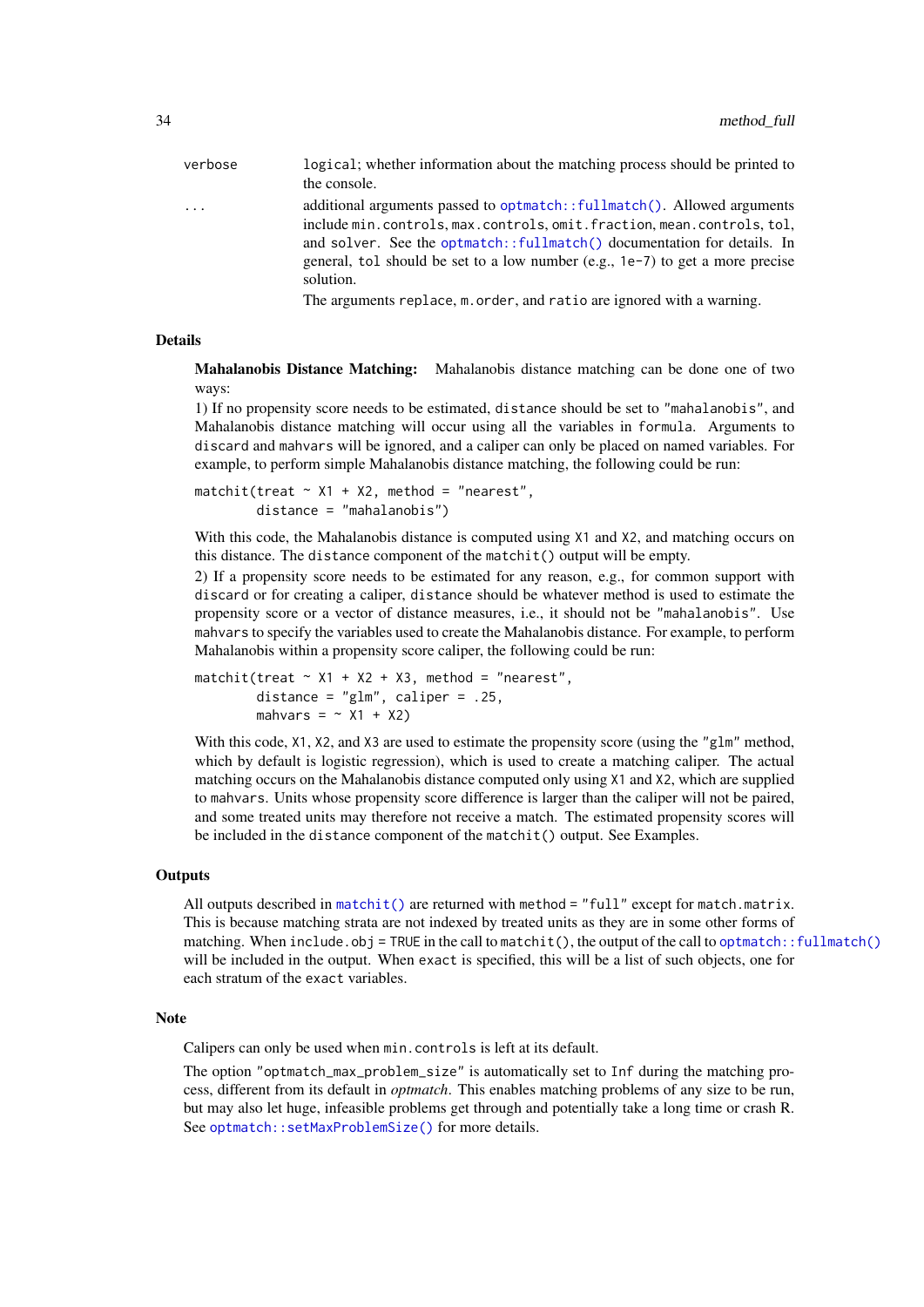#### <span id="page-34-0"></span>method\_full 35

#### Note

The Mahalanobis distance and its robust rank-based version are computed differently between *MatchIt* and *optmatch*. The covariance matrix used in *MatchIt* is the covariance matrix computed in the full sample, with sampling weights incorporated if supplied to s.weights. The covariance matrix used in *optmatch* (i.e., using [optmatch::match\\_on\(\)](#page-0-0)) is computed as the average of the covariance matrices computed in the two treatment groups (what the package authors call a "pooled" covariance matrix). This is to say that results may differ when using matchit( $\ldots$ , method = "full", distance = "mahalanobis" and when using optmatch::fullmatch() with a Mahalanobis matrix computed using optmatch::match\_on().

#### References

In a manuscript, be sure to cite the following paper if using matchit() with method =  $"full"$ :

Hansen, B. B., & Klopfer, S. O. (2006). Optimal Full Matching and Related Designs via Network Flows. Journal of Computational and Graphical Statistics, 15(3), 609–627. [doi:10.1198/](https://doi.org/10.1198/106186006X137047) [106186006X137047](https://doi.org/10.1198/106186006X137047)

For example, a sentence might read:

*Optimal full matching was performed using the MatchIt package (Ho, Imai, King, & Stuart, 2011) in R, which calls functions from the optmatch package (Hansen & Klopfer, 2006).*

Theory is also developed in the following article:

Hansen, B. B. (2004). Full Matching in an Observational Study of Coaching for the SAT. Journal of the American Statistical Association, 99(467), 609–618. [doi:10.1198/016214504000000647](https://doi.org/10.1198/016214504000000647)

#### See Also

 $matchit()$  for a detailed explanation of the inputs and outputs of a call to matchit().

[optmatch::fullmatch\(\)](#page-0-0), which is the workhorse.

[method\\_optimal](#page-43-1) for optimal pair matching, which is a special case of optimal full matching, and which relies on similar machinery. Results from method = "optimal" can be replicated with method = "full" by setting min.controls, max.controls, and mean.controls to the desired ratio.

#### Examples

```
data("lalonde")
# Optimal full PS matching
m.out1 <- matchit(treat ~ age + educ + race + nodegree +
                    married + re74 + re75, data = lalonde,
                  method = "full")m.out1
summary(m.out1)
# Optimal full Mahalanobis distance matching within a PS caliper
m.out2 <- matchit(treat ~ age + educ + race + nodegree +
                    married + re74 + re75, data = lalonde,
                  method = "full", caliper = .01,
                  mahvars = \sim age + educ + re74 + re75)
m.out2
summary(m.out2, un = FALSE)
```
# Optimal full Mahalanobis distance matching within calipers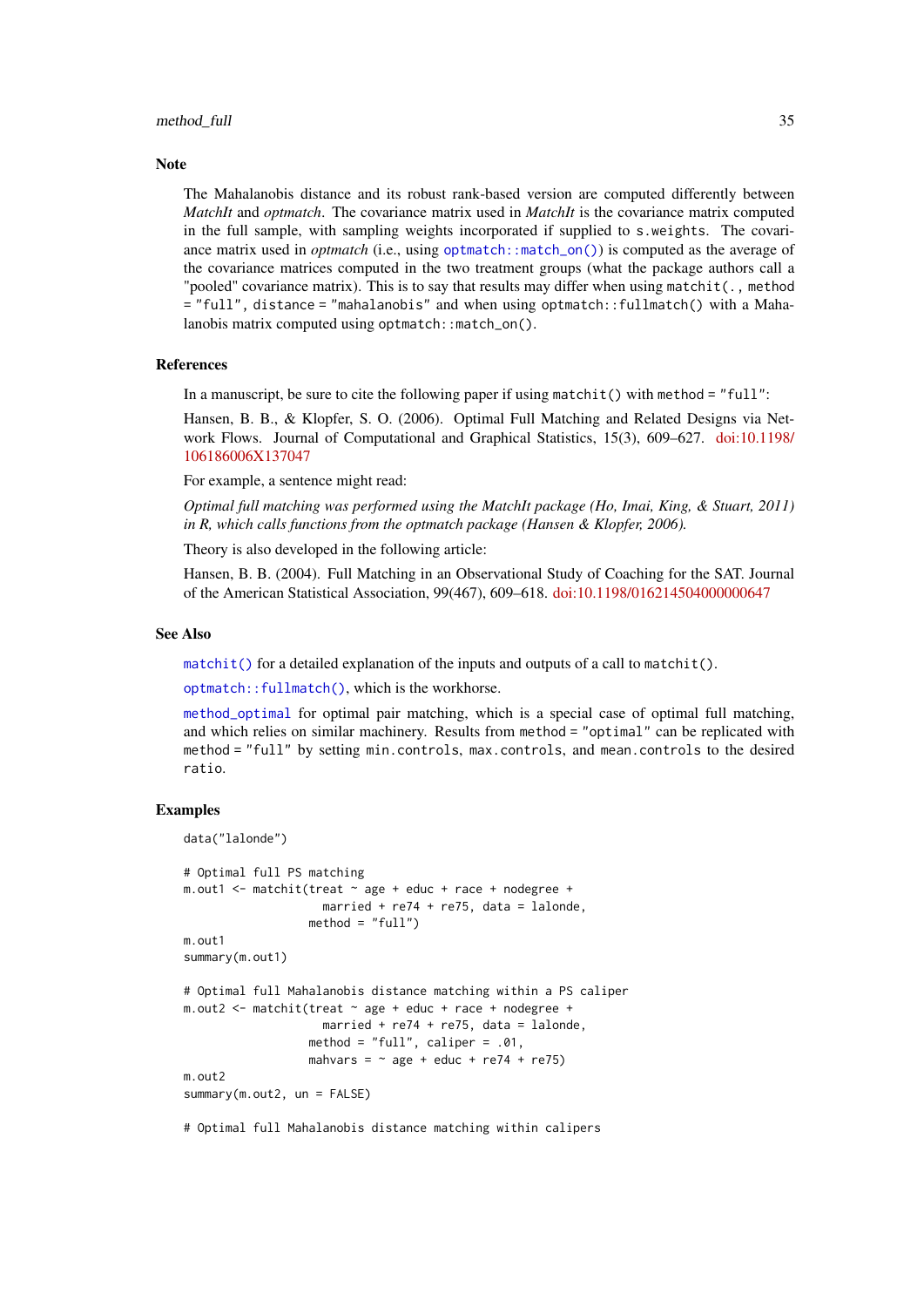```
# of 500 on re74 and re75
m.out3 \leq matchit(treat \sim age + educ + re74 + re75,
                  data = lalonde, distance = "mahalanobis",
                  method = "full"caliper = c(re74 = 500, re75 = 500),
                  std.caliper = FALSE)
m.out3
summary(m.out3, addlvariables = \gammarace + nodegree + married,
        data = lalonde, un = FALSE)
```
<span id="page-35-1"></span>method\_genetic *Genetic Matching*

#### Description

In [matchit\(\)](#page-14-1), setting method = "genetic" performs genetic matching. Genetic matching is a form of nearest neighbor matching where distances are computed as the generalized Mahalanobis distance, which is a generalization of the Mahalanobis distance with a scaling factor for each covariate that represents the importance of that covariate to the distance. A genetic algorithm is used to select the scaling factors. The scaling factors are chosen as those which maximize a criterion related to covariate balance, which can be chosen, but which by default is the smallest pvalue in covariate balance tests among the covariates. This method relies on and is a wrapper for [Matching::GenMatch\(\)](#page-0-0) and [Matching::Match\(\)](#page-0-0), which use [rgenoud::genoud\(\)](#page-0-0) to perform the optimization using the genetic algorithm.

This page details the allowable arguments with method = "genetic". See [matchit\(\)](#page-14-1) for an explanation of what each argument means in a general context and how it can be specified.

Below is how matchit() is used for genetic matching:

```
matchit(formula,
        data = NULL,
        method = "genetic",
        distance = "glm",link = "logit",distance.options = list(),
        estimand = "ATT",
        exact = NULL,mahvars = NULL,
        antiexact = NULL,
        discard = "none",
        reestimate = FALSE,
        s.weights = NULL,
        replace = FALSE,
        m.order = NULL,
        caliper = NULL,
        ratio = 1,
        verbose = FALSE,
        ...)
```
<span id="page-35-0"></span>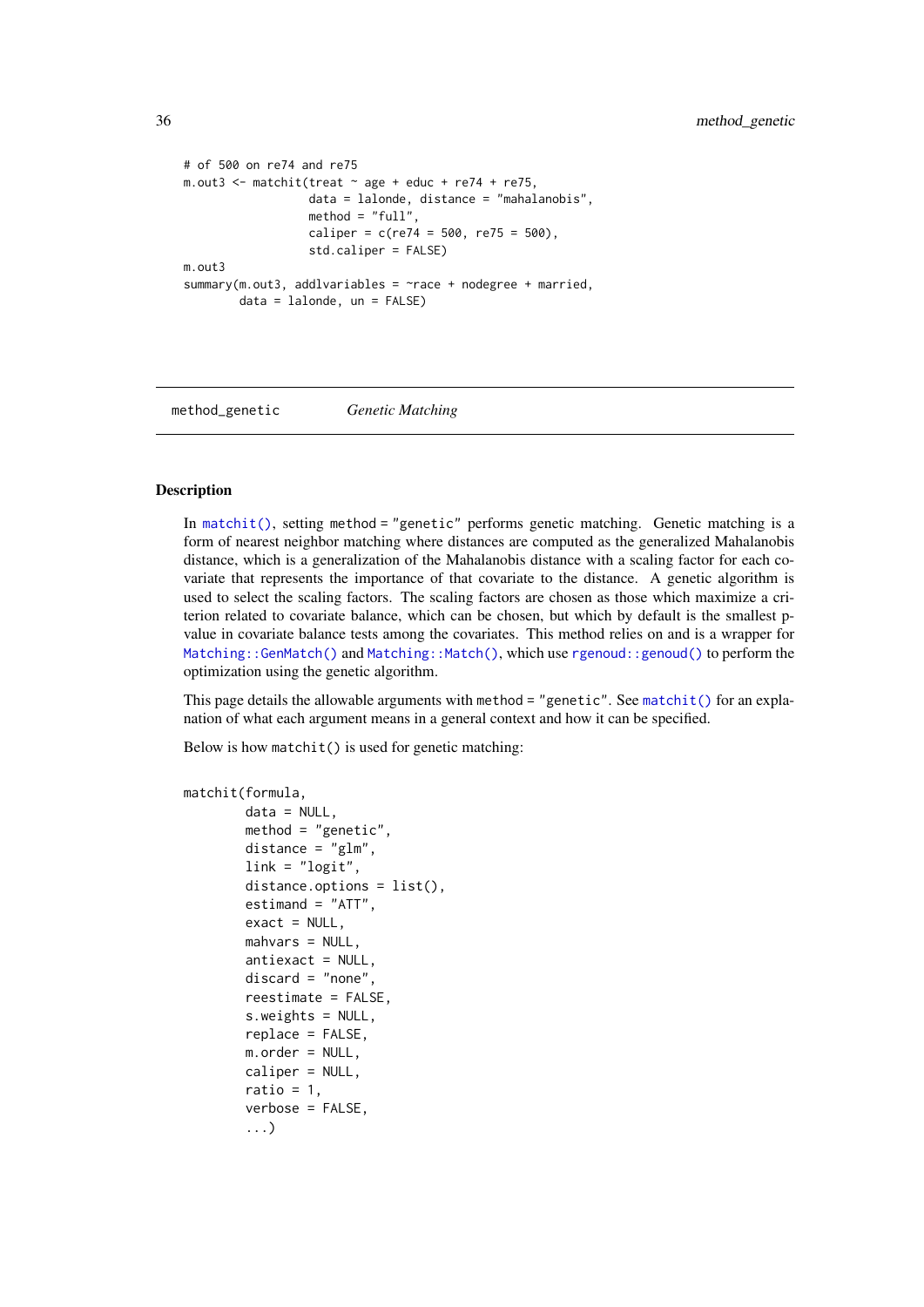# <span id="page-36-0"></span>Arguments

| formula          | a two-sided formula() object containing the treatment and covariates to be used<br>in creating the distance measure used in the matching. This formula will be sup-<br>plied to the functions that estimate the distance measure and is used to determine<br>the covariates whose balance is to be optimized.                                                                                                                                                                                                                                                                                                                                                                                                                                                  |
|------------------|----------------------------------------------------------------------------------------------------------------------------------------------------------------------------------------------------------------------------------------------------------------------------------------------------------------------------------------------------------------------------------------------------------------------------------------------------------------------------------------------------------------------------------------------------------------------------------------------------------------------------------------------------------------------------------------------------------------------------------------------------------------|
| data             | a data frame containing the variables named in formula. If not found in data,<br>the variables will be sought in the environment.                                                                                                                                                                                                                                                                                                                                                                                                                                                                                                                                                                                                                              |
| method           | set here to "genetic".                                                                                                                                                                                                                                                                                                                                                                                                                                                                                                                                                                                                                                                                                                                                         |
| distance         | the distance measure to be used. See distance for allowable options. When<br>set to a method of estimating propensity scores or a numeric vector of distance<br>values, the distance measure is included with the covariates in formula to be<br>supplied to the generalized Mahalanobis distance matrix unless mahvars is spec-<br>ified. Otherwise, only the covariates in formula are supplied to the generalized<br>Mahalanobis distance matrix to have their scaling factors chosen. distance<br>cannot be supplied as a distance matrix. Supplying any method of comput-<br>ing a distance matrix (e.g., "mahalanobis") has the same effect of omitting<br>propensity score but does not affect how the distance between units is computed<br>otherwise. |
| link             | when distance is specified as a method of estimating propensity scores, an<br>additional argument controlling the link function used in estimating the distance<br>measure. See distance for allowable options with each option.                                                                                                                                                                                                                                                                                                                                                                                                                                                                                                                               |
| distance.options |                                                                                                                                                                                                                                                                                                                                                                                                                                                                                                                                                                                                                                                                                                                                                                |
|                  | a named list containing additional arguments supplied to the function that esti-<br>mates the distance measure as determined by the argument to distance.                                                                                                                                                                                                                                                                                                                                                                                                                                                                                                                                                                                                      |
| estimand         | a string containing the desired estimand. Allowable options include "ATT" and<br>"ATC". See Details.                                                                                                                                                                                                                                                                                                                                                                                                                                                                                                                                                                                                                                                           |
| exact            | for which variables exact matching should take place.                                                                                                                                                                                                                                                                                                                                                                                                                                                                                                                                                                                                                                                                                                          |
| mahvars          | when a distance corresponds to a propensity score (e.g., for caliper matching or<br>to discard units for common support), which covariates should be supplied to<br>the generalized Mahalanobis distance matrix for matching. If unspecified, all<br>variables in formula will be supplied to the distance matrix. Use mahvars to<br>only supply a subset. Even if mahvars is specified, balance will be optimized<br>on all covariates in formula. See Details.                                                                                                                                                                                                                                                                                               |
| antiexact        | for which variables ant-exact matching should take place. Anti-exact match-<br>ing is processed using the restrict argument to Matching:: GenMatch() and<br>Matching::Match().                                                                                                                                                                                                                                                                                                                                                                                                                                                                                                                                                                                 |
| discard          | a string containing a method for discarding units outside a region of common<br>support. Only allowed when distance corresponds to a propensity score.                                                                                                                                                                                                                                                                                                                                                                                                                                                                                                                                                                                                         |
| reestimate       | if discard is not "none", whether to re-estimate the propensity score in the<br>remaining sample prior to matching.                                                                                                                                                                                                                                                                                                                                                                                                                                                                                                                                                                                                                                            |
| s.weights        | the variable containing sampling weights to be incorporated into propensity<br>score models and balance statistics. These are also supplied to GenMatch()<br>for use in computing the balance t-test p-values in the process of matching.                                                                                                                                                                                                                                                                                                                                                                                                                                                                                                                      |
| replace          | whether matching should be done with replacement.                                                                                                                                                                                                                                                                                                                                                                                                                                                                                                                                                                                                                                                                                                              |
| m.order          | the order that the matching takes place. The default is "largest" when distance<br>corresponds to a propensity score and "data" otherwise. See matchit() for al-<br>lowable options.                                                                                                                                                                                                                                                                                                                                                                                                                                                                                                                                                                           |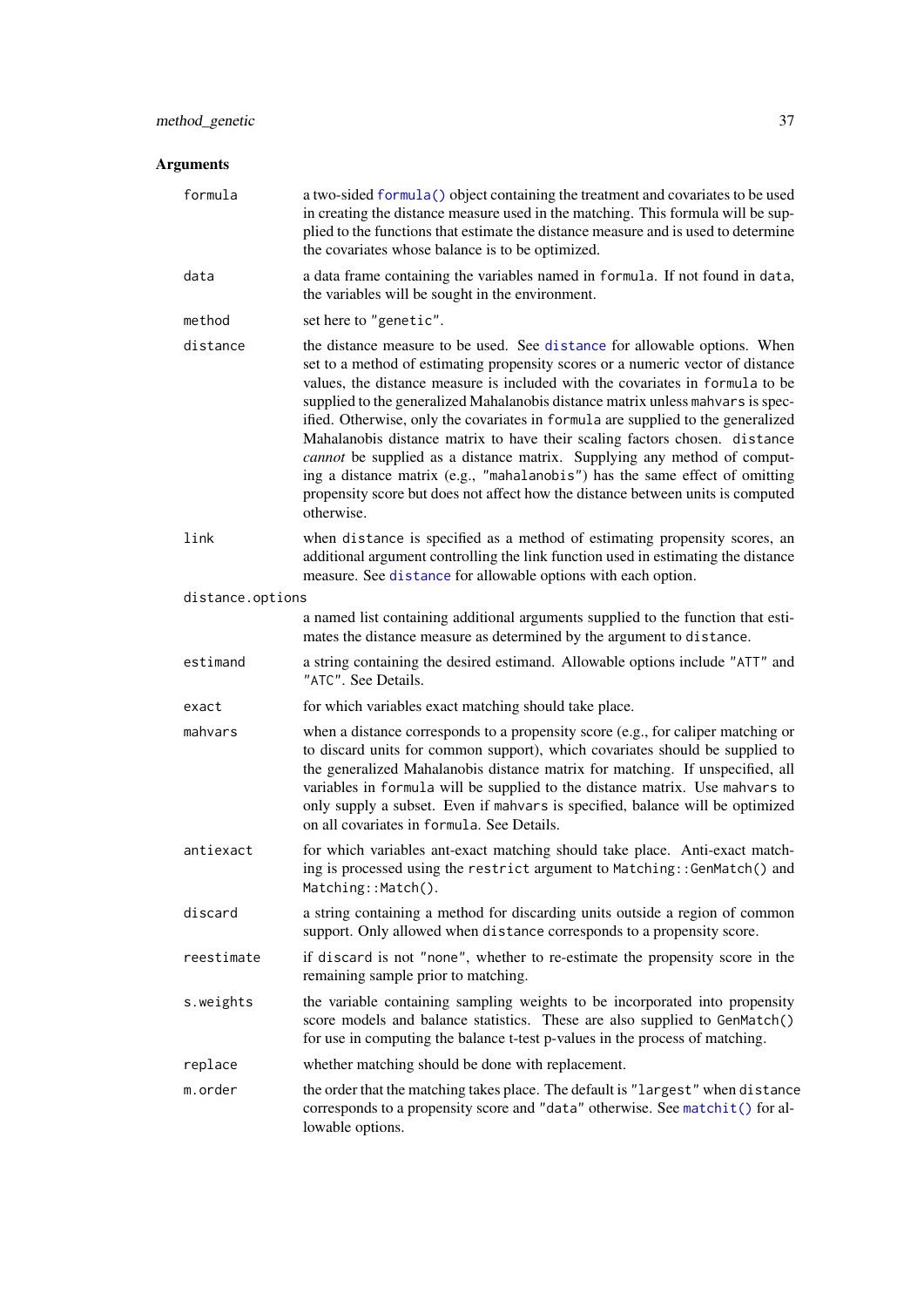<span id="page-37-0"></span>

| caliper     | the width(s) of the caliper(s) used for caliper matching. See Details and Exam-<br>ples.                                                                                                                                                                                                                                                           |
|-------------|----------------------------------------------------------------------------------------------------------------------------------------------------------------------------------------------------------------------------------------------------------------------------------------------------------------------------------------------------|
| std.caliper | logical; when calipers are specified, whether they are in standard deviation<br>units (TRUE) or raw units (FALSE).                                                                                                                                                                                                                                 |
| ratio       | how many control units should be matched to each treated unit for k:1 matching.<br>Should be a single integer value.                                                                                                                                                                                                                               |
| verbose     | logical; whether information about the matching process should be printed to<br>the console. When TRUE, output from GenMatch() with $printlevel = 2 will$<br>be displayed. Default is FALSE for no printing other than warnings.                                                                                                                   |
| .           | additional arguments passed to Matching: :GenMatch(). Potentially useful op-<br>tions include pop. size, max. generations, and fit. func. If pop. size is not<br>specified, a warning from <i>Matching</i> will be thrown reminding you to change it.<br>Note that the ties and CommonSupport arguments are set to FALSE and cannot<br>be changed. |

#### Details

In genetic matching, covariates play three roles: 1) as the variables on which balance is optimized, 2) as the variables in the generalized Mahalanobis distance between units, and 3) in estimating the propensity score. Variables supplied to formula are always used for role (1), as the variables on which balance is optimized. When distance corresponds to a propensity score, the covariates are also used to estimate the propensity score (unless it is supplied). When mahvars is specified, the named variables will form the covariates that go into the distance matrix. Otherwise, the variables in formula along with the propensity score will go into the distance matrix. This leads to three ways to use distance and mahvars to perform the matching:

1) When distance corresponds to a propensity score and mahvars *is not* specified, the covariates in formula along with the propensity score are used to form the generalized Mahalanobis distance matrix. This is the default and most typical use of method = "genetic" in matchit().

2) When distance corresponds to a propensity score and mahvars *is* specified, the covariates in mahvars are used to form the generalized Mahalanobis distance matrix. The covariates in formula are used to estimate the propensity score and have their balance optimized by the genetic algorithm. The propensity score is not included in the generalized Mahalanobis distance matrix.

3) When distance is a method of computing a distance matrix (e.g.,"mahalanobis"), no propensity score is estimated, and the covariates in formula are used to form the generalized Mahalanobis distance matrix. Which specific method is supplied has no bearing on how the distance matrix is computed; it simply serves as a signal to omit estimation of a propensity score.

When a caliper is specified, any variables mentioned in caliper, possibly including the propensity score, will be added to the matching variables used to form the generalized Mahalanobis distance matrix. This is because *Matching* doesn't allow for the separation of caliper variables and matching variables in genetic matching.

Estimand: The estimand argument controls whether control units are selected to be matched with treated units (estimand = "ATT") or treated units are selected to be matched with control units (estimand = "ATC"). The "focal" group (e.g., the treated units for the ATT) is typically made to be the smaller treatment group, and a warning will be thrown if it is not set that way unless replace = TRUE. Setting estimand = "ATC" is equivalent to swapping all treated and control labels for the treatment variable. When estimand = "ATC", the default m.order is "smallest", and the match.matrix component of the output will have the names of the control units as the rownames and be filled with the names of the matched treated units (opposite to when estimand = "ATT"). Note that the argument supplied to estimand doesn't necessarily correspond to the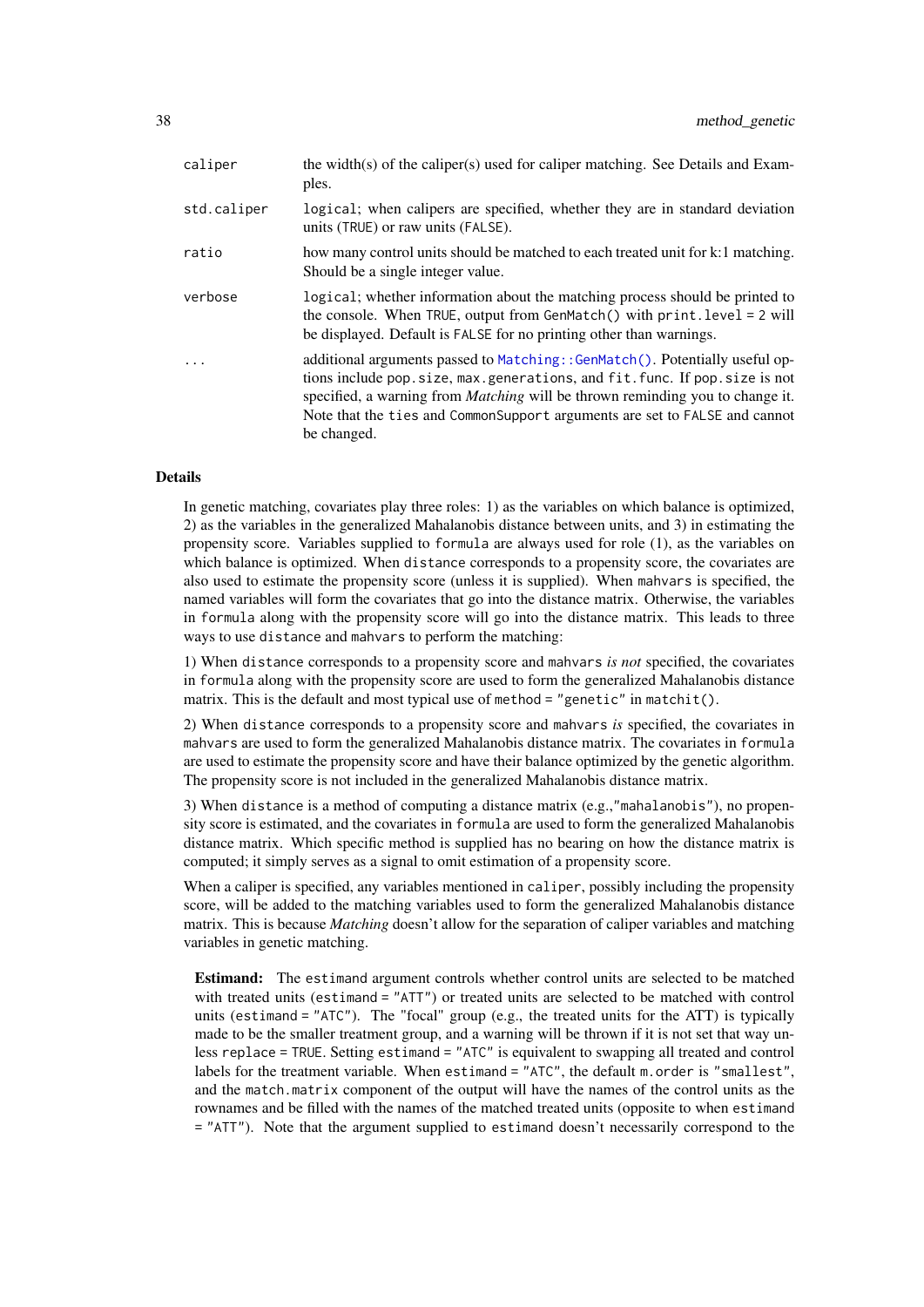#### <span id="page-38-0"></span>method\_genetic 39

estimand actually targeted; it is merely a switch to trigger which treatment group is considered "focal". Note that while GenMatch() and Match() support the ATE as an estimand, matchit() only supports the ATT and ATC for genetic matching.

#### **Outputs**

All outputs described in [matchit\(\)](#page-14-1) are returned with method = "genetic". When replace = TRUE, the subclass component is omitted. When include.obj = TRUE in the call to matchit(), the output of the call to [Matching::GenMatch\(\)](#page-0-0) will be included in the output.

#### References

In a manuscript, be sure to cite the following papers if using matchit() with method = "genetic":

Diamond, A., & Sekhon, J. S. (2013). Genetic matching for estimating causal effects: A general multivariate matching method for achieving balance in observational studies. Review of Economics and Statistics, 95(3), 932–945. [doi:10.1162/REST\\_a\\_00318](https://doi.org/10.1162/REST_a_00318)

Sekhon, J. S. (2011). Multivariate and Propensity Score Matching Software with Automated Balance Optimization: The Matching package for R. Journal of Statistical Software, 42(1), 1–52. [doi:10.18637/jss.v042.i07](https://doi.org/10.18637/jss.v042.i07)

For example, a sentence might read:

*Genetic matching was performed using the MatchIt package (Ho, Imai, King, & Stuart, 2011) in R, which calls functions from the Matching package (Diamond & Sekhon, 2013; Sekhon, 2011).*

#### See Also

[matchit\(\)](#page-14-1) for a detailed explanation of the inputs and outputs of a call to matchit().

[Matching::GenMatch\(\)](#page-0-0) and [Matching::Match\(\)](#page-0-0), which do the work.

#### Examples

```
data("lalonde")
# 1:1 genetic matching with PS as a covariate
m.out1 <- m. m.t. (treat \sim age + educ + race + node)married + re74 + re75, data = lalonde,
                  method = "genetic",
                  pop.size = 10) #use much larger pop.size
m.out1
summary(m.out1)
# 2:1 genetic matching with replacement without PS
m.out2 <- matchit(treat \sim age + educ + race + nodegree +
                    married + re74 + re75, data = lalonde,
                  method = "genetic", replace = TRUE,
                  ratio = 2, distance = "mahalanobis",
                  pop.size = 10) #use much larger pop.size
m.out<sub>2</sub>
summary(m.out2, un = FALSE)
# 1:1 genetic matching on just age, educ, re74, and re75
# within calipers on PS and educ; other variables are
# used to estimate PS
m.out3 <- matchit(treat ~ age + educ + race + nodegree +
                    married + re74 + re75, data = lalonde,
```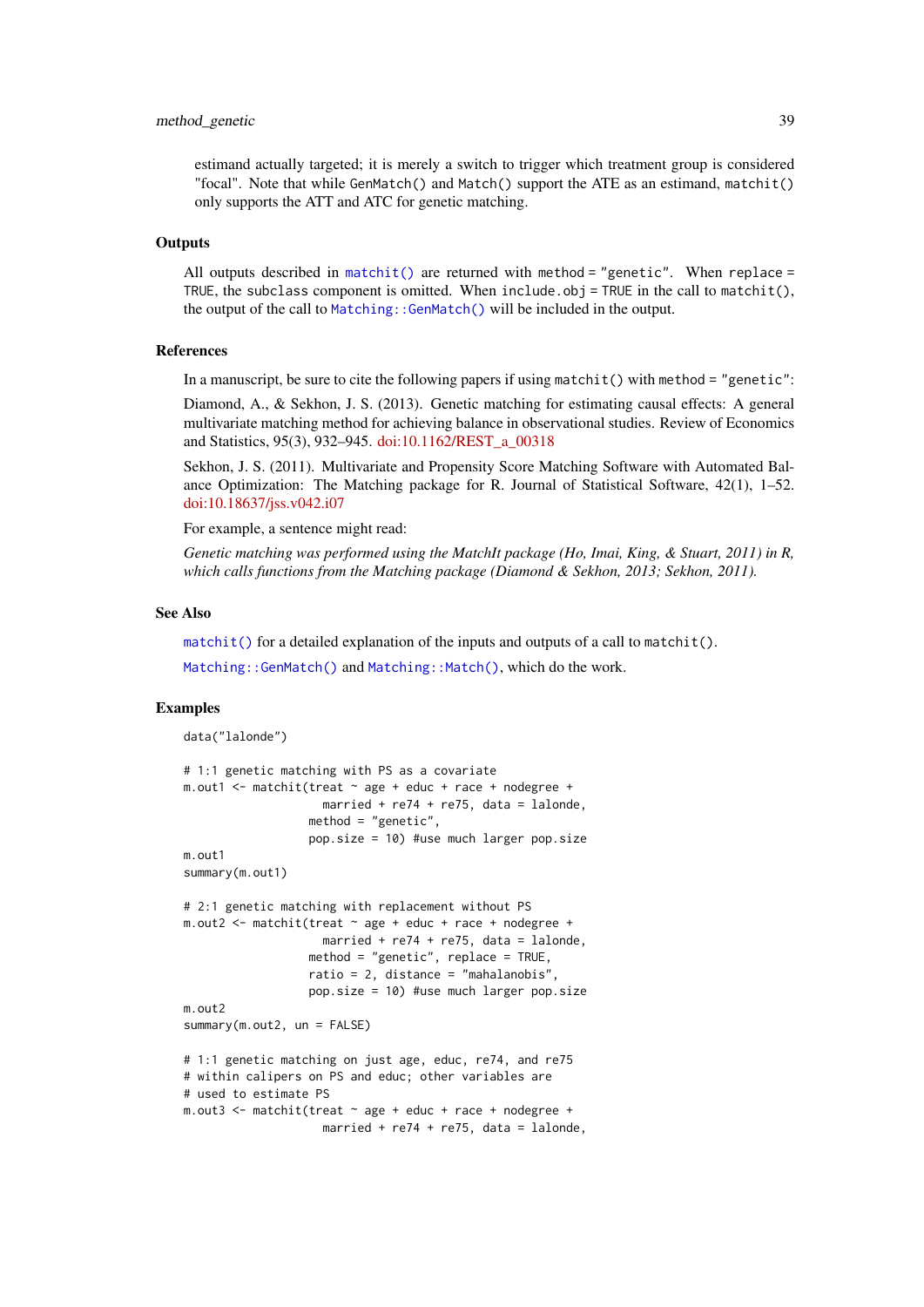```
method = "genetic",
                  mahvars = \sim age + educ + re74 + re75,
                  caliper = c(.05, educ = 2),
                  std.caliper = c(TRUE, FALSE),
                  pop.size = 10) #use much larger pop.size
m.out3
summary(m.out3, un = FALSE)
```
<span id="page-39-1"></span>method\_nearest *Nearest Neighbor Matching*

#### Description

In [matchit\(\)](#page-14-1), setting method = "nearest" performs greedy nearest neighbor matching. A distance is computed between each treated unit and each control unit, and, one by one, each treated unit is assigned a control unit as a match. The matching is "greedy" in the sense that there is no action taken to optimize an overall criterion; each match is selected without considering the other matches that may occur subsequently.

This page details the allowable arguments with method = "nearest". See [matchit\(\)](#page-14-1) for an explanation of what each argument means in a general context and how it can be specified.

Below is how matchit() is used for nearest neighbor matching:

```
matchit(formula,
```

```
data = NULL,
method = "nearest",
distance = "glm",link = "logit",
distance.options = list(),
estimand = "ATT",
exact = NULL,mahvars = NULL,antiexact = NULL,
discard = "none",
reestimate = FALSE,
s.weights = NULL,
replace = TRUE,
m.order = NULL,
caliper = NULL,
ratio = 1,
min.controls = NULL,
max.controls = NULL,
verbose = FALSE, ...)
```
# Arguments

| formula | a two-sided formula () object containing the treatment and covariates to be used<br>in creating the distance measure used in the matching. |
|---------|--------------------------------------------------------------------------------------------------------------------------------------------|
| data    | a data frame containing the variables named in formula. If not found in data,<br>the variables will be sought in the environment.          |
| method  | set here to "nearest".                                                                                                                     |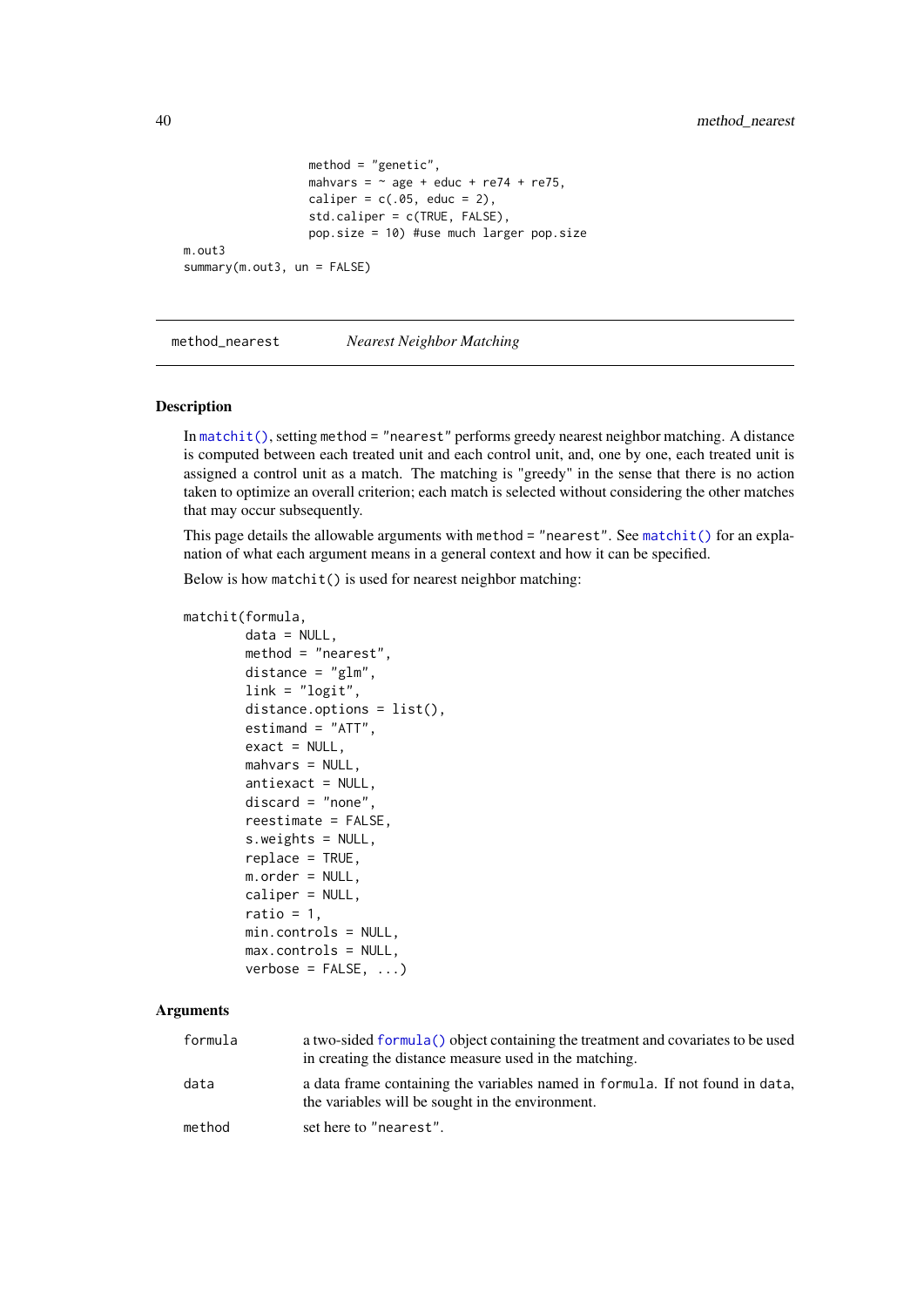<span id="page-40-0"></span>

| distance                   | the distance measure to be used. See distance for allowable options. Can be<br>supplied as a distance matrix.                                                                                                                                                                                                                                                                                                                                                                                                                                          |
|----------------------------|--------------------------------------------------------------------------------------------------------------------------------------------------------------------------------------------------------------------------------------------------------------------------------------------------------------------------------------------------------------------------------------------------------------------------------------------------------------------------------------------------------------------------------------------------------|
| link                       | when distance is specified as a method of estimating propensity scores, an<br>additional argument controlling the link function used in estimating the distance<br>measure. See distance for allowable options with each option.                                                                                                                                                                                                                                                                                                                       |
| distance.options           |                                                                                                                                                                                                                                                                                                                                                                                                                                                                                                                                                        |
|                            | a named list containing additional arguments supplied to the function that esti-<br>mates the distance measure as determined by the argument to distance.                                                                                                                                                                                                                                                                                                                                                                                              |
| estimand                   | a string containing the desired estimand. Allowable options include "ATT" and<br>"ATC". See Details.                                                                                                                                                                                                                                                                                                                                                                                                                                                   |
| exact                      | for which variables exact matching should take place.                                                                                                                                                                                                                                                                                                                                                                                                                                                                                                  |
| mahvars                    | for which variables Mahalanobis distance matching should take place when<br>distance corresponds to a propensity score (e.g., for caliper matching or to<br>discard units for common support). If specified, the distance measure will not<br>be used in matching.                                                                                                                                                                                                                                                                                     |
| antiexact                  | for which variables ant-exact matching should take place.                                                                                                                                                                                                                                                                                                                                                                                                                                                                                              |
| discard                    | a string containing a method for discarding units outside a region of common<br>support. Only allowed when distance corresponds to a propensity score.                                                                                                                                                                                                                                                                                                                                                                                                 |
| reestimate                 | if discard is not "none", whether to re-estimate the propensity score in the<br>remaining sample prior to matching.                                                                                                                                                                                                                                                                                                                                                                                                                                    |
| s.weights                  | the variable containing sampling weights to be incorporated into propensity<br>score models and balance statistics.                                                                                                                                                                                                                                                                                                                                                                                                                                    |
| replace                    | whether matching should be done with replacement.                                                                                                                                                                                                                                                                                                                                                                                                                                                                                                      |
| m.order                    | the order that the matching takes place. The default is "largest" when distance<br>corresponds to a propensity score and "data" otherwise. See matchit() for al-<br>lowable options.                                                                                                                                                                                                                                                                                                                                                                   |
| caliper                    | the width(s) of the caliper(s) used for caliper matching. See Details and Exam-<br>ples.                                                                                                                                                                                                                                                                                                                                                                                                                                                               |
| std.caliper                | logical; when calipers are specified, whether they are in standard deviation<br>units (TRUE) or raw units (FALSE).                                                                                                                                                                                                                                                                                                                                                                                                                                     |
| ratio                      | how many control units should be matched to each treated unit for k:1 matching.<br>For variable ratio matching, see section "Variable Ratio Matching" in Details<br>below.                                                                                                                                                                                                                                                                                                                                                                             |
| min.controls, max.controls |                                                                                                                                                                                                                                                                                                                                                                                                                                                                                                                                                        |
|                            | for variable ratio matching, the minimum and maximum number of controls<br>units to be matched to each treated unit. See section "Variable Ratio Matching"<br>in Details below.                                                                                                                                                                                                                                                                                                                                                                        |
| verbose                    | logical; whether information about the matching process should be printed to<br>the console. When TRUE, a progress bar implemented using <i>RcppProgress</i> will<br>be displayed.                                                                                                                                                                                                                                                                                                                                                                     |
|                            | additional arguments that control the matching specification:                                                                                                                                                                                                                                                                                                                                                                                                                                                                                          |
|                            | reuse.max numeric; the maximum number of times each control can be used<br>as a match. Setting reuse $\text{max} = 1$ corresponds to matching without re-<br>placement (i.e., replace = FALSE), and setting reuse . max = Inf corresponds<br>to traditional matching with replacement (i.e., replace = TRUE) with no<br>limit on the number of times each control unit can be matched. Other val-<br>ues restrict the number of times each control can be matched when match-<br>ing with replacement. replace is ignored when reuse max is specified. |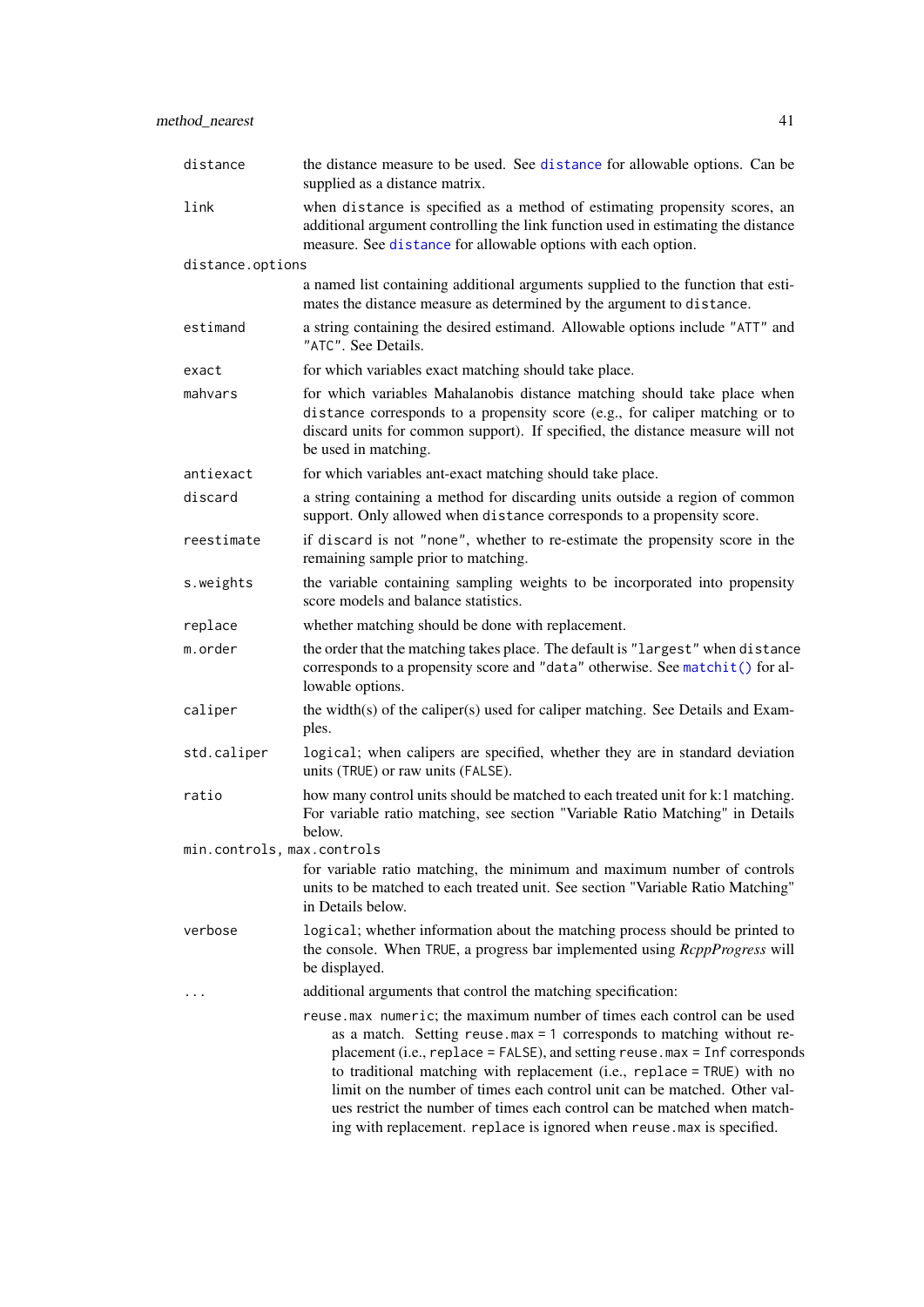unit.id one or more variables containing a unit ID for each observation, i.e., in case multiple observations correspond to the same unit. Once a control observation has been matched, no other observation with the same unit ID can be used as matches. This ensures each control unit is used only once even if it has multiple observation associated with it. Omitting this argument is the same as giving each observation a unique ID. Ignored when replace = TRUE.

#### Details

Mahalanobis Distance Matching: Mahalanobis distance matching can be done one of two ways:

1) If no propensity score needs to be estimated, distance should be set to "mahalanobis", and Mahalanobis distance matching will occur using all the variables in formula. Arguments to discard and mahvars will be ignored, and a caliper can only be placed on named variables. For example, to perform simple Mahalanobis distance matching, the following could be run:

```
matchit(treat \sim X1 + X2, method = "nearest",distance = "mahalanobis")
```
With this code, the Mahalanobis distance is computed using X1 and X2, and matching occurs on this distance. The distance component of the matchit() output will be empty.

2) If a propensity score needs to be estimated for any reason, e.g., for common support with discard or for creating a caliper, distance should be whatever method is used to estimate the propensity score or a vector of distance measures. Use mahvars to specify the variables used to create the Mahalanobis distance. For example, to perform Mahalanobis within a propensity score caliper, the following could be run:

```
matchit(treat \sim X1 + X2 + X3, method = "nearest",
        distance = "glm", caliper = .25,
        mahvars = \sim X1 + X2)
```
With this code, X1, X2, and X3 are used to estimate the propensity score (using the "g1m" method, which by default is logistic regression), which is used to create a matching caliper. The actual matching occurs on the Mahalanobis distance computed only using X1 and X2, which are supplied to mahvars. Units whose propensity score difference is larger than the caliper will not be paired, and some treated units may therefore not receive a match. The estimated propensity scores will be included in the distance component of the matchit() output. See Examples.

Estimand: The estimand argument controls whether control units are selected to be matched with treated units (estimand = "ATT") or treated units are selected to be matched with control units (estimand = "ATC"). The "focal" group (e.g., the treated units for the ATT) is typically made to be the smaller treatment group, and a warning will be thrown if it is not set that way unless replace = TRUE. Setting estimand = "ATC" is equivalent to swapping all treated and control labels for the treatment variable. When estimand = "ATC", the default m. order is "smallest", and the match.matrix component of the output will have the names of the control units as the rownames and be filled with the names of the matched treated units (opposite to when estimand = "ATT"). Note that the argument supplied to estimand doesn't necessarily correspond to the estimand actually targeted; it is merely a switch to trigger which treatment group is considered "focal".

Variable Ratio Matching: matchit() can perform variable ratio "extremal" matching as described by Ming and Rosenbaum (2000). This method tends to result in better balance than fixed ratio matching at the expense of some precision. When ratio > 1, rather than requiring all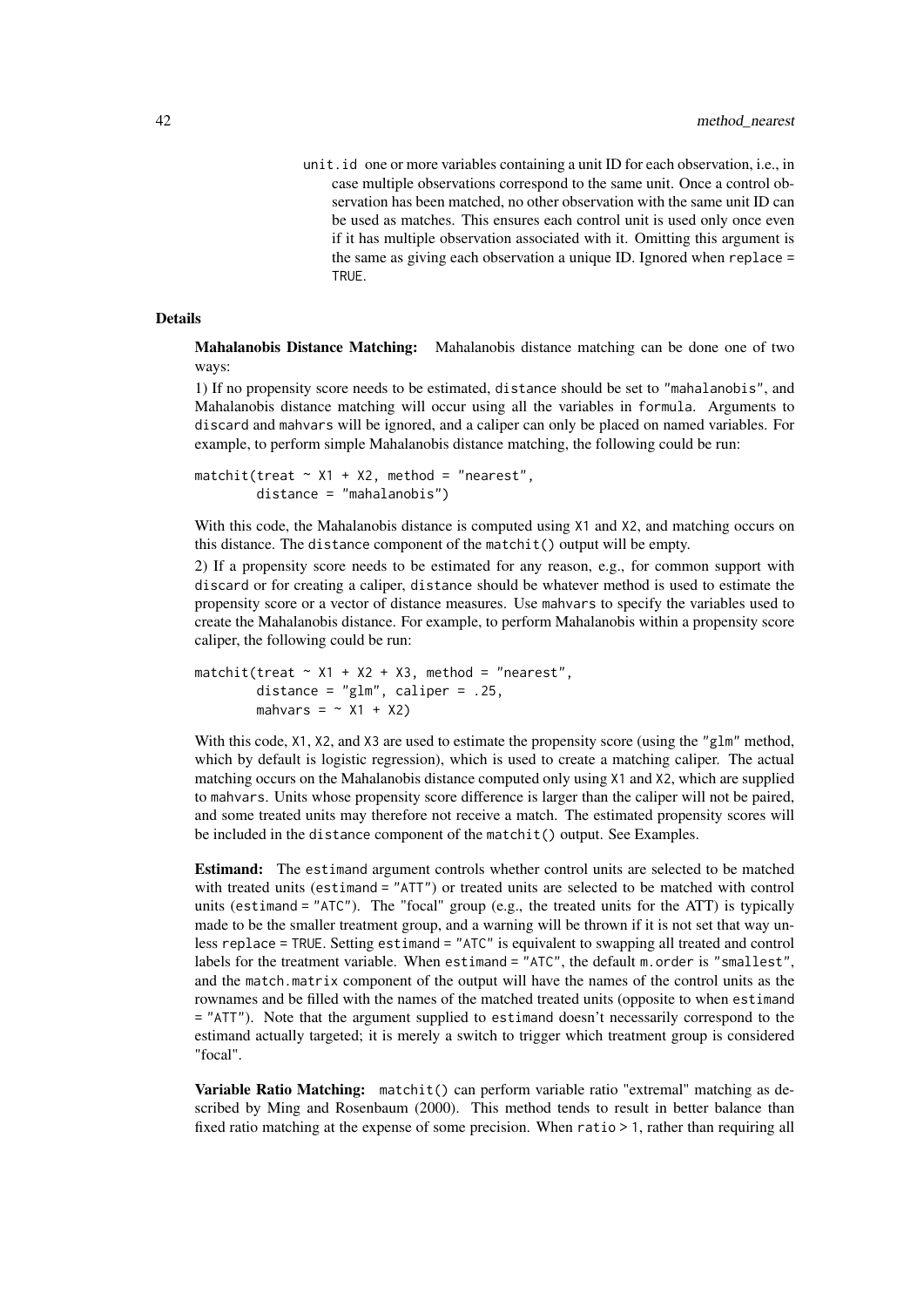#### <span id="page-42-0"></span>method\_nearest 43

treated units to receive ratio matches, each treated unit is assigned a value that corresponds to the number of control units they will be matched to. These values are controlled by the arguments min.controls and max.controls, which correspond to  $\alpha$  and  $\beta$ , respectively, in Ming and Rosenbaum (2000), and trigger variable ratio matching to occur. Some treated units will receive min.controls matches and others will receive max.controls matches (and one unit may have an intermediate number of matches); how many units are assigned each number of matches is determined by the algorithm described in Ming and Rosenbaum (2000, p119). ratio controls how many total control units will be matched:  $n1 * ratio$  control units will be matched, where n1 is the number of treated units, yielding the same total number of matched controls as fixed ratio matching does.

Variable ratio matching cannot be used with Mahalanobis distance matching or when distance is supplied as a matrix. The calculations of the numbers of control units each treated unit will be matched to occurs without consideration of caliper or discard. ratio does not have to be an integer but must be greater than 1 and less than  $n\theta/n1$ , where  $n\theta$  and  $n1$  are the number of control and treated units, respectively. Setting ratio =  $n\theta/n1$  performs a crude form of full matching where all control units are matched. If min.controls is not specified, it is set to 1 by default. min.controls must be less than ratio, and max.controls must be greater than ratio. See Examples below for an example of their use.

#### **Outputs**

All outputs described in [matchit\(\)](#page-14-1) are returned with method = "nearest". When replace = TRUE, the subclass component is omitted. include.obj is ignored.

#### Note

Sometimes an error will be produced by *Rcpp* along the lines of "function 'Rcpp\_precious\_remove' not provided by package 'Rcpp'". It is not immediately clear why [this](https://lists.r-forge.r-project.org/pipermail/rcpp-devel/2021-July/010648.html) happens, though this thread appears to provide some insight. In a fresh R session, run remove.packages(c("MatchIt", "Rcpp")); install.packages("MatchIt"). This should sync *MatchIt* and *Rcpp* and ensure they work correctly.

#### References

In a manuscript, you don't need to cite another package when using method = "nearest" because the matching is performed completely within *MatchIt*. For example, a sentence might read:

*Nearest neighbor matching was performed using the MatchIt package (Ho, Imai, King, & Stuart, 2011) in R.*

#### See Also

[matchit\(\)](#page-14-1) for a detailed explanation of the inputs and outputs of a call to matchit().

[method\\_optimal](#page-43-1) for optimal pair matching, which is similar to nearest neighbor matching except that an overall distance criterion is minimized.

#### Examples

```
data("lalonde")
```

```
# 1:1 greedy NN matching on the PS
m.out1 <- matchit(treat \sim age + educ + race + nodegree +
                    married + re74 + re75, data = lalonde,
                  method = "nearest")
```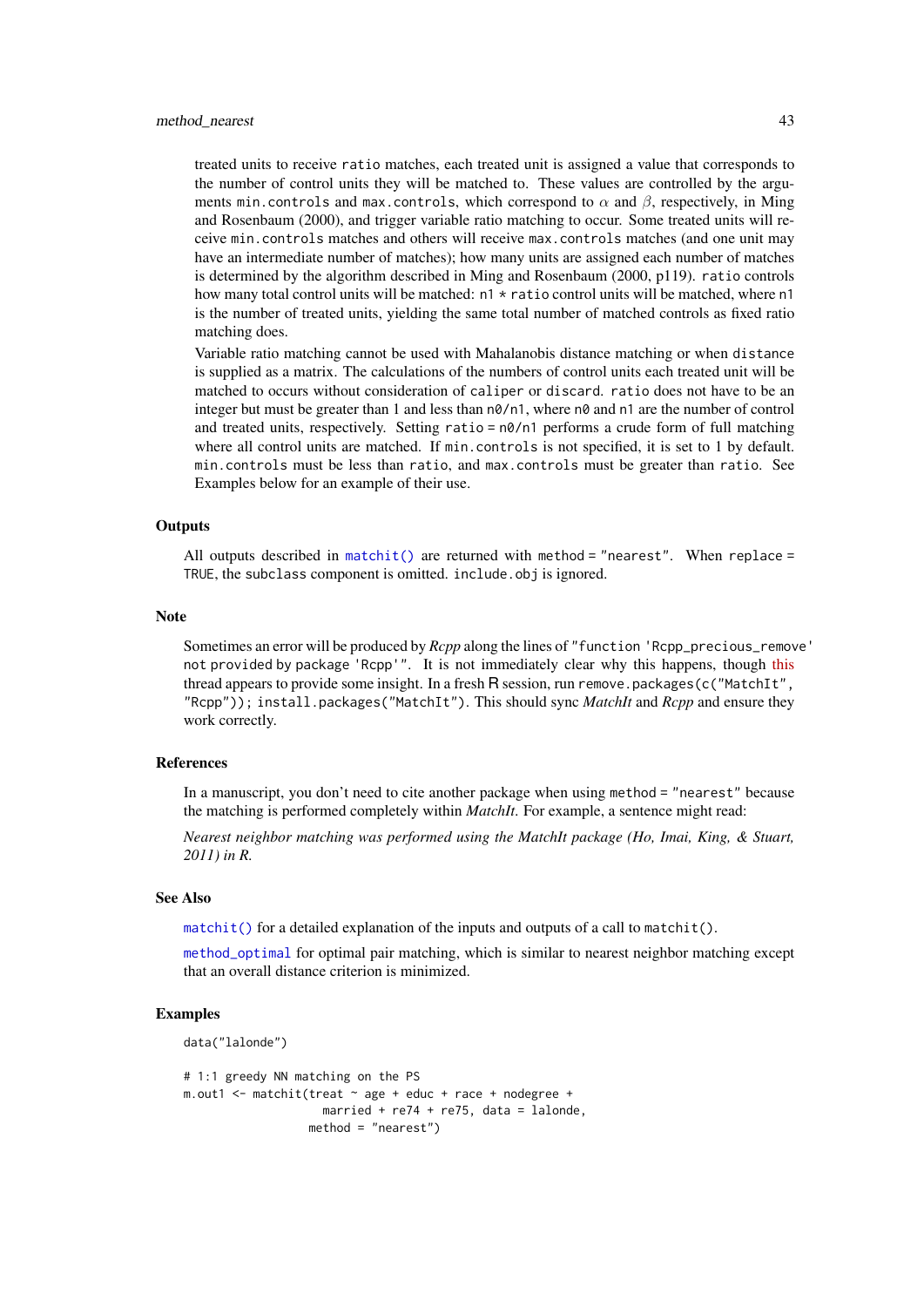```
m.out1
summary(m.out1)
# 3:1 NN Mahalanobis distance matching with
# replacement within a PS caliper
m.out2 <- matchit(treat ~ age + educ + race + nodegree +
                    married + re74 + re75, data = lalonde,
                  method = "nearest", replace = TRUE,
                  mahvars = \sim age + educ + re74 + re75,
                  ratio = 3, caliper = .02)
m.out<sub>2</sub>
summary(m.out2, un = FALSE)
# 1:1 NN Mahalanobis distance matching within calipers
# on re74 and re75 and exact matching on married and race
m.out3 <- matchit(treat \sim age + educ + re74 + re75, data = lalonde,
                  method = "nearest", distance = "mahalanobis",
                  exact = \sim married + race,
                  caliper = c(re74 = .2, re75 = .15))
m.out3
summary(m.out3, un = FALSE)
# 2:1 variable ratio NN matching on the PS
m.out4 <- matchit(treat ~ age + educ + race + nodegree +
                    married + re74 + re75, data = lalonde,
                  method = "nearest", ratio = 2,
                  min. controls = 1, max. controls = 12)m.out4
summary(m.out4, un = FALSE)# Some units received 1 match and some received 12
table(table(m.out4$subclass[m.out4$treat == 0]))
```
<span id="page-43-1"></span>method\_optimal *Optimal Pair Matching*

#### **Description**

In [matchit\(\)](#page-14-1), setting method = "optimal" performs optimal pair matching. The matching is optimal in the sense that that sum of the absolute pairwise distances in the matched sample is as small as possible. The method functionally relies on [optmatch::pairmatch\(\)](#page-0-0).

Advantages of optimal pair matching include that the matching order is not required to be specified and it is less likely that extreme within-pair distances will be large, unlike with nearest neighbor matching. Generally, however, as a subset selection method, optimal pair matching tends to perform similarly to nearest neighbor matching in that similar subsets of units will be selected to be matched.

This page details the allowable arguments with method = "optmatch". See [matchit\(\)](#page-14-1) for an explanation of what each argument means in a general context and how it can be specified.

Below is how matchit() is used for optimal pair matching:

matchit(formula,  $data = NULL,$ method = "optimal",

<span id="page-43-0"></span>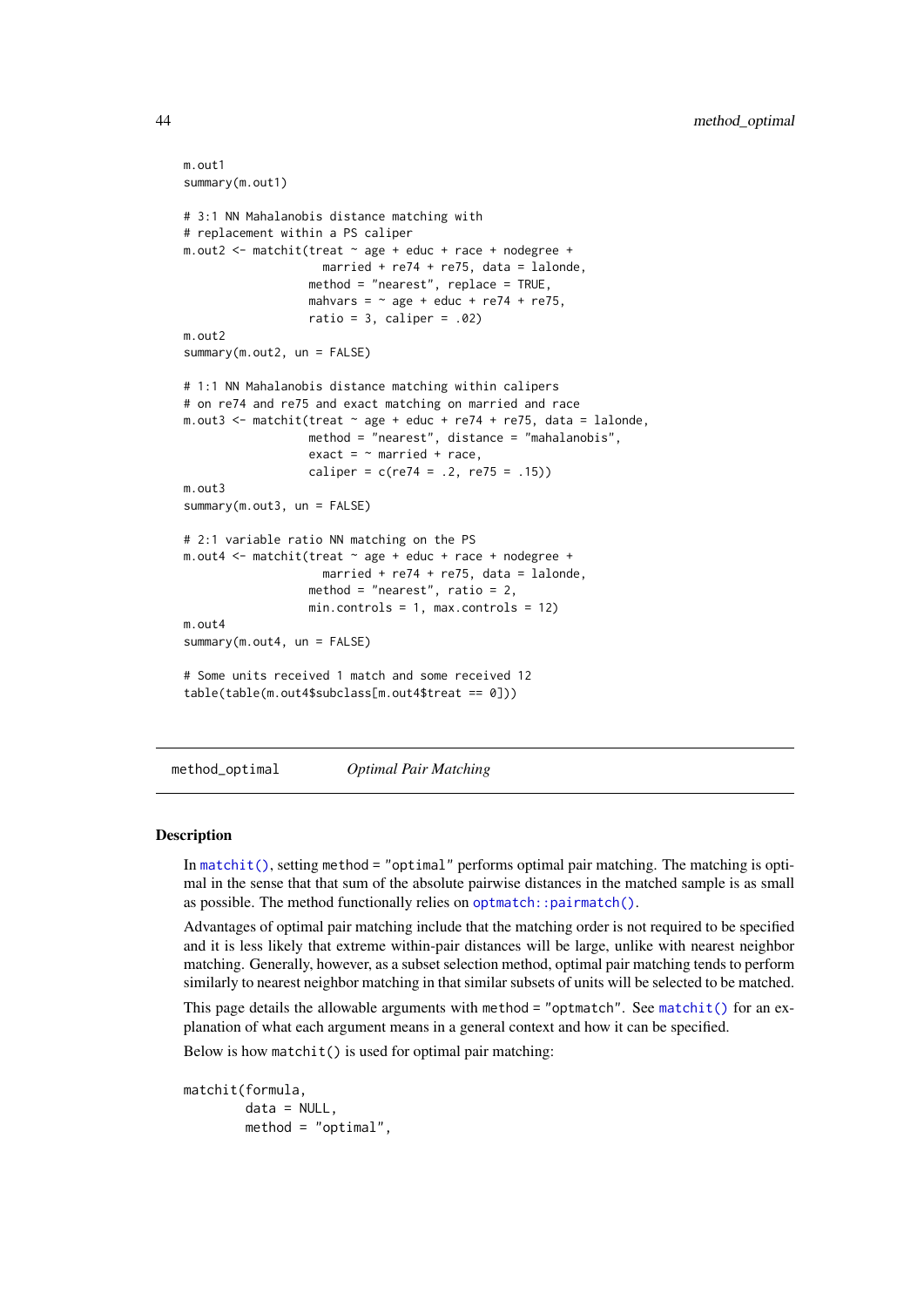# <span id="page-44-0"></span>method\_optimal 45

```
distance = "glm",link = "logit",
distance.options = list(),
estimand = "ATT",exact = NULL,mahvars = NULL,
antiexact = NULL,
discard = "none",reestimate = FALSE,
s.weights = NULL,
ratio = 1,
min.controls = NULL,
max.controls = NULL,
verbose = FALSE,
...)
```
# Arguments

| formula          | a two-sided formula() object containing the treatment and covariates to be used<br>in creating the distance measure used in the matching. This formula will be<br>supplied to the functions that estimate the distance measure.                                    |
|------------------|--------------------------------------------------------------------------------------------------------------------------------------------------------------------------------------------------------------------------------------------------------------------|
| data             | a data frame containing the variables named in formula. If not found in data,<br>the variables will be sought in the environment.                                                                                                                                  |
| method           | set here to "optimal".                                                                                                                                                                                                                                             |
| distance         | the distance measure to be used. See distance for allowable options. Can be<br>supplied as a distance matrix.                                                                                                                                                      |
| link             | when distance is specified as a method of estimating propensity scores, an<br>additional argument controlling the link function used in estimating the distance<br>measure. See distance for allowable options with each option.                                   |
| distance.options |                                                                                                                                                                                                                                                                    |
|                  | a named list containing additional arguments supplied to the function that esti-<br>mates the distance measure as determined by the argument to distance.                                                                                                          |
| estimand         | a string containing the desired estimand. Allowable options include "ATT" and<br>"ATC". See Details.                                                                                                                                                               |
| exact            | for which variables exact matching should take place. Exact matching is pro-<br>cessed using optmatch::exactMatch().                                                                                                                                               |
| mahvars          | for which variables Mahalanobis distance matching should take place when<br>distance corresponds to a propensity score (e.g., for caliper matching or to<br>discard units for common support). If specified, the distance measure will not<br>be used in matching. |
| antiexact        | for which variables ant-exact matching should take place. Anti-exact matching<br>is processed using optmatch:: antiExactMatch().                                                                                                                                   |
| discard          | a string containing a method for discarding units outside a region of common<br>support. Only allowed when distance is not "mahalanobis" and not a matrix.                                                                                                         |
| reestimate       | if discard is not "none", whether to re-estimate the propensity score in the<br>remaining sample prior to matching.                                                                                                                                                |
| s.weights        | the variable containing sampling weights to be incorporated into propensity<br>score models and balance statistics.                                                                                                                                                |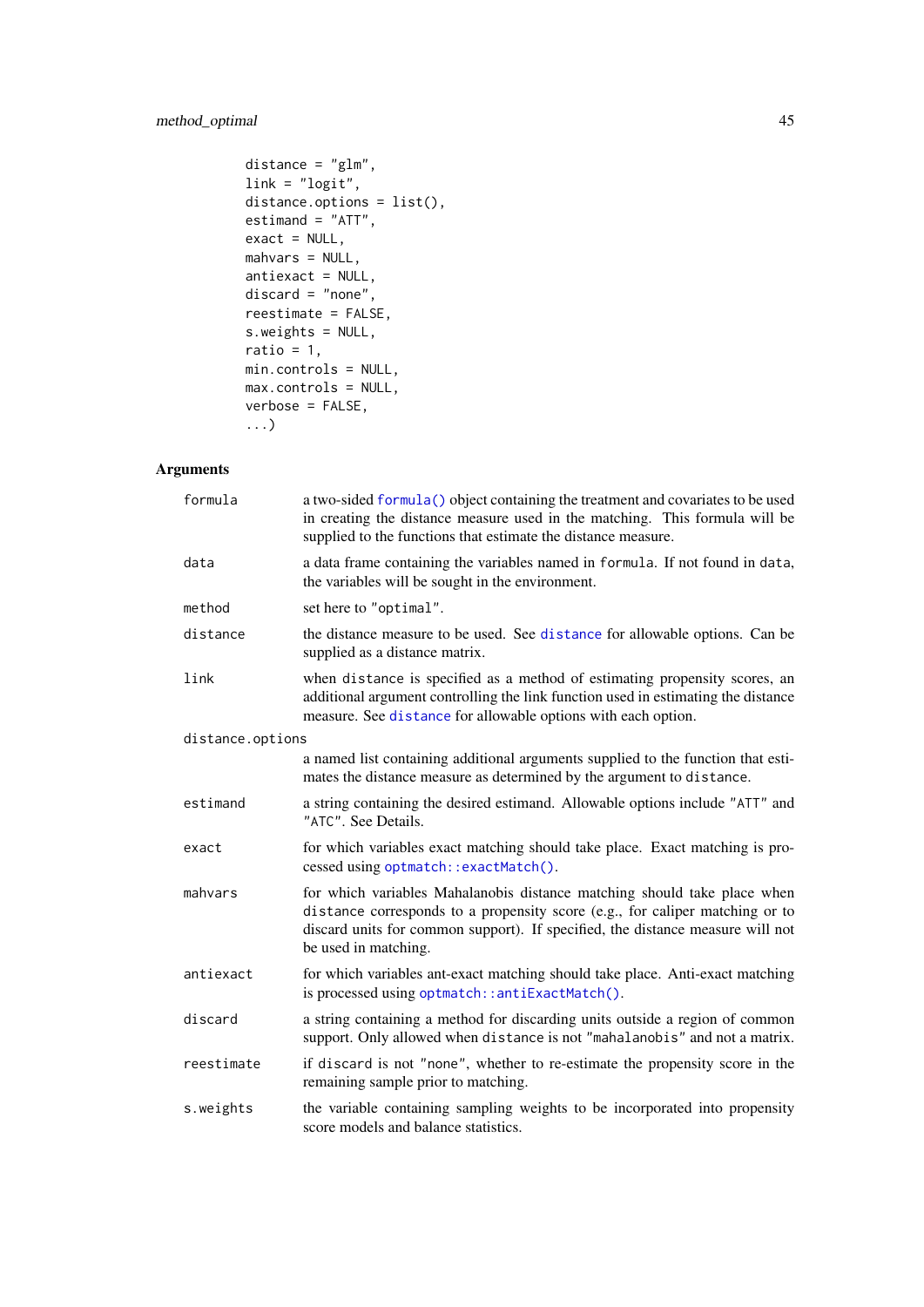<span id="page-45-0"></span>

| ratio                      | how many control units should be matched to each treated unit for k:1 matching.                                                                                                                                                                                  |
|----------------------------|------------------------------------------------------------------------------------------------------------------------------------------------------------------------------------------------------------------------------------------------------------------|
|                            | For variable ratio matching, see section "Variable Ratio Matching" in Details                                                                                                                                                                                    |
|                            | below.                                                                                                                                                                                                                                                           |
| min.controls, max.controls |                                                                                                                                                                                                                                                                  |
|                            | for variable ratio matching, the minimum and maximum number of controls<br>units to be matched to each treated unit. See section "Variable Ratio Matching"<br>in Details below.                                                                                  |
| verbose                    | logical; whether information about the matching process should be printed to<br>the console. What is printed depends on the matching method. Default is FALSE<br>for no printing other than warnings.                                                            |
| $\cdot$                    | additional arguments passed to optmatch::fullmatch(). Allowed arguments<br>include tol and solver. See the optmatch:: fullmatch() documentation for<br>details. In general, tol should be set to a low number (e.g., $1e-7$ ) to get a more<br>precise solution. |
|                            | The arguments replace, caliper, and m. order are ignored with a warning.                                                                                                                                                                                         |

# Details

Mahalanobis Distance Matching: Mahalanobis distance matching can be done one of two ways:

1) If no propensity score needs to be estimated, distance should be set to "mahalanobis", and Mahalanobis distance matching will occur using all the variables in formula. Arguments to discard and mahvars will be ignored. For example, to perform simple Mahalanobis distance matching, the following could be run:

 $matchit(treat \sim X1 + X2, method = "nearest".$ distance = "mahalanobis")

With this code, the Mahalanobis distance is computed using  $X1$  and  $X2$ , and matching occurs on this distance. The distance component of the matchit() output will be empty.

2) If a propensity score needs to be estimated for common support with discard, distance should be whatever method is used to estimate the propensity score or a vector of distance measures, i.e., it should not be "mahalanobis". Use mahvars to specify the variables used to create the Mahalanobis distance. For example, to perform Mahalanobis after discarding units outside the common support of the propensity score in both groups, the following could be run:

```
matchit(treat \sim X1 + X2 + X3, method = "nearest",
        distance = "glm", discard = "both",
        mahvars = \sim X1 + X2)
```
With this code, X1, X2, and X3 are used to estimate the propensity score (using the "g1m" method, which by default is logistic regression), which is used to identify the common support. The actual matching occurs on the Mahalanobis distance computed only using X1 and X2, which are supplied to mahvars. The estimated propensity scores will be included in the distance component of the matchit() output.

Estimand: The estimand argument controls whether control units are selected to be matched with treated units (estimand = "ATT") or treated units are selected to be matched with control units (estimand = "ATC"). The "focal" group (e.g., the treated units for the ATT) is typically made to be the smaller treatment group, and a warning will be thrown if it is not set that way unless replace = TRUE. Setting estimand = "ATC" is equivalent to swapping all treated and control labels for the treatment variable. When estimand = "ATC", the match.matrix component of the output will have the names of the control units as the rownames and be filled with the names of the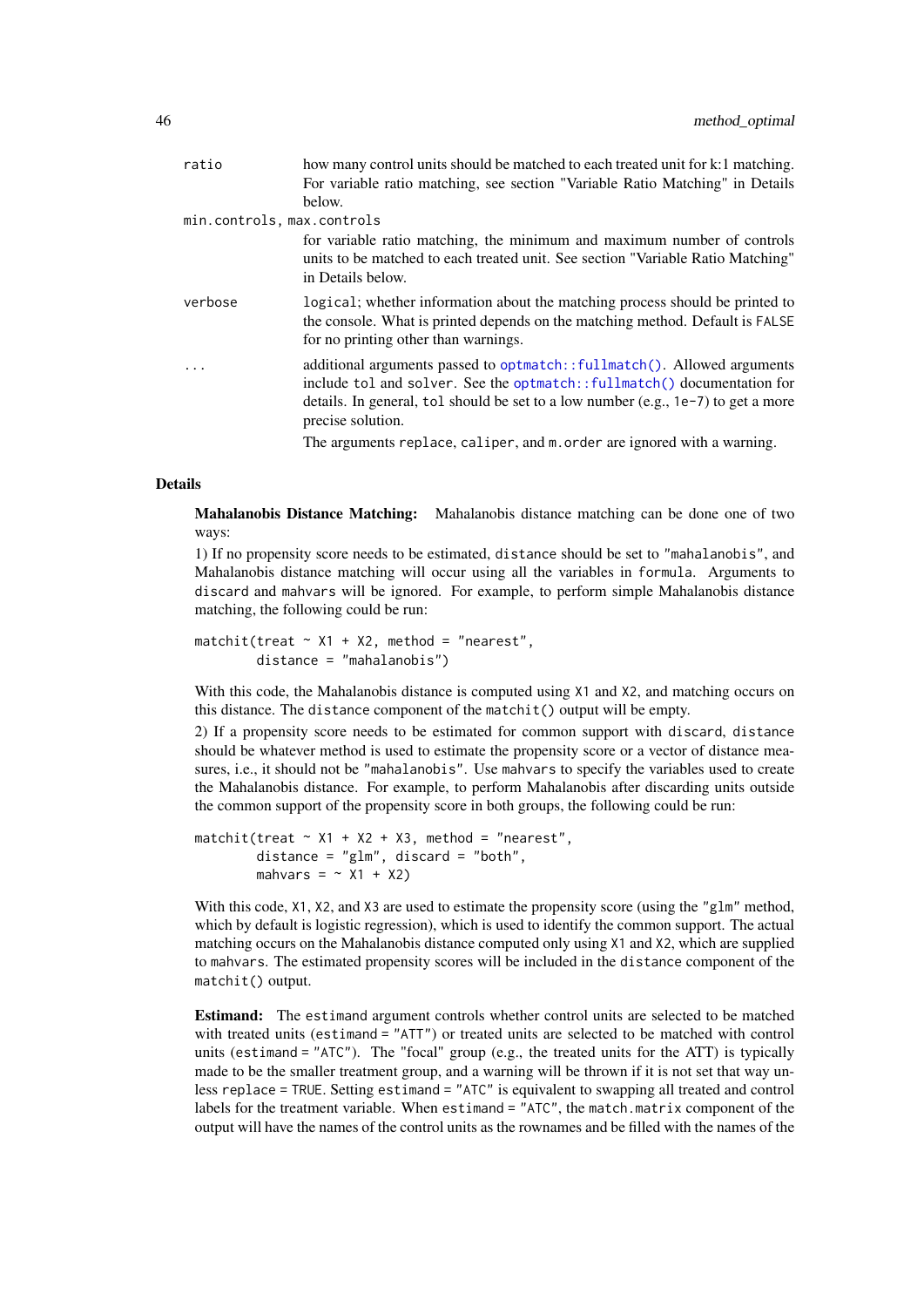<span id="page-46-0"></span>matched treated units (opposite to when estimand = "ATT"). Note that the argument supplied to estimand doesn't necessarily correspond to the estimand actually targeted; it is merely a switch to trigger which treatment group is considered "focal".

Variable Ratio Matching: matchit() can perform variable ratio matching, which involves matching a different number of control units to each treated unit. When ratio > 1, rather than requiring all treated units to receive ratio matches, the arguments to max.controls and min.controls can be specified to control the maximum and minimum number of matches each treated unit can have. ratio controls how many total control units will be matched:  $n1 \star$  ratio control units will be matched, where n1 is the number of treated units, yielding the same total number of matched controls as fixed ratio matching does.

Variable ratio matching can be used with any distance specification. ratio does not have to be an integer but must be greater than 1 and less than  $n\theta/n1$ , where  $n\theta$  and  $n1$  are the number of control and treated units, respectively. Setting ratio =  $n\theta/n1$  performs a restricted form of full matching where all control units are matched. If min.controls is not specified, it is set to 1 by default. min.controls must be less than ratio, and max.controls must be greater than ratio. See the Examples section of [method\\_nearest](#page-39-1) for an example of their use, which is the same as it is with optimal matching.

#### **Outputs**

All outputs described in [matchit\(\)](#page-14-1) are returned with method = "optimal". When include.obj = TRUE in the call to matchit(), the output of the call to optmatch:  $:fullmatch()$  will be included in the output. When exact is specified, this will be a list of such objects, one for each stratum of the exact variables.

#### Note

Optimal pair matching is a restricted form of optimal full matching where the number of treated units in each subclass is equal to 1, whereas in unrestricted full matching, multiple treated units can be assigned to the same subclass. [optmatch::pairmatch\(\)](#page-0-0) is simply a wrapper for [optmatch::fullmatch\(\)](#page-0-0), which performs optimal full matching and is the workhorse for [method\\_full](#page-31-1). In the same way, matchit() uses [optmatch::fullmatch\(\)](#page-0-0) under the hood, imposing the restrictions that make optimal full matching function like optimal pair matching (which is simply to set min.controls  $\ge$ = 1 and to pass ratio to the mean.controls argument). This distinction is not important for regular use but may be of interest to those examining the source code.

The option "optmatch max problem size" is automatically set to Inf during the matching process, different from its default in *optmatch*. This enables matching problems of any size to be run, but may also let huge, infeasible problems get through and potentially take a long time or crash R. See [optmatch::setMaxProblemSize\(\)](#page-0-0) for more details.

#### Note

The Mahalanobis distance and its robust rank-based version are computed differently between *MatchIt* and *optmatch*. The covariance matrix used in *MatchIt* is the covariance matrix computed in the full sample, with sampling weights incorporated if supplied to s.weights. The covariance matrix used in *optmatch* (i.e., using [optmatch::match\\_on\(\)](#page-0-0)) is computed as the average of the covariance matrices computed in the two treatment groups (what the package authors call a "pooled" covariance matrix). This is to say that results may differ when using matchit(., method = "full", distance = "mahalanobis" and when using optmatch::fullmatch() with a Mahalanobis matrix computed using optmatch::match\_on().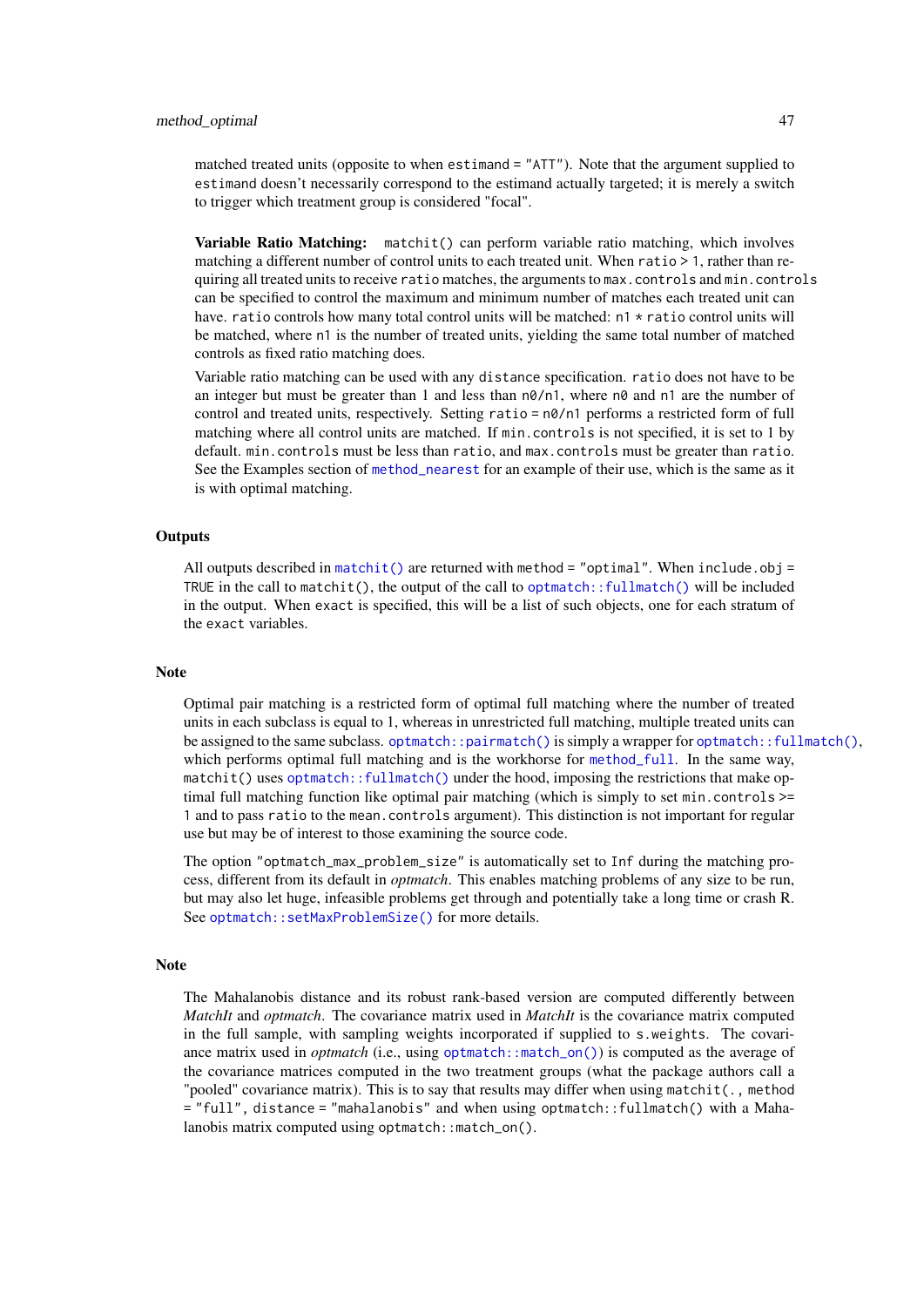#### References

In a manuscript, be sure to cite the following paper if using matchit() with method = "optimal":

Hansen, B. B., & Klopfer, S. O. (2006). Optimal Full Matching and Related Designs via Network Flows. Journal of Computational and Graphical Statistics, 15(3), 609–627. [doi:10.1198/](https://doi.org/10.1198/106186006X137047) [106186006X137047](https://doi.org/10.1198/106186006X137047)

For example, a sentence might read:

*Optimal pair matching was performed using the MatchIt package (Ho, Imai, King, & Stuart, 2011) in R, which calls functions from the optmatch package (Hansen & Klopfer, 2006).*

#### See Also

 $matchit()$  for a detailed explanation of the inputs and outputs of a call to matchit().

[optmatch::fullmatch\(\)](#page-0-0), which is the workhorse.

method full for optimal full matching, of which optimal pair matching is a special case, and which relies on similar machinery.

#### Examples

```
data("lalonde")
```

```
# 1:1 optimal PS matching with exact matching on race
m.out1 <- m. m.t. (treat \sim age + educ + race + node)married + re74 + re75, data = lalonde,
                  method = "optimal", exact = \text{~race)}m.out1
summary(m.out1)
#2:1 optimal Mahalanobis distance matching
m.out2 <- matchit(treat ~ age + educ + race + nodegree +
                    married + re74 + re75, data = lalonde,
                  method = "optimal", distance = "mahalanobis",
                  ratio = 2)
m.out2
summary(m.out2, un = FALSE)
```
<span id="page-47-1"></span>method\_subclass *Subclassification*

#### Description

In [matchit\(\)](#page-14-1), setting method = "subclass" performs subclassification on the distance measure (i.e., propensity score). Treatment and control units are placed into subclasses based on quantiles of the propensity score in the treated group, in the control group, or overall, depending on the desired estimand. Weights are computed based on the proportion of treated units in each subclass. Subclassification implemented here does not rely on any other package.

This page details the allowable arguments with method  $=$  "subclass". See [matchit\(\)](#page-14-1) for an explanation of what each argument means in a general context and how it can be specified.

Below is how matchit() is used for subclassification:

<span id="page-47-0"></span>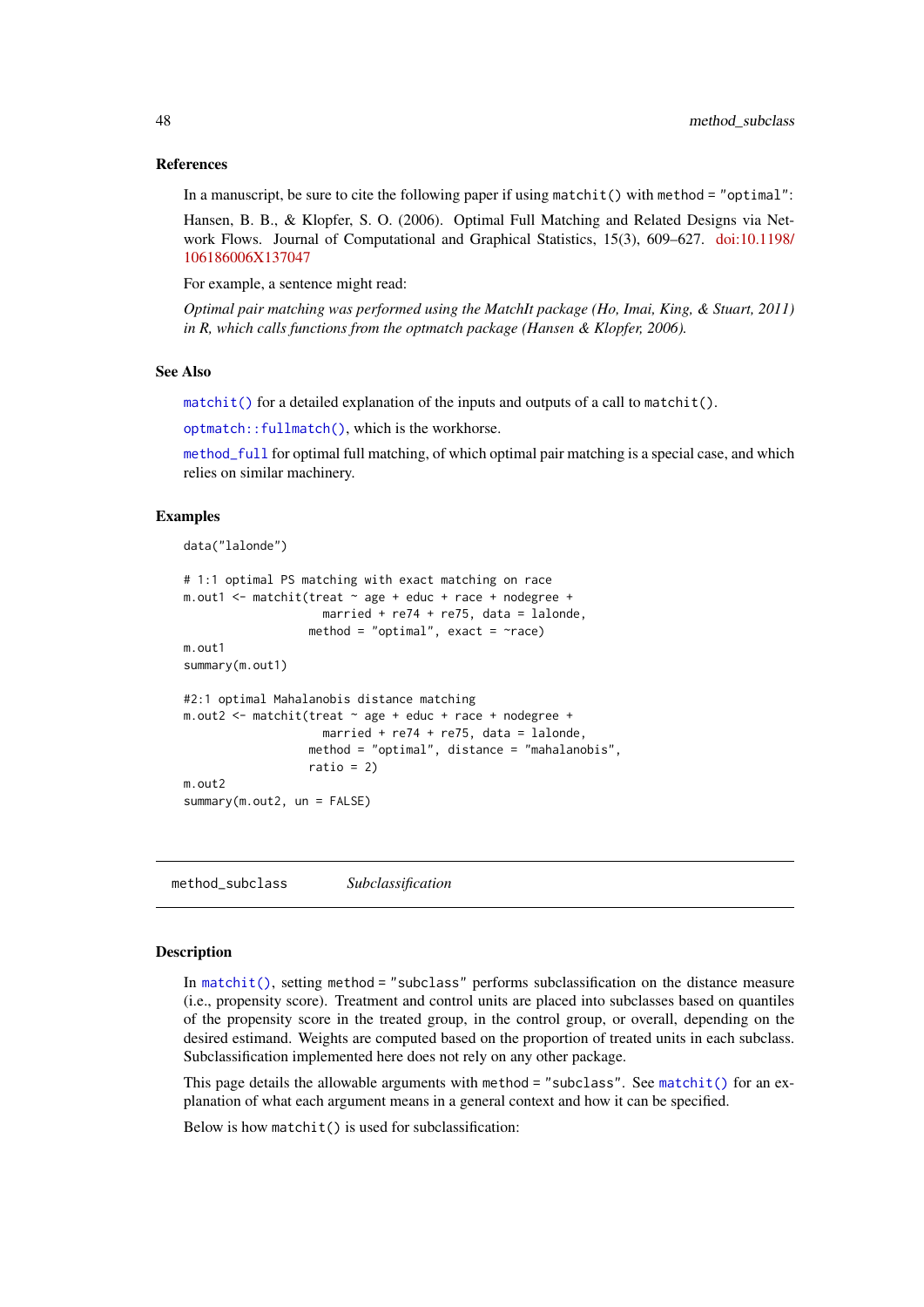# <span id="page-48-0"></span>method\_subclass 49

```
matchit(formula,
        data = NULL,method = "subclass",
        distance = "glm",link = "logit",
        distance.options = list(),
        estimand = "ATT",
        discard = "none",
        reestimate = FALSE,
        s.weights = NULL,
        verbose = FALSE,
        ...)
```
# Arguments

| formula          | a two-sided formula() object containing the treatment and covariates to be used<br>in creating the distance measure used in the subclassification.                                                                                                                                                                                                                                                                                                                                             |
|------------------|------------------------------------------------------------------------------------------------------------------------------------------------------------------------------------------------------------------------------------------------------------------------------------------------------------------------------------------------------------------------------------------------------------------------------------------------------------------------------------------------|
| data             | a data frame containing the variables named in formula. If not found in data,<br>the variables will be sought in the environment.                                                                                                                                                                                                                                                                                                                                                              |
| method           | set here to "subclass".                                                                                                                                                                                                                                                                                                                                                                                                                                                                        |
| distance         | the distance measure to be used. See distance for allowable options. distance<br>= "mahalanobis" and supplying a matrix are not allowed.                                                                                                                                                                                                                                                                                                                                                       |
| link             | when distance is specified as a string, an additional argument controlling the<br>link function used in estimating the distance measure. See distance for allow-<br>able options with each option.                                                                                                                                                                                                                                                                                             |
| distance.options |                                                                                                                                                                                                                                                                                                                                                                                                                                                                                                |
|                  | a named list containing additional arguments supplied to the function that esti-<br>mates the distance measure as determined by the argument to distance.                                                                                                                                                                                                                                                                                                                                      |
| estimand         | the target estimand. If "ATT", the default, subclasses are formed based on<br>quantiles of the distance measure in the treated group; if "ATC", subclasses are<br>formed based on quantiles of the distance measure in the control group; if "ATE",<br>subclasses are formed based on quantiles of the distance measure in the full sam-<br>ple. The estimand also controls how the subclassification weights are computed;<br>see the Computing Weights section at matchit() for details.     |
| discard          | a string containing a method for discarding units outside a region of common<br>support.                                                                                                                                                                                                                                                                                                                                                                                                       |
| reestimate       | if discard is not "none", whether to re-estimate the propensity score in the<br>remaining sample prior to subclassification.                                                                                                                                                                                                                                                                                                                                                                   |
| s.weights        | the variable containing sampling weights to be incorporated into propensity<br>score models and balance statistics.                                                                                                                                                                                                                                                                                                                                                                            |
| verbose          | logical; whether information about the matching process should be printed to<br>the console.                                                                                                                                                                                                                                                                                                                                                                                                   |
| $\ddots$         | additional arguments that control the subclassification:                                                                                                                                                                                                                                                                                                                                                                                                                                       |
|                  | subclass either the number of subclasses desired or a vector of quantiles used<br>to divide the distance measure into subclasses. Default is 6.<br>min.n the minimum number of units of each treatment group that are to be<br>assigned each subclass. If the distance measure is divided in such a way that<br>fewer than min. n units of a treatment group are assigned a given subclass,<br>units from other subclasses will be reassigned to fill the deficient subclass.<br>Default is 1. |
|                  |                                                                                                                                                                                                                                                                                                                                                                                                                                                                                                |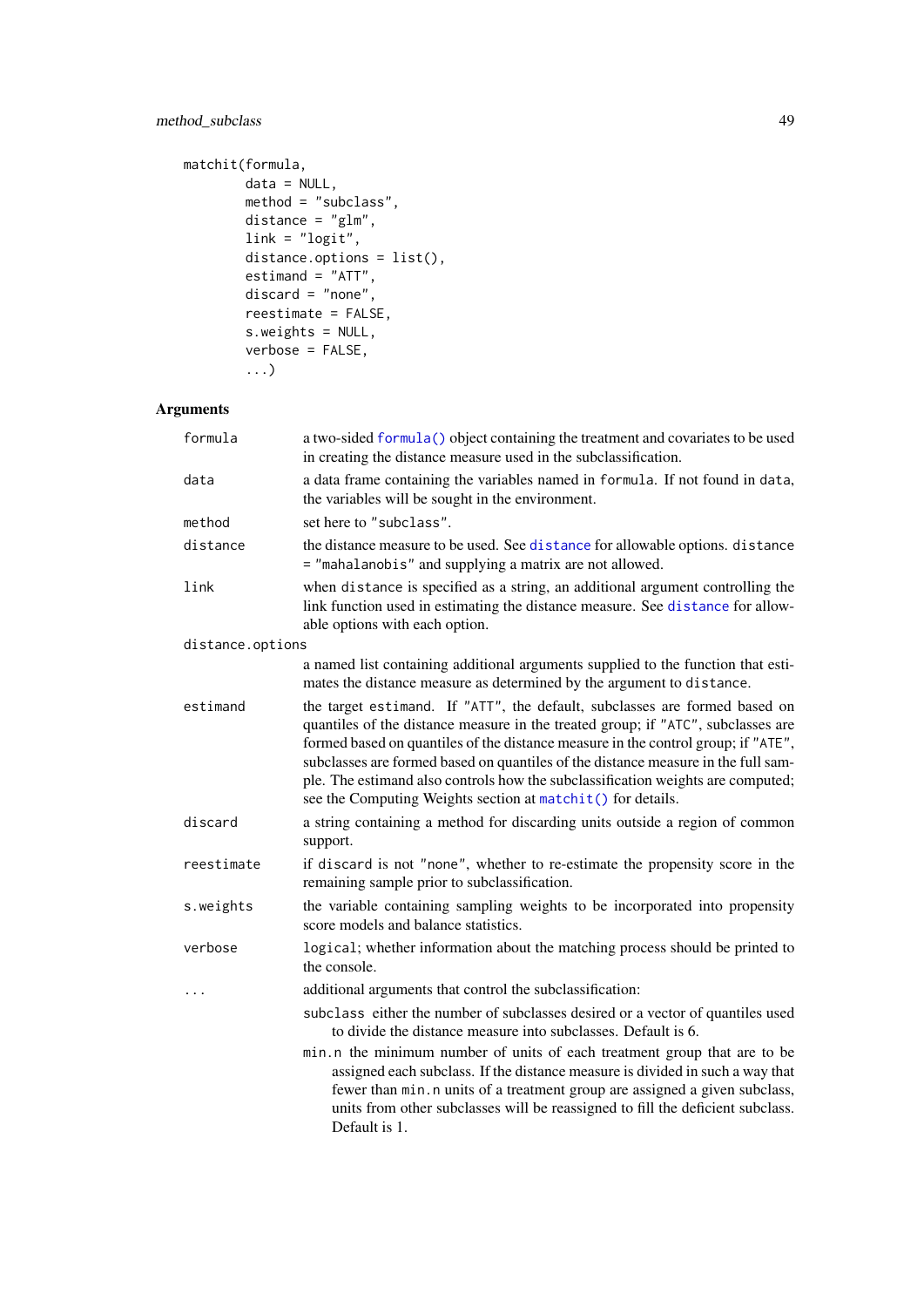The arguments exact, mahvars, replace, m.order, caliper (and related arguments), and ratio are ignored with a warning.

#### <span id="page-49-0"></span>Details

After subclassification, effect estimates can be computed separately in the subclasses and combined, or a single marginal effect can be estimated by using the weights in the full sample. When using the weights, the method is sometimes referred to as marginal mean weighting through stratification (MMWS; Hong, 2010) or fine stratification weighting (Desai et al., 2017). The weights can be interpreted just like inverse probability weights.

Changing min.n can change the quality of the weights. Generally, a low min.w will yield better balance because subclasses only contain units with relatively similar distance values, but may yield higher variance because extreme weights can occur due to there being few members of a treatment group in some subclasses.

Note that subclassification weights can also be estimated using *WeightIt*, which provides some additional methods for estimating propensity scores. Where propensity score-estimation methods overlap, both packages will yield the same weights.

#### **Outputs**

All outputs described in  $matchit()$  are returned with method = "subclass" except that match.matrix is excluded and one additional component, q.cut, is included, containing a vector of the distance measure cutpoints used to define the subclasses. Note that when  $\min n > 0$ , the subclass assignments may not strictly obey the quantiles listed in q. cut. include.obj is ignored.

#### References

In a manuscript, you don't need to cite another package when using method = "subclass" because the subclassification is performed completely within *MatchIt*. For example, a sentence might read:

*Propensity score subclassification was performed using the MatchIt package (Ho, Imai, King, & Stuart, 2011) in R.*

It may be a good idea to cite Hong (2010) or Desai et al. (2017) if the treatment effect is estimated using the subclassification weights.

Desai, R. J., Rothman, K. J., Bateman, B. . T., Hernandez-Diaz, S., & Huybrechts, K. F. (2017). A Propensity-score-based Fine Stratification Approach for Confounding Adjustment When Exposure Is Infrequent: Epidemiology, 28(2), 249–257. [doi:10.1097/EDE.0000000000000595](https://doi.org/10.1097/EDE.0000000000000595)

Hong, G. (2010). Marginal mean weighting through stratification: Adjustment for selection bias in multilevel data. Journal of Educational and Behavioral Statistics, 35(5), 499–531. [doi:10.3102/](https://doi.org/10.3102/1076998609359785) [1076998609359785](https://doi.org/10.3102/1076998609359785)

#### See Also

[matchit\(\)](#page-14-1) for a detailed explanation of the inputs and outputs of a call to matchit().

[method\\_full](#page-31-1) for optimal full matching, which is similar to subclassification except that the number of subclasses and subclass membership are chosen to optimize the within-subclass distance.

#### Examples

data("lalonde")

```
# PS subclassification for the ATT with 7 subclasses
s.out1 <- matchit(treat ~ age + educ + race + nodegree +
```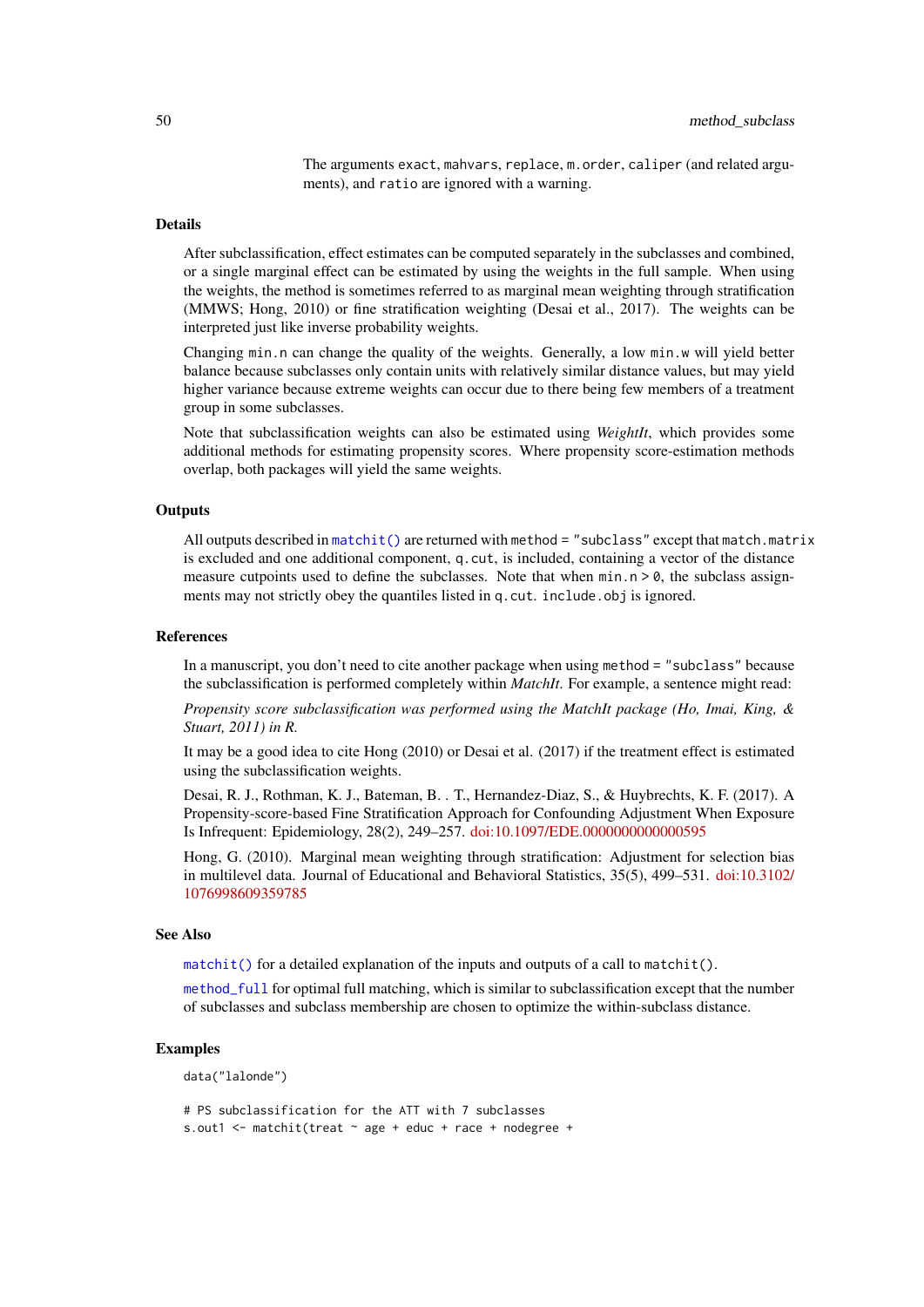```
married + re74 + re75, data = lalonde,
                  method = "subclass", subclass = 7)
s.out1
summary(s.out1, subclass = TRUE)
# PS subclassification for the ATE with 10 subclasses
# and at least 2 units in each group per subclass
s.out2 <- matchit(treat ~ age + educ + race + nodegree +
                   married + re74 + re75, data = lalonde,
                  method = "subclass", subclass = 10.
                  estimand = "ATE", min.n = 2)
s.out2
summary(s.out2)
```
<span id="page-50-1"></span>plot.matchit *Generate Balance Plots after Matching and Subclassification*

#### Description

Generates plots displaying distributional balance and overlap on covariates and propensity scores before and after matching and subclassification. For displaying balance solely on covariate standardized mean differences, see [plot.summary.matchit\(\)](#page-52-1). The plots here can be used to assess to what degree covariate and propensity score distributions are balanced and how weighting and discarding affect the distribution of propensity scores.

# Usage

```
## S3 method for class 'matchit'
plot(x, type = "qq", interactive = TRUE,which.xs = NULL, ...,## S3 method for class 'matchit.subclass'
plot(x, type = "qq", interface)which.xs = NULL, subclass, ...)
```
#### Arguments

| X              | a matchit object; the output of a call to matchit().                                                                                                                                                                                                                                                                                                                                                                                                                                                             |
|----------------|------------------------------------------------------------------------------------------------------------------------------------------------------------------------------------------------------------------------------------------------------------------------------------------------------------------------------------------------------------------------------------------------------------------------------------------------------------------------------------------------------------------|
| type           | the type of plot to display. Options include "qq", "ecdf", "density", "jitter",<br>and "histogram". See Details. Default is "qq". Abbreviations allowed.                                                                                                                                                                                                                                                                                                                                                         |
| interactive    | logical; whether the graphs should be displayed in an interactive way. Only<br>applies for type = "qq", "ecdf", "density", and "jitter". See Details.                                                                                                                                                                                                                                                                                                                                                            |
| $which$ . $xs$ | with type = $"qq", "ecdf", or "density", for which covariate(s) plots should$<br>be displayed. Factor variables should be named by the original variable name<br>rather than the names of individual dummy variables created after expansion<br>with model.matrix.                                                                                                                                                                                                                                               |
| subclass       | with subclassification and type = " $qq$ ", "ecdf", or "density", whether to dis-<br>play balance for individual subclasses, and, if so, for which ones. Can be TRUE<br>(display plots for all subclasses), FALSE (display plots only in aggregate), or the<br>indices $(e.g., 1:6)$ of the specific subclasses for which to display balance. When<br>unspecified, if interactive = TRUE, you will be asked for which subclasses<br>plots are desired, and otherwise, plots will be displayed only in aggregate. |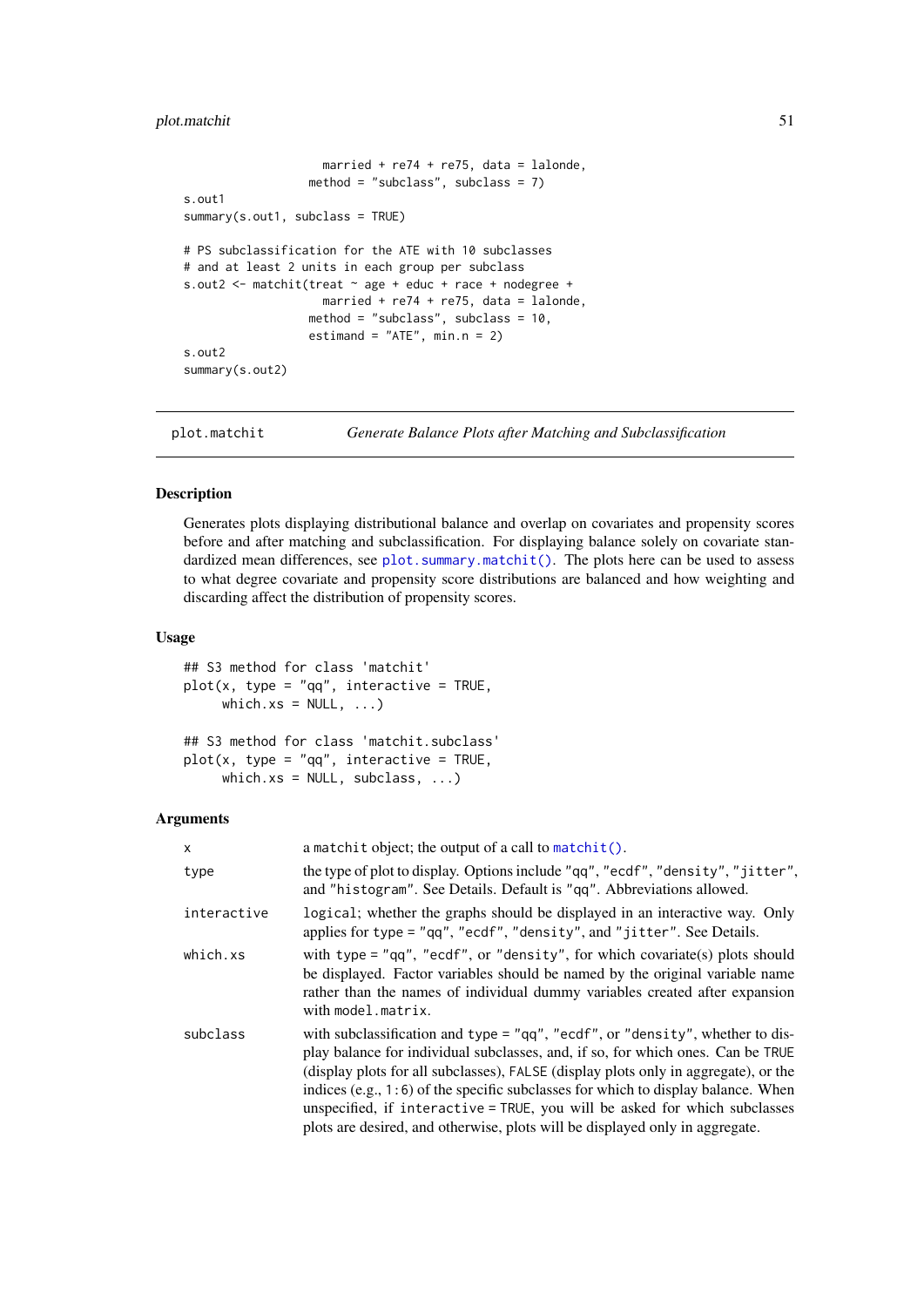<span id="page-51-0"></span>... arguments passed to [plot\(\)](#page-0-0) to control the appearance of the plot. Not all options are accepted.

#### Details

plot.matchit makes one of five different plots depending on the argument supplied to type. The first three, "qq", "ecdf", and "density", assess balance on the covariates. When interactive = TRUE, plots for three variables will be displayed at a time, and the prompt in the console allows you to move on to the next set of variables. When interactive = FALSE, multiple pages are plotted at the same time, but only the last few variables will be visible in the displayed plot. To see only a few specific variables at a time, use the which.xs argument to display plots for just those variables. If fewer than three variables are available (after expanding factors into their dummies), interactive is ignored.

With type  $=$  "qq", empirical quantile-quantile (eQQ) plots are created for each covariate before and after matching. The plots involve interpolating points in the smaller group based on the weighted quantiles of the other group. When points are approximately on the 45-degree line, the distributions in the treatment and control groups are approximately equal. Major deviations indicate departures from distributional balance. With variable with fewer than 5 unique values, points are jittered to more easily visualize counts.

With type = "ecdf", empirical cumulative density function (eCDF) plots are created for each covariate before and after matching. Two eCDF lines are produced in each plot: a gray one for control units and a black one for treated units. Each point on the lines corresponds to the proportion of units (or proportionate share of weights) less than or equal to the corresponding covariate value (on the x-axis). Deviations between the lines on the same plot indicates distributional imbalance between the treatment groups for the covariate. The eCDF and eQQ statistics in [summary.matchit\(\)](#page-55-1) correspond to these plots: the eCDF max (also known as the Kolmogorov-Smirnov statistic) and mean are the largest and average vertical distance between the lines, and the eQQ max and mean are the largest and average horizontal distance between the lines.

With type = "density", density plots are created for each covariate before and after matching. Two densities are produced in each plot: a gray one for control units and a black one for treated units. The x-axis corresponds to the value of the covariate and the y-axis corresponds to the density or probability of that covariate value in the corresponding group. For binary covariates, bar plots are produced, having the same interpretation. Deviations between the black and gray lines represent imbalances in the covariate distribution; when the lines coincide (i.e., when only the black line is visible), the distributions are identical.

The last two plots, "jitter" and "histogram", visualize the distance (i.e., propensity score) distributions. These plots are more for heuristic purposes since the purpose of matching is to achieve balance on the covariates themselves, not the propensity score.

With type = "jitter", a jitter plot is displayed for distance values before and after matching. This method requires a distance variable (e.g., a propensity score) to have been estimated or supplied in the call to matchit(). The plot displays individuals values for matched and unmatched treatment and control units arranged horizontally by their propensity scores. Points are jitter so counts are easier to see. The size of the points increases when they receive higher weights. When interactive = TRUE, you can click on points in the graph to identify their rownames and indices to further probe extreme values, for example. With subclassification, vertical lines representing the subclass boundaries are overlay on the plots.

With type = "histogram", a histogram of distance values is displayed for the treatment and control groups before and after matching. This method requires a distance variable (e.g., a propensity score) to have been estimated or supplied in the call to matchit(). With subclassification, vertical lines representing the subclass boundaries are overlay on the plots.

With all methods, sampling weights are incorporated into the weights if present.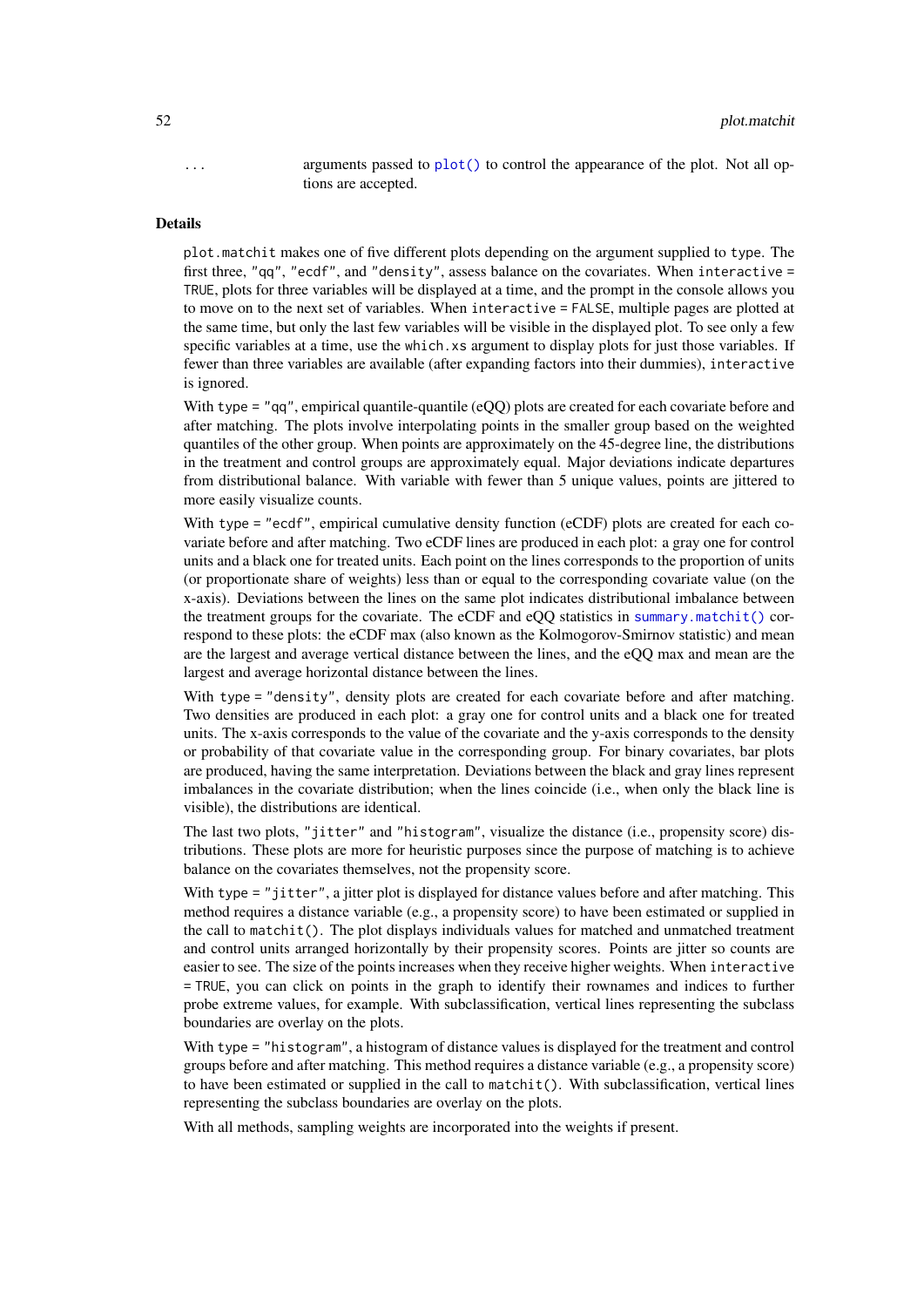#### <span id="page-52-0"></span>Note

Sometimes, bugs in the plotting functions can cause strange layout or size issues. Running [frame\(\)](#page-0-0) or [dev.off\(\)](#page-0-0) can be used to reset the plotting pane (note the latter will delete any plots in the plot history).

# See Also

[summary.matchit\(\)](#page-55-1) for numerical summaries of balance, including those that rely on the eQQ and eCDF plots.

[plot.summary.matchit\(\)](#page-52-1) for plotting standardized mean differences in a Love plot.

[cobalt::bal.plot\(\)](#page-0-0) for displaying distributional balance in several other ways that are more easily customizable and produce *ggplot2* objects. *cobalt* functions natively support matchit objects.

#### Examples

```
data("lalonde")
m.out <- matchit(treat ~ age + educ + married +
                   race + re74, data = lalonde,
                 method = "nearest")
plot(m.out, type = "qq", interactive = FALSE,
     which.xs = c("age", "educ", "married"))
plot(m.out, type = "histogram")
s.out \leq matchit(treat \sim age + educ + married +
                   race + nodegree + re74 + re75,
                 data = lalonde, method = "subclass")
plot(s.out, type = "density", interactive = FALSE,
     which.xs = c("age", "educ", "married"),
     subclass = 3plot(s.out, type = "jitter", interactive = FALSE)
```
<span id="page-52-1"></span>plot.summary.matchit *Generate a Love Plot of Standardized Mean Differences*

#### Description

Generates a Love plot, which is a dot plot with variable names on the y-axis and standardized mean differences on the x-axis. Each point represents the standardized mean difference of the corresponding covariate in the matched or unmatched sample. Love plots are a simple way to display covariate balance before and after matching. The plots are generated using [dotchart\(\)](#page-0-0) and [points\(\)](#page-0-0).

#### Usage

```
## S3 method for class 'summary.matchit'
plot(x, abs = TRUE, var.order = "data",threshold = c(.1, .05), position = "bottomright", ...)
```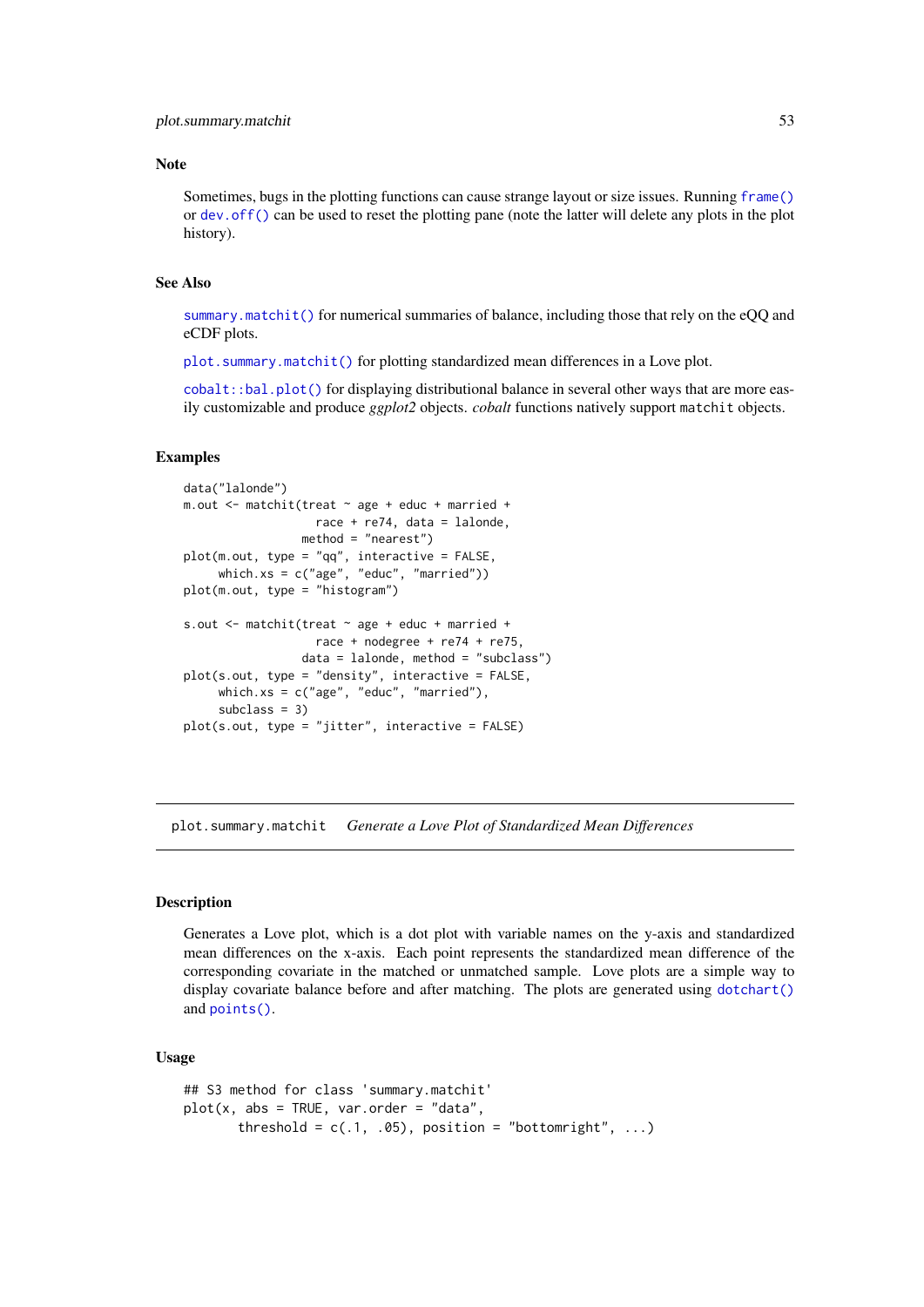# <span id="page-53-0"></span>Arguments

| $\boldsymbol{\mathsf{x}}$ | a summary matchit object; the output of a call to summary matchit(). The<br>standardize argument must be set to TRUE (which is the default) in the call to<br>summary.                                                                                                                                                                                                                                                                                                                                                                                                                                                                                                                                                                                        |
|---------------------------|---------------------------------------------------------------------------------------------------------------------------------------------------------------------------------------------------------------------------------------------------------------------------------------------------------------------------------------------------------------------------------------------------------------------------------------------------------------------------------------------------------------------------------------------------------------------------------------------------------------------------------------------------------------------------------------------------------------------------------------------------------------|
| abs                       | logical; whether the standardized mean differences should be displayed in ab-<br>solute value (TRUE, default) or not FALSE.                                                                                                                                                                                                                                                                                                                                                                                                                                                                                                                                                                                                                                   |
| var.order                 | how the variables should be ordered. Allowable options include "data", order-<br>ing the variables as they appear in the summary output; "unmatched", ordered<br>the variables based on their standardized mean differences before matching;<br>"matched", ordered the variables based on their standardized mean differences<br>after matching; and "alphabetical", ordering the variables alphabetically. De-<br>fault is "data". Abbreviations allowed.                                                                                                                                                                                                                                                                                                    |
| threshold                 | numeric values at which to place vertical lines indicating a balance threshold.<br>These can make it easier to see for which variables balance has been achieved<br>given a threshold. Multiple values can be supplied to add multiple lines. When<br>abs = FALSE, the lines will be displayed on both sides of zero. The lines are<br>drawn with abline with the linetype (lty) argument corresponding to the order<br>of the entered variables (see options at $par()$ ). The default is $c(.1, .05)$ for a<br>solid line $(1ty = 1)$ at .1 and a dashed line $(1ty = 2)$ at 0.05, indicating acceptable<br>and good balance, respectively. Enter a value as NA to skip that value of lty<br>(e.g., c(NA, .05) to have only a dashed vertical line at .05). |
| position                  | the position of the legend. Should be one of the allowed keyword options<br>supplied to x in legend() (e.g., "right", "bottomright", etc.). Default is<br>"bottomright". Set to NULL for no legend to be included. Note that the legend<br>will cover up points if you are not careful; setting var . order appropriately can<br>help in avoiding this.                                                                                                                                                                                                                                                                                                                                                                                                       |
| $\cdots$                  | ignored.                                                                                                                                                                                                                                                                                                                                                                                                                                                                                                                                                                                                                                                                                                                                                      |

# Details

For matching methods other than subclassification, plot. summary.matchit uses x\$sum.all[,"Std. Mean Diff."] and x\$sum.matched[,"Std. Mean Diff."] as the x-axis values. For subclassification, in addition to points for the unadjusted and aggregate subclass balance, numerals representing balance in individual subclasses are plotted if subclass = TRUE in the call to summary. Aggregate subclass standardized mean differences are taken from x\$sum.across[,"Std. Mean Diff."] and the subclass-specific mean differences are taken from x\$sum.subclass.

#### Value

A plot is displayed, and x is invisibly returned.

# Author(s)

Noah Greifer

# See Also

#### [summary.matchit\(\)](#page-55-1), [dotchart\(\)](#page-0-0)

[cobalt::love.plot\(\)](#page-0-0) is a more flexible and sophisticated function to make Love plots and is also natively compatible with matchit objects.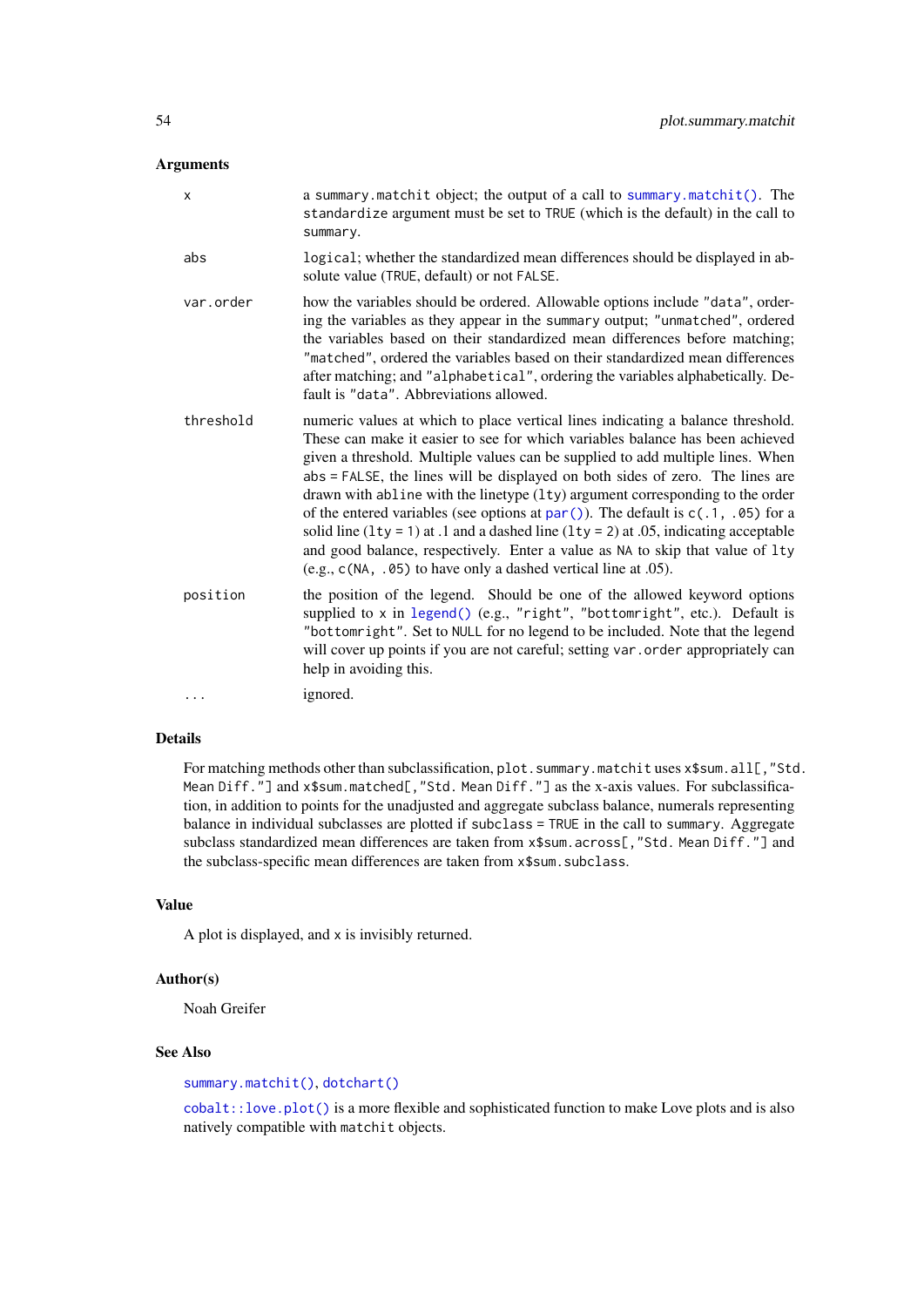# <span id="page-54-0"></span>rbind.matchdata 55

#### Examples

```
data("lalonde")
m.out <- matchit(treat ~ age + educ + married +
                  race + re74, data = lalonde,
                 method = "nearest")
plot(summary(m.out, interactions = TRUE),
     var.order = "unmatched")
s.out \leq matchit(treat \sim age + educ + married +
                   race + nodegree + re74 + re75,
                 data = lalonde, method = "subclass")
plot(summary(s.out, subclass = TRUE),
     var.order = "unmatched", abs = FALSE)
```
<span id="page-54-1"></span>rbind.matchdata *Append matched datasets together*

# Description

These functions are [rbind\(\)](#page-0-0) methods for objects resulting from calls to [match.data\(\)](#page-11-1) and [get\\_matches\(\)](#page-11-2). They function nearly identically to rbind.data.frame(); see Details for how they differ.

#### Usage

```
## S3 method for class 'matchdata'
rbind(..., deparse. level = 1)## S3 method for class 'getmatches'
rbind(..., deparse. level = 1)
```
#### Arguments

... Two or more matchdata or getmatches objects the output of calls to [match.data\(\)](#page-11-1) and [get\\_matches\(\)](#page-11-2), respectively. Supplied objects must either be all matchdata objects or all getmatches objects.

deparse.level Passed to [rbind\(\)](#page-0-0).

#### Details

rbind() appends two or more datasets row-wise. This can be useful when matching was performed separately on subsets of the original data and they are to be combined into a single dataset for effect estimation. Using the regular data.frame method for rbind() would pose a problem, however; the subclass variable would have repeated names across different datasets, even though units only belong to the subclasses in their respective datasets. rbind.matchdata() renames the subclasses so that the correct subclass membership is maintained.

The supplied matched datasets must be generated from the same original dataset, that is, having the same variables in it. The added components (e.g., weights, subclass) can be named differently in different datasets but will be changed to have the same name in the output.

rbind.getmatches() and rbind.matchdata() are identical.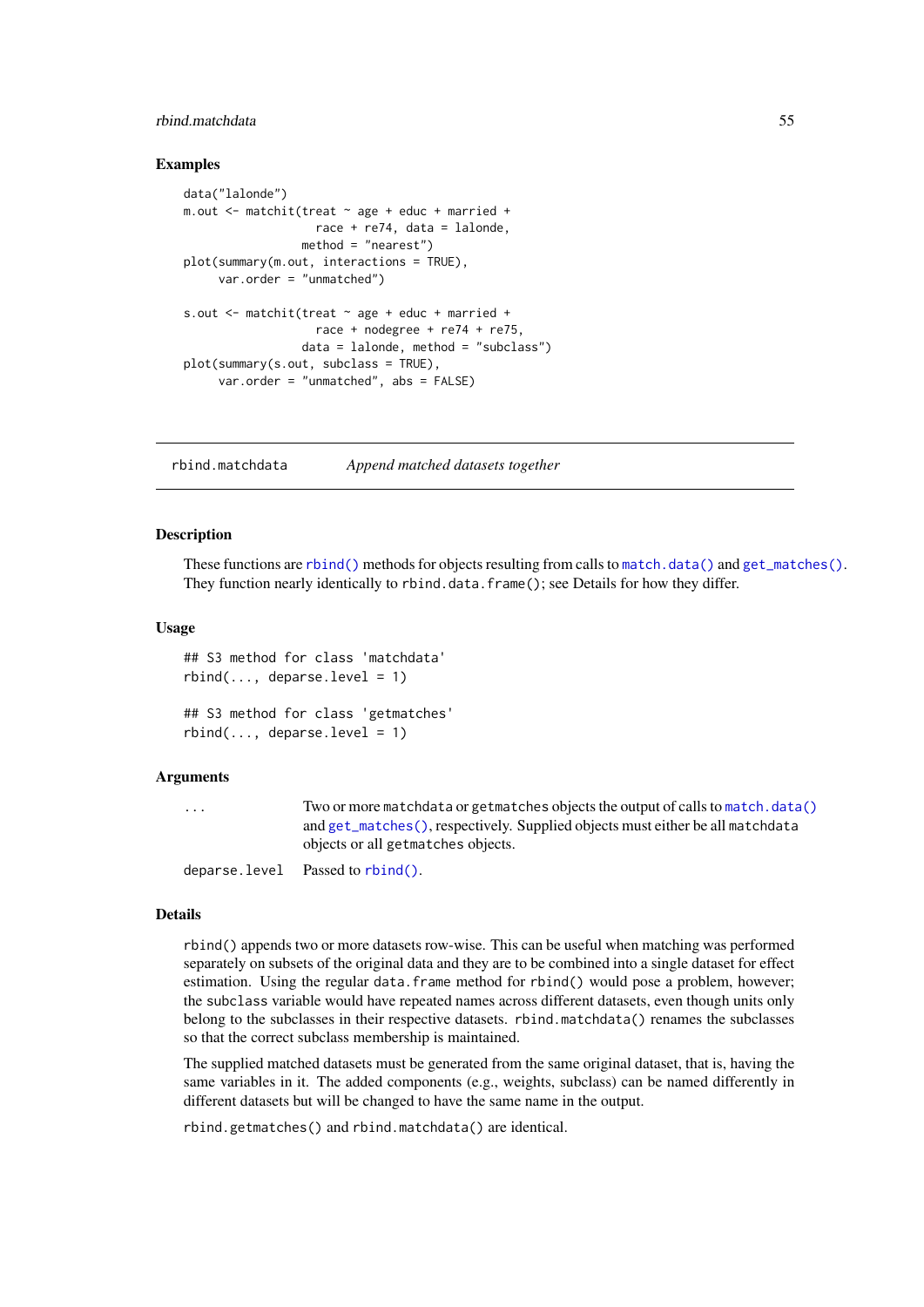#### Value

An object of the same class as those supplied to it (i.e., a matchdata object if matchdata objects are supplied and a getmatches object if getmatches objects are supplied). [rbind\(\)](#page-0-0) is called on the objects after adjusting the variables so that the appropriate method will be dispatched corresponding to the class of the original data object.

# Author(s)

Noah Greifer

#### See Also

#### [match.data\(\)](#page-11-1), [rbind\(\)](#page-0-0)

See vignettes("estimating-effects") for details on using rbind() for effect estimation after subsetting the data.

#### Examples

data("lalonde")

```
# Matching based on race subsets
m.out_b <- matchit(treat ~ age + educ + married +
                    nodegree + re74 + re75,
                  data = subset(lalonde, race == "black"))
md_b <- match.data(m.out_b)
m.out_h <- m \cdot int(treat \sim age + educ + married +nodegree + re74 + re75,
                  data = subset(lalonde, race == "hispan"))
md_h <- match.data(m.out_h)
m.out_w <- matchit(treat ~ age + educ + married +
                    nodegree + re74 + re75,
                  data = subset(lalonde, race == "white"))
md_w <- match.data(m.out_w)
#Bind the datasets together
md_all <- rbind(md_b, md_h, md_w)
#Subclass conflicts are avoided
levels(md_all$subclass)
```
<span id="page-55-1"></span>summary.matchit *View a balance summary of a* matchit *object*

#### **Description**

Computes and prints balance statistics for matchit and matchit.subclass objects. Balance should be assessed to ensure the matching or subclassification was effective at eliminating treatment group imbalance and should be reported in the write-up of the results of the analysis.

<span id="page-55-0"></span>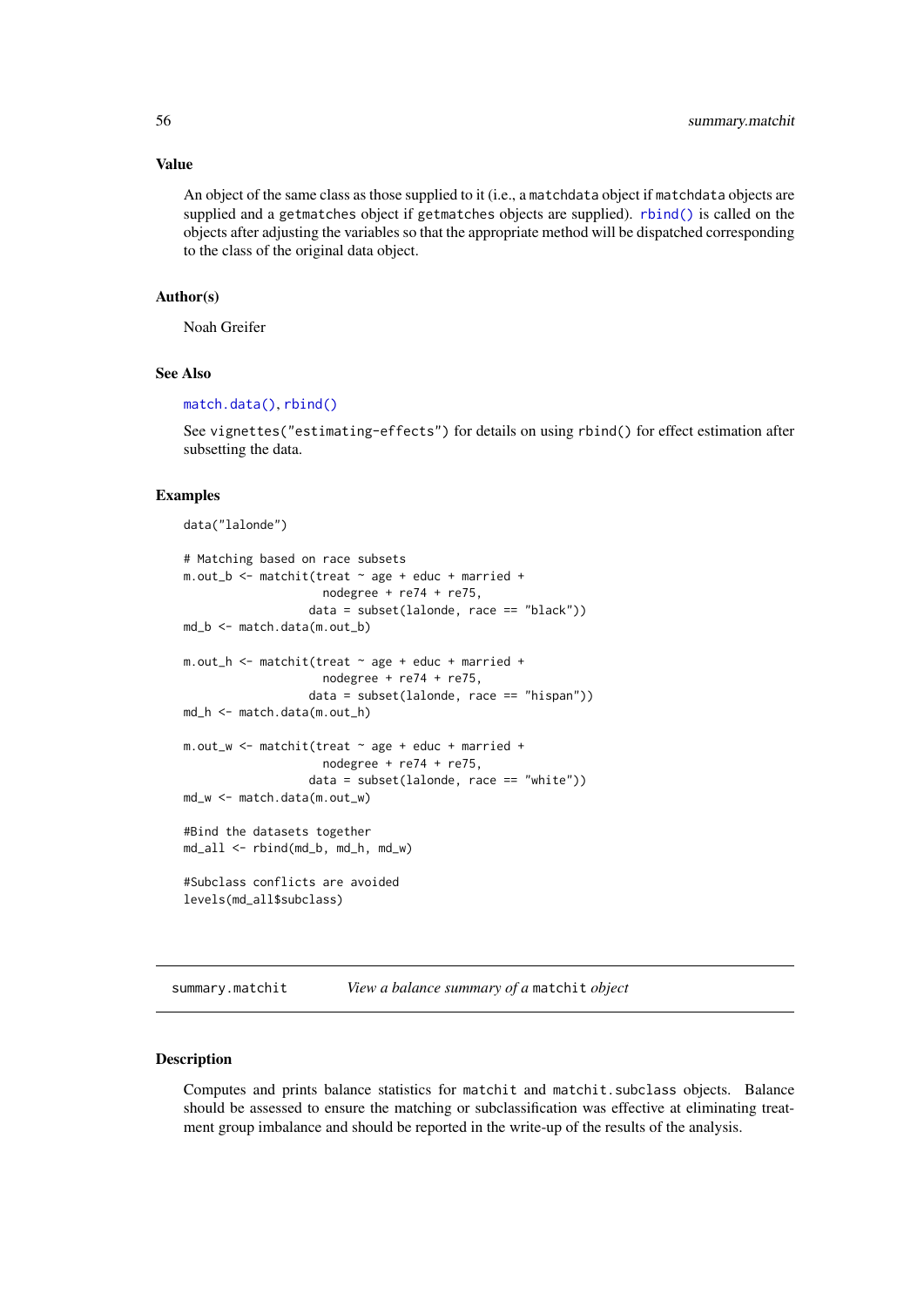### <span id="page-56-0"></span>summary.matchit 57

# Usage

```
## S3 method for class 'matchit'
summary(object, interactions = FALSE,
       addlvariables = NULL, standardize = TRUE,
       data = NULL, pair.dist = TRUE, un = TRUE,
        improvement = FALSE, ...)## S3 method for class 'matchit.subclass'
summary(object, interactions = FALSE,
        addlvariables = NULL, standardize = TRUE,
       data = NULL, pair.dist = FALSE, subclass = FALSE,
       un = TRUE, import = FALSE, ...)## S3 method for class 'summary.matchit'
print(x, digits = max(3, getOption("digits") - 3),...)
## S3 method for class 'summary.matchit.subclass'
print(x, digits = max(3, getOption("digits") - 3),...)
```
# Arguments

| object        | a matchit object; the output of a call to matchit().                                                                                                                                                                                                                                                                                                                                                                                                                                                                                                                                                         |
|---------------|--------------------------------------------------------------------------------------------------------------------------------------------------------------------------------------------------------------------------------------------------------------------------------------------------------------------------------------------------------------------------------------------------------------------------------------------------------------------------------------------------------------------------------------------------------------------------------------------------------------|
| interactions  | logical; whether to compute balance statistics for two-way interactions and<br>squares of covariates. Default is FALSE.                                                                                                                                                                                                                                                                                                                                                                                                                                                                                      |
| addlvariables | additional variable for which balance statistics are to be computed along with<br>the covariates in the matchit object. Can be entered in one of three ways: as<br>a data frame of covariates with as many rows as there were units in the orig-<br>inal matchit() call, as a string containing the names of variables in data,<br>or as a right-sided formula with the additional variables (and possibly their<br>transformations) found in data, the environment, or the matchit object. Bal-<br>ance on squares and interactions of the additional variables will be included if<br>interactions = TRUE. |
| standardize   | logical; whether to compute standardized (TRUE) or unstandardized (FALSE)<br>statistics. The standardized statistics are the standardized mean difference and<br>the mean and maximum of the difference in the (weighted) empirical cumulative<br>distribution functions (ECDFs). The unstandardized statistics are the raw mean<br>difference and the mean and maximum of the quantile-quantile $(QQ)$ difference.<br>Variance ratios are produced either way. See Details below. Default is TRUE.                                                                                                          |
| data          | a optional data frame containing variables named in addlvariables if specified<br>as a string or formula.                                                                                                                                                                                                                                                                                                                                                                                                                                                                                                    |
| pair.dist     | logical; whether to compute average absolute pair distances. For matching<br>methods that don't include a match. matrix component in the output (i.e., ex-<br>act matching, coarsened exact matching, full matching, and subclassification),<br>computing pair differences can take a long time, especially for large datasets<br>and with many covariates. For other methods (i.e., nearest neighbor, optimal,<br>and genetic matching), computation is fairly quick. Default is FALSE for sub-<br>classification and TRUE otherwise.                                                                       |
| un            | logical; whether to compute balance statistics for the unmatched sample. De-<br>fault TRUE; set to FALSE for more concise output.                                                                                                                                                                                                                                                                                                                                                                                                                                                                            |
| improvement   | logical; whether to compute the percent reduction in imbalance. Default FALSE.<br>Ignored if $un = FALSE$ .                                                                                                                                                                                                                                                                                                                                                                                                                                                                                                  |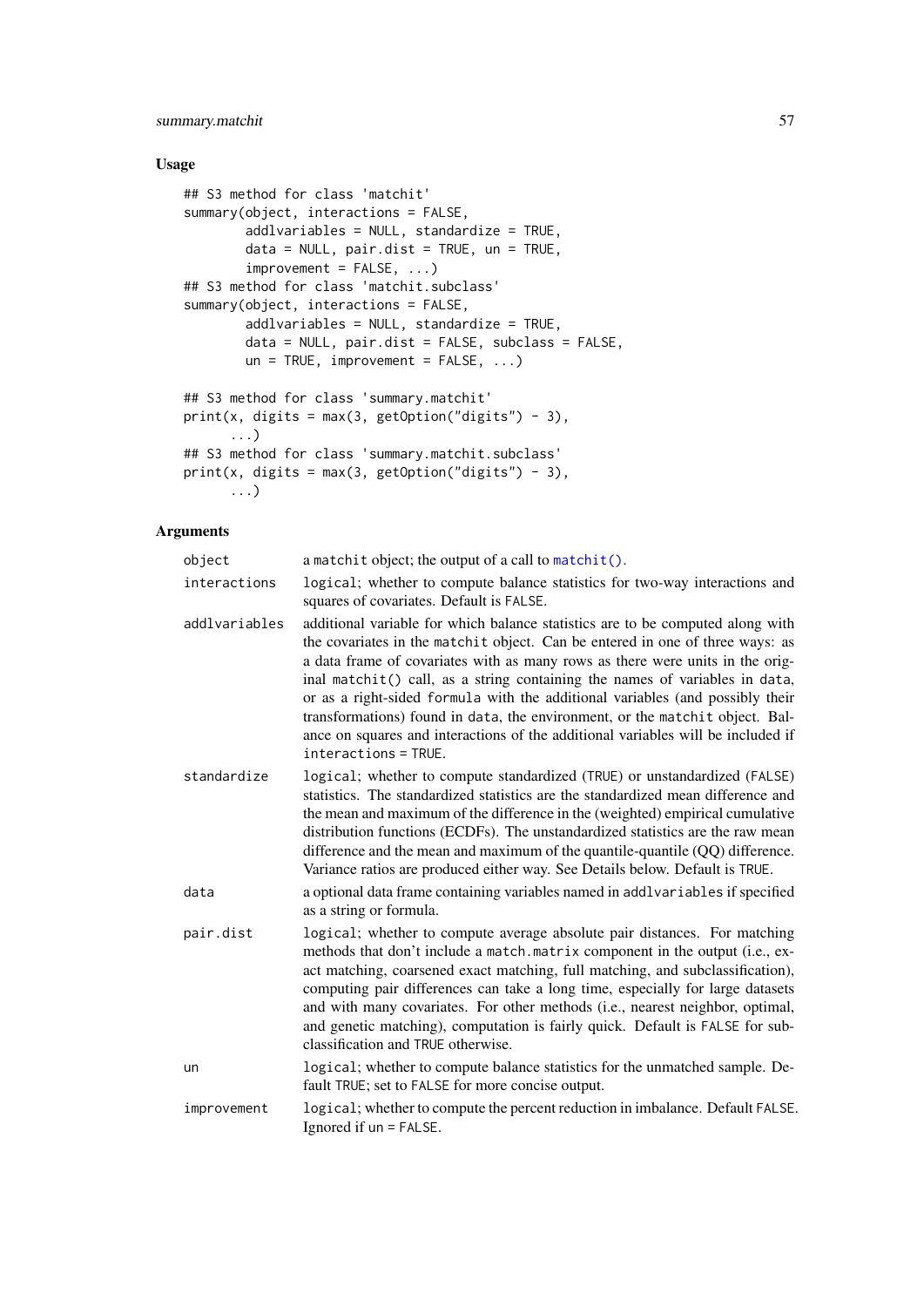<span id="page-57-0"></span>

| subclass | after subclassification, whether to display balance for individual subclasses, and,        |
|----------|--------------------------------------------------------------------------------------------|
|          | if so, for which ones. Can be TRUE (display balance for all subclasses), FALSE             |
|          | (display balance only in aggregate), or the indices $(e.g., 1:6)$ of the specific          |
|          | subclasses for which to display balance. When anything other than FALSE, ag-               |
|          | gregate balance statistics will not be displayed. Default is FALSE.                        |
| digits   | the number of digits to round balance statistics to.                                       |
| x        | a summay matchit or summary matchit subclass object; the output of a call<br>to summary(). |
| $\cdot$  | ignored.                                                                                   |
|          |                                                                                            |

#### Details

summary() computes a balance summary of a matchit object. This include balance before and after matching or subclassification, as well as the percent improvement in balance. The variables for which balance statistics are computed are those included in the formula, exact, and mahvars arguments to  $matchit()$ , as well as the distance measure if distance is was supplied as a numeric vector or method of estimating propensity scores. The X component of the matchit object is used to supply the covariates.

The standardized mean differences are computed both before and after matching or subclassification as the difference in treatment group means divided by a standardization factor computed in the unmatched (original) sample. The standardization factor depends on the argument supplied to estimand in matchit(): for "ATT", it is the standard deviation in the treated group; for "ATC", it is the standard deviation in the control group; for "ATE", it is the square root of the average of the variances within each treatment group. The post-matching mean difference is computed with weighted means in the treatment groups using the matching or subclassification weights.

The variance ratio is computed as the ratio of the treatment group variances. Variance ratios are not computed for binary variables because their variance is a function solely of their mean. After matching, weighted variances are computed using the formula used in  $cov.w(t)$ . The percent reduction in bias is computed using the log of the variance ratios.

The eCDF difference statistics are computed by creating a (weighted) eCDF for each group and taking the difference between them for each covariate value. The eCDF is a function that outputs the (weighted) proportion of units with covariate values at or lower than the input value. The maximum eCDF difference is the same thing as the Kolmogorov-Smirnov statistic. The values are bounded at zero and one, with values closer to zero indicating good overlap between the covariate distributions in the treated and control groups. For binary variables, all eCDF differences are equal to the (weighted) difference in proportion and are computed that way.

The QQ difference statistics are computed by creating two samples of the same size by interpolating the values of the larger one. The values are arranged in order for each sample. The QQ difference for each quantile is the difference between the observed covariate values at that quantile between the two groups. The difference is on the scale of the original covariate. Values close to zero indicate good overlap between the covariate distributions in the treated and control groups. A weighted interpolation is used for post-matching QQ differences. For binary variables, all QQ differences are equal to the (weighted) difference in proportion and are computed that way.

The pair distance is the average of the absolute differences of a variable between pairs. For example, if a treated unit was paired with four control units, that set of units would contribute four absolute differences to the average. Within a subclass, each combination of treated and control unit forms a pair that contributes once to the average. The pair distance is described in Stuart and Green (2008) and is the value that is minimized when using optimal (full) matching. When standardize = TRUE, the standardized versions of the variables are used, where the standardization factor is as described above for the standardized mean differences. Pair distances are not computed in the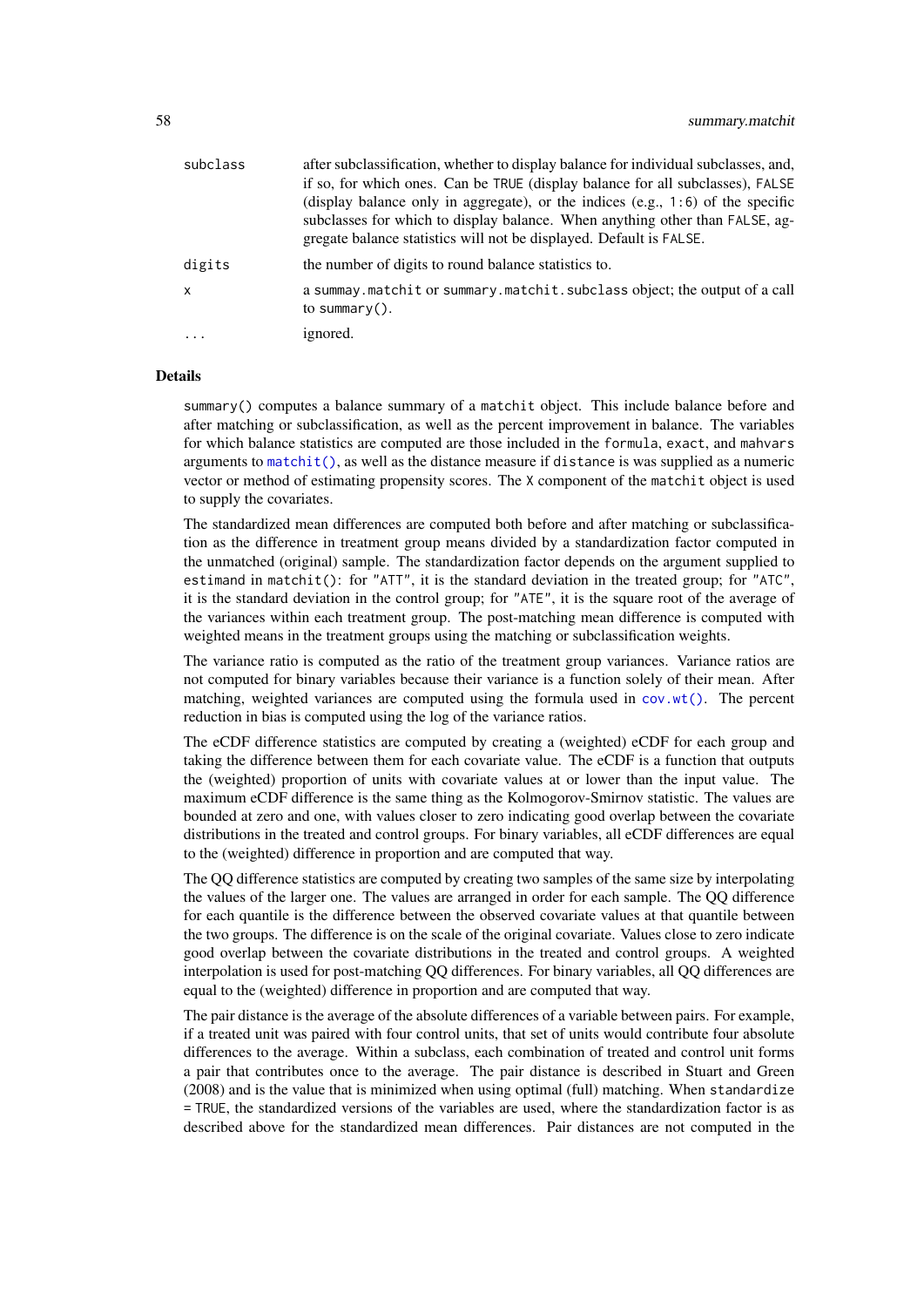<span id="page-58-0"></span>unmatched sample (because there are no pairs). Because pair distance can take a while to compute, especially with large datasets or for many covariates, setting pair.dist = FALSE is one way to speed up summary().

The effective sample size (ESS) is a measure of the size of a hypothetical unweighted sample with roughly the same precision as a weighted sample. When non-uniform matching weights are computed (e.g., as a result of full matching, matching with replacement, or subclassification), the ESS can be used to quantify the potential precision remaining in the matched sample. The ESS will always be less than or equal to the matched sample size, reflecting the loss in precision due to using the weights. With non-uniform weights, it is printed in the sample size table; otherwise, it is removed because it does not contain additional information above the matched sample size.

After subclassification, the aggregate balance statistics are computed using the subclassification weights rather than averaging across subclasses.

All balance statistics (except pair differences) are computed incorporating the sampling weights supplied to matchit(), if any. The unadjusted balance statistics include the sampling weights and the adjusted balance statistics use the matching weights multiplied by the sampling weights.

When printing, NA values are replaced with periods (.), and the pair distance column in the unmatched and percent balance improvement components of the output are omitted.

#### Value

For matchit objects, a summary.matchit object, which is a list with the following components:

| call        | the original call to $matchit()$                                                                                  |
|-------------|-------------------------------------------------------------------------------------------------------------------|
| nn          | a matrix of the sample sizes in the original (unmatched) and matched samples                                      |
| sum.all     | if un = TRUE, a matrix of balance statistics for each covariate in the original (un-<br>matched) sample           |
| sum.matched | a matrix of balance statistics for each covariate in the matched sample                                           |
| reduction   | if improvement = TRUE, a matrix of the percent reduction in imbalance for each<br>covariate in the matched sample |

For match. subclass objects, a summary.matchit. subclass object, which is a list as above containing the following components:

| call         | the original call to $matchit()$                                                                                  |
|--------------|-------------------------------------------------------------------------------------------------------------------|
| sum.all      | if un = TRUE, a matrix of balance statistics for each covariate in the original sam-<br>ple                       |
| sum.subclass | if subclass is not FALSE, a list of matrices of balance statistics for each subclass                              |
| sum.across   | a matrix of balance statistics for each covariate computed using the subclassifi-<br>cation weights               |
| reduction    | if improvement = TRUE, a matrix of the percent reduction in imbalance for each<br>covariate in the matched sample |
| qn           | a matrix of sample sizes within each subclass                                                                     |
| nn           | a matrix of the sample sizes in the original (unmatched) and matched samples                                      |

#### See Also

[summary\(\)](#page-0-0) for the generic method;  $plot \, . \, summary \, .$  matchit() for making a Love plot from summary() output.

[cobalt::bal.tab.matchit\(\)](#page-0-0), which also displays balance for matchit objects.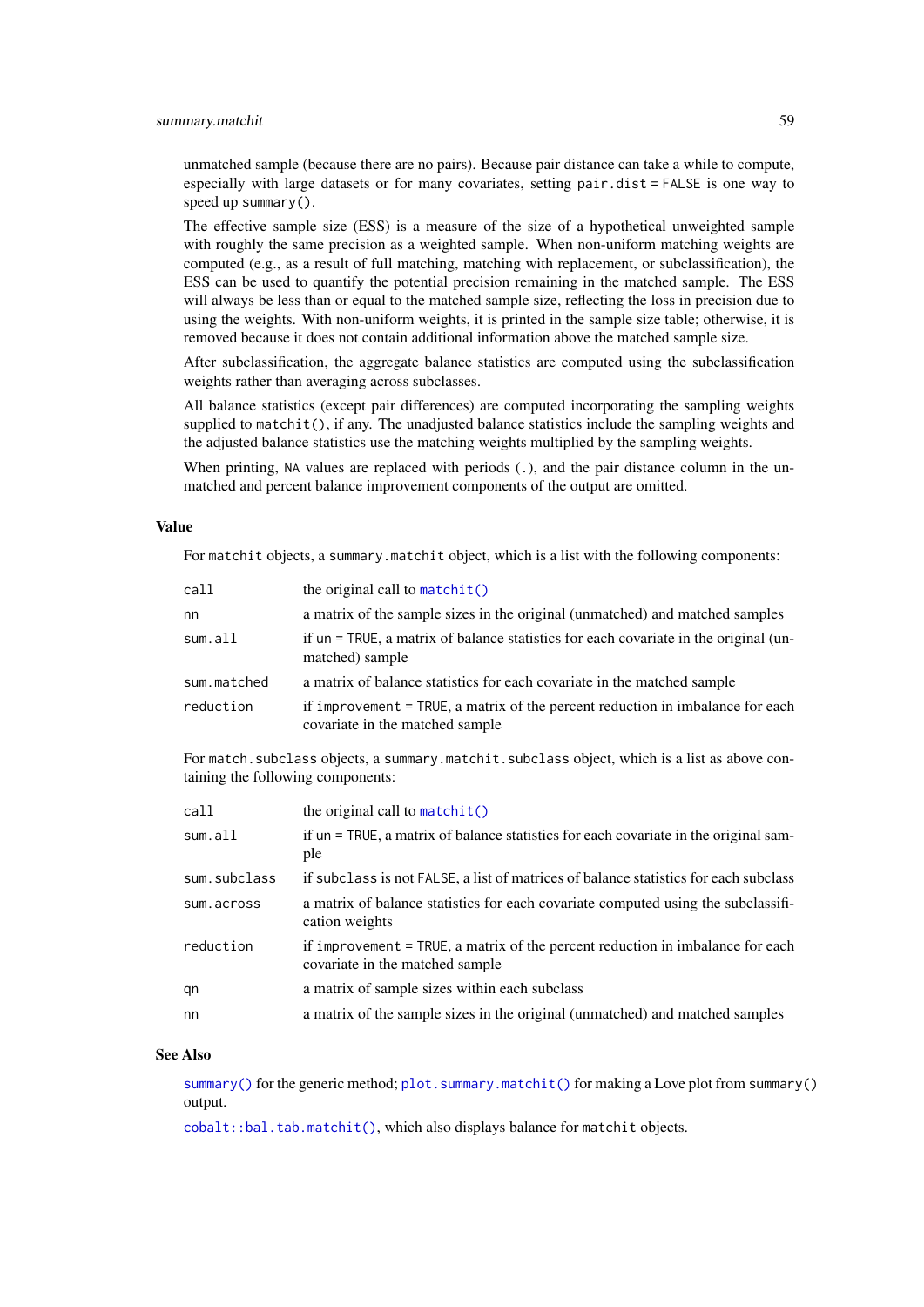# Examples

```
data("lalonde")
m.out <- matchit(treat ~ age + educ + married +
                   race + re74, data = lalonde,
                 method = "nearest", exact = \sim married,
                 replace = TRUE)
summary(m.out, interactions = TRUE)
s.out <- matchit(treat ~ age + educ + married +
                  race + nodegree + re74 + re75,
                data = lalonde, method = "subclass")
summary(s.out, addlvariables = ~log(age) + I(re74==0))
summary(s.out, subclass = TRUE)
```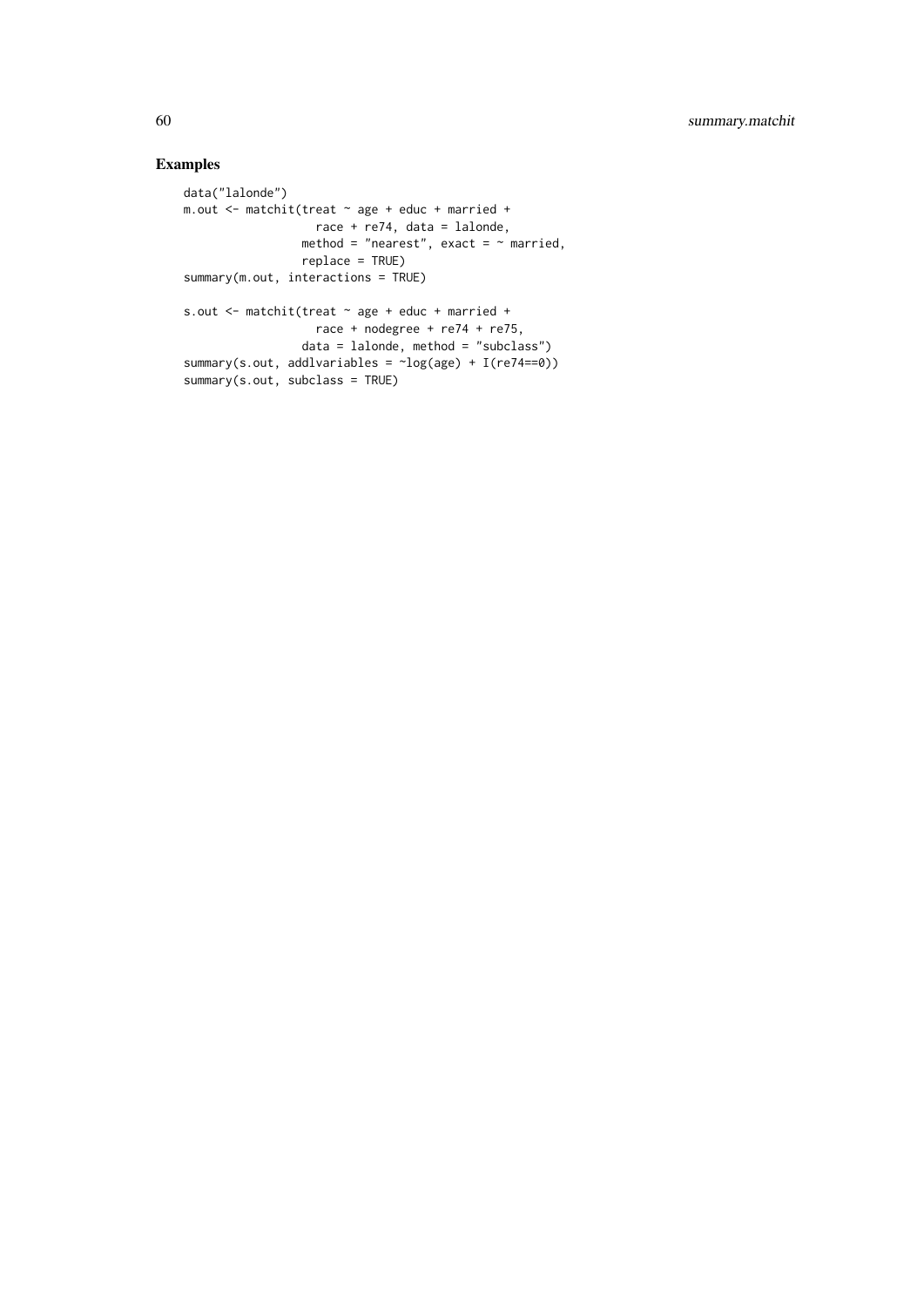# <span id="page-60-0"></span>Index

∗ datasets lalonde, [11](#page-10-0) add\_s.weights, [2](#page-1-0) binomial(), *[4,](#page-3-0) [5](#page-4-0)* CBPS::CBPS(), *[6](#page-5-0)* cobalt::bal.plot(), *[53](#page-52-0)* cobalt::bal.tab.matchit(), *[59](#page-58-0)* cobalt::love.plot(), *[54](#page-53-0)* corresponding function, *[6](#page-5-0)* cov.wt(), *[58](#page-57-0)* dbarts::bart2(), *[6](#page-5-0)* dbarts::fitted(), *[6](#page-5-0)* dev.off(), *[53](#page-52-0)* dist, *[7](#page-6-0)* dist(), *[10](#page-9-0)*, *[28](#page-27-0)* distance, [4,](#page-3-0) *[10](#page-9-0)*, *[16,](#page-15-0) [17](#page-16-0)*, *[19](#page-18-0)*, *[28](#page-27-0)*, *[33](#page-32-0)*, *[37](#page-36-0)*, *[41](#page-40-0)*, *[45](#page-44-0)*, *[49](#page-48-0)* dotchart(), *[53,](#page-52-0) [54](#page-53-0)* euclidean\_dist, [8](#page-7-0) fitted, *[6](#page-5-0)* fitted(), *[5](#page-4-0)* formula(), *[16](#page-15-0)*, *[23](#page-22-0)*, *[27](#page-26-0)*, *[31](#page-30-0)*, *[33](#page-32-0)*, *[37](#page-36-0)*, *[40](#page-39-0)*, *[45](#page-44-0)*, *[49](#page-48-0)* frame(), *[53](#page-52-0)* gbm::gbm(), *[5](#page-4-0)* gbm::gbm.perf(), *[5](#page-4-0)* gbm::predict.gbm(), *[5](#page-4-0)* get\_matches *(*match.data*)*, [12](#page-11-0) get\_matches(), *[2](#page-1-0)*, *[55](#page-54-0)* glm(), *[4](#page-3-0)*, *[16](#page-15-0)* glmnet::cv.glmnet(), *[5](#page-4-0)* glmnet::predict.cv.glmnet(), *[5](#page-4-0)* hist(), *[29](#page-28-0)* lalonde, [11](#page-10-0) lapply(), *[14](#page-13-0)* legend(), *[54](#page-53-0)*

mahalanobis\_dist *(*euclidean\_dist*)*, [8](#page-7-0)

mahalanobis\_dist(), *[7](#page-6-0)* match.data, [12](#page-11-0) match.data(), *[2,](#page-1-0) [3](#page-2-0)*, *[20](#page-19-0)*, *[55,](#page-54-0) [56](#page-55-0)* Matching::GenMatch(), *[36](#page-35-0)*, *[38,](#page-37-0) [39](#page-38-0)* Matching::Match(), *[36](#page-35-0)*, *[39](#page-38-0)* MatchIt *(*matchit*)*, [15](#page-14-0) matchit, [15](#page-14-0) matchit(), *[2](#page-1-0)[–4](#page-3-0)*, *[8](#page-7-0)*, *[10](#page-9-0)*, *[13](#page-12-0)*, *[15](#page-14-0)*, *[22](#page-21-0)*, *[25](#page-24-0)[–27](#page-26-0)*, *[29](#page-28-0)[–37](#page-36-0)*, *[39](#page-38-0)[–41](#page-40-0)*, *[43,](#page-42-0) [44](#page-43-0)*, *[47](#page-46-0)[–51](#page-50-0)*, *[57](#page-56-0)[–59](#page-58-0)* method\_cardinality, *[18](#page-17-0)*, [22](#page-21-0) method\_cem, *[18](#page-17-0)*, [26,](#page-25-0) *[32](#page-31-0)* method\_exact, *[18](#page-17-0)*, *[30](#page-29-0)*, [30](#page-29-0) method\_full, *[18](#page-17-0)*, [32,](#page-31-0) *[47,](#page-46-0) [48](#page-47-0)*, *[50](#page-49-0)* method\_genetic, *[18](#page-17-0)*, [36](#page-35-0) method\_nearest, *[18](#page-17-0)*, [40,](#page-39-0) *[47](#page-46-0)* method\_optimal, *[18](#page-17-0)*, *[35](#page-34-0)*, *[43](#page-42-0)*, [44](#page-43-0) method\_subclass, *[18](#page-17-0)*, *[21](#page-20-0)*, [48](#page-47-0) mgcv::formula.gam(), *[5](#page-4-0)* mgcv::gam(), *[4,](#page-3-0) [5](#page-4-0)* mgcv::gam.models(), *[5](#page-4-0)* mgcv::predict.gam(), *[4](#page-3-0)* mgcv::s(), *[5](#page-4-0)* mgcv::t2(), *[5](#page-4-0)* mgcv::te(), *[5](#page-4-0)* mgcv::ti(), *[5](#page-4-0)* model.matrix(), *[5](#page-4-0)* nclass.FD(), *[27](#page-26-0)* nclass.scott(), *[27](#page-26-0)*, *[29](#page-28-0)* nclass.Sturges(), *[27](#page-26-0)*, *[29](#page-28-0)* nnet::nnet(), *[5](#page-4-0)* optmatch::antiExactMatch(), *[33](#page-32-0)*, *[45](#page-44-0)* optmatch::caliper(), *[33](#page-32-0)* optmatch::exactMatch(), *[33](#page-32-0)*, *[45](#page-44-0)* optmatch::fullmatch(), *[32](#page-31-0)*, *[34,](#page-33-0) [35](#page-34-0)*, *[46](#page-45-0)[–48](#page-47-0)* optmatch::match\_on(), *[7](#page-6-0)*, *[10](#page-9-0)*, *[35](#page-34-0)*, *[47](#page-46-0)* optmatch::pairmatch(), *[44](#page-43-0)*, *[47](#page-46-0)* optmatch::setMaxProblemSize(), *[34](#page-33-0)*, *[47](#page-46-0)* par(), *[54](#page-53-0)*

plot(), *[52](#page-51-0)* plot.matchit, [51](#page-50-0) plot.matchit(), *[2](#page-1-0)*, *[21](#page-20-0)*